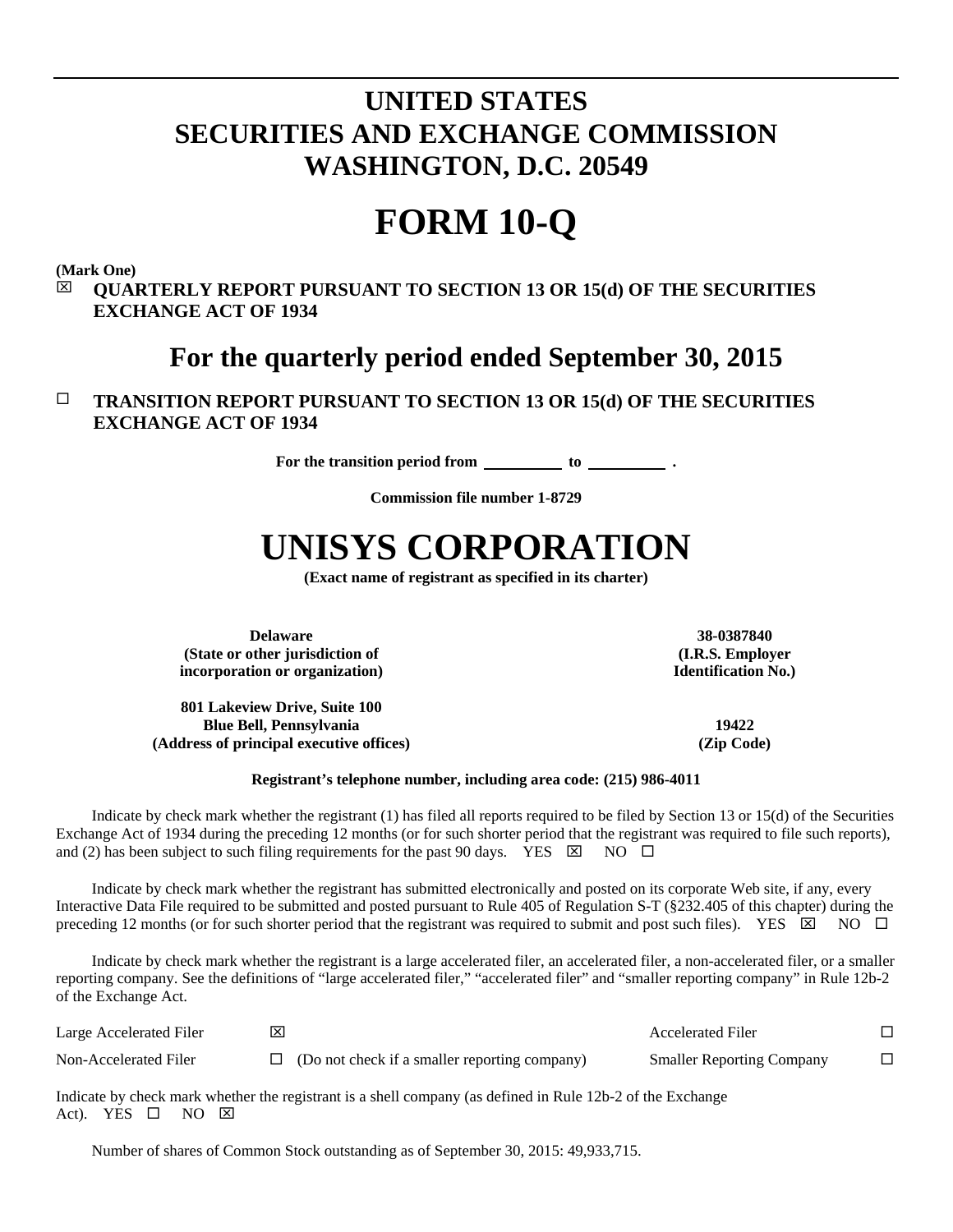#### Part I - FINANCIAL INFORMATION

#### Item 1. Financial Statements.

#### UNISYS CORPORATION CONSOLIDATED BALANCE SHEETS (Unaudited) (Millions)

| <b>Assets</b><br><b>Current assets</b><br>$\frac{1}{2}$<br>293.1<br>\$<br>Cash and cash equivalents<br>494.3<br>619.3<br>Accounts and notes receivable, net<br>551.5<br>Inventories:<br>26.3<br>22.2<br>Parts and finished equipment<br>26.2<br>24.5<br>Work in process and materials<br>Deferred income taxes<br>17.2<br>16.4<br>128.1<br>140.6<br>Prepaid expenses and other current assets<br>Total<br>1,042.4<br>1,317.3<br>994.5<br>1,059.4<br>Properties<br>829.9<br>Less-Accumulated depreciation and amortization<br>890.7<br>168.7<br>Properties, net<br>164.6<br>182.3<br>150.9<br>Outsourcing assets, net<br>Marketable software, net<br>140.1<br>144.1<br>45.0<br>19.9<br>Prepaid postretirement assets<br>Deferred income taxes<br>143.7<br>154.6<br>183.9<br>Goodwill<br>177.3<br>202.5<br>209.3<br>Other long-term assets<br>2,348.7<br>Total<br>2,097.9<br><b>Liabilities and deficit</b><br><b>Current liabilities</b><br>\$<br>\$<br>Notes payable<br>55.0<br>Current maturities of long-term-debt<br>11.2<br>1.8<br>Accounts payable<br>221.5<br>262.5<br>290.9<br>348.3<br>Deferred revenue<br>Other accrued liabilities<br>339.1<br>385.1<br>Total<br>917.7<br>997.7<br>244.1<br>222.2<br>Long-term debt<br>2,369.9<br>Long-term postretirement liabilities<br>2,185.6<br>Long-term deferred revenue<br>119.5<br>119.5<br>Other long-term liabilities<br>82.3<br>91.8<br>Commitments and contingencies<br>Deficit<br>Common stock, shares issued:<br>.5<br>2015; 52.7, 2014; 52.4<br>.5<br>(1,846.8)<br>(1,735.8)<br>Accumulated deficit<br>Treasury stock, shares at cost:<br>2015; 2.7, 2014; 2.7<br>(100.0)<br>(99.6)<br>4,499.5<br>Paid-in capital<br>4,488.3<br>Accumulated other comprehensive loss<br>(4, 113.4)<br>(4,023.4)<br>Total Unisys stockholders' deficit<br>(1,470.2)<br>(1,460.0)<br>Noncontrolling interests<br>18.9<br>7.6<br><b>Total deficit</b><br>(1,451.3)<br>(1,452.4)<br><b>Total</b><br>2,097.9<br>2,348.7<br>\$<br>\$ |  | September 30,<br>2015 | December 31,<br>2014 |  |  |
|--------------------------------------------------------------------------------------------------------------------------------------------------------------------------------------------------------------------------------------------------------------------------------------------------------------------------------------------------------------------------------------------------------------------------------------------------------------------------------------------------------------------------------------------------------------------------------------------------------------------------------------------------------------------------------------------------------------------------------------------------------------------------------------------------------------------------------------------------------------------------------------------------------------------------------------------------------------------------------------------------------------------------------------------------------------------------------------------------------------------------------------------------------------------------------------------------------------------------------------------------------------------------------------------------------------------------------------------------------------------------------------------------------------------------------------------------------------------------------------------------------------------------------------------------------------------------------------------------------------------------------------------------------------------------------------------------------------------------------------------------------------------------------------------------------------------------------------------------------------------------------------------------------------------------------------------------------------------------|--|-----------------------|----------------------|--|--|
|                                                                                                                                                                                                                                                                                                                                                                                                                                                                                                                                                                                                                                                                                                                                                                                                                                                                                                                                                                                                                                                                                                                                                                                                                                                                                                                                                                                                                                                                                                                                                                                                                                                                                                                                                                                                                                                                                                                                                                          |  |                       |                      |  |  |
|                                                                                                                                                                                                                                                                                                                                                                                                                                                                                                                                                                                                                                                                                                                                                                                                                                                                                                                                                                                                                                                                                                                                                                                                                                                                                                                                                                                                                                                                                                                                                                                                                                                                                                                                                                                                                                                                                                                                                                          |  |                       |                      |  |  |
|                                                                                                                                                                                                                                                                                                                                                                                                                                                                                                                                                                                                                                                                                                                                                                                                                                                                                                                                                                                                                                                                                                                                                                                                                                                                                                                                                                                                                                                                                                                                                                                                                                                                                                                                                                                                                                                                                                                                                                          |  |                       |                      |  |  |
|                                                                                                                                                                                                                                                                                                                                                                                                                                                                                                                                                                                                                                                                                                                                                                                                                                                                                                                                                                                                                                                                                                                                                                                                                                                                                                                                                                                                                                                                                                                                                                                                                                                                                                                                                                                                                                                                                                                                                                          |  |                       |                      |  |  |
|                                                                                                                                                                                                                                                                                                                                                                                                                                                                                                                                                                                                                                                                                                                                                                                                                                                                                                                                                                                                                                                                                                                                                                                                                                                                                                                                                                                                                                                                                                                                                                                                                                                                                                                                                                                                                                                                                                                                                                          |  |                       |                      |  |  |
|                                                                                                                                                                                                                                                                                                                                                                                                                                                                                                                                                                                                                                                                                                                                                                                                                                                                                                                                                                                                                                                                                                                                                                                                                                                                                                                                                                                                                                                                                                                                                                                                                                                                                                                                                                                                                                                                                                                                                                          |  |                       |                      |  |  |
|                                                                                                                                                                                                                                                                                                                                                                                                                                                                                                                                                                                                                                                                                                                                                                                                                                                                                                                                                                                                                                                                                                                                                                                                                                                                                                                                                                                                                                                                                                                                                                                                                                                                                                                                                                                                                                                                                                                                                                          |  |                       |                      |  |  |
|                                                                                                                                                                                                                                                                                                                                                                                                                                                                                                                                                                                                                                                                                                                                                                                                                                                                                                                                                                                                                                                                                                                                                                                                                                                                                                                                                                                                                                                                                                                                                                                                                                                                                                                                                                                                                                                                                                                                                                          |  |                       |                      |  |  |
|                                                                                                                                                                                                                                                                                                                                                                                                                                                                                                                                                                                                                                                                                                                                                                                                                                                                                                                                                                                                                                                                                                                                                                                                                                                                                                                                                                                                                                                                                                                                                                                                                                                                                                                                                                                                                                                                                                                                                                          |  |                       |                      |  |  |
|                                                                                                                                                                                                                                                                                                                                                                                                                                                                                                                                                                                                                                                                                                                                                                                                                                                                                                                                                                                                                                                                                                                                                                                                                                                                                                                                                                                                                                                                                                                                                                                                                                                                                                                                                                                                                                                                                                                                                                          |  |                       |                      |  |  |
|                                                                                                                                                                                                                                                                                                                                                                                                                                                                                                                                                                                                                                                                                                                                                                                                                                                                                                                                                                                                                                                                                                                                                                                                                                                                                                                                                                                                                                                                                                                                                                                                                                                                                                                                                                                                                                                                                                                                                                          |  |                       |                      |  |  |
|                                                                                                                                                                                                                                                                                                                                                                                                                                                                                                                                                                                                                                                                                                                                                                                                                                                                                                                                                                                                                                                                                                                                                                                                                                                                                                                                                                                                                                                                                                                                                                                                                                                                                                                                                                                                                                                                                                                                                                          |  |                       |                      |  |  |
|                                                                                                                                                                                                                                                                                                                                                                                                                                                                                                                                                                                                                                                                                                                                                                                                                                                                                                                                                                                                                                                                                                                                                                                                                                                                                                                                                                                                                                                                                                                                                                                                                                                                                                                                                                                                                                                                                                                                                                          |  |                       |                      |  |  |
|                                                                                                                                                                                                                                                                                                                                                                                                                                                                                                                                                                                                                                                                                                                                                                                                                                                                                                                                                                                                                                                                                                                                                                                                                                                                                                                                                                                                                                                                                                                                                                                                                                                                                                                                                                                                                                                                                                                                                                          |  |                       |                      |  |  |
|                                                                                                                                                                                                                                                                                                                                                                                                                                                                                                                                                                                                                                                                                                                                                                                                                                                                                                                                                                                                                                                                                                                                                                                                                                                                                                                                                                                                                                                                                                                                                                                                                                                                                                                                                                                                                                                                                                                                                                          |  |                       |                      |  |  |
|                                                                                                                                                                                                                                                                                                                                                                                                                                                                                                                                                                                                                                                                                                                                                                                                                                                                                                                                                                                                                                                                                                                                                                                                                                                                                                                                                                                                                                                                                                                                                                                                                                                                                                                                                                                                                                                                                                                                                                          |  |                       |                      |  |  |
|                                                                                                                                                                                                                                                                                                                                                                                                                                                                                                                                                                                                                                                                                                                                                                                                                                                                                                                                                                                                                                                                                                                                                                                                                                                                                                                                                                                                                                                                                                                                                                                                                                                                                                                                                                                                                                                                                                                                                                          |  |                       |                      |  |  |
|                                                                                                                                                                                                                                                                                                                                                                                                                                                                                                                                                                                                                                                                                                                                                                                                                                                                                                                                                                                                                                                                                                                                                                                                                                                                                                                                                                                                                                                                                                                                                                                                                                                                                                                                                                                                                                                                                                                                                                          |  |                       |                      |  |  |
|                                                                                                                                                                                                                                                                                                                                                                                                                                                                                                                                                                                                                                                                                                                                                                                                                                                                                                                                                                                                                                                                                                                                                                                                                                                                                                                                                                                                                                                                                                                                                                                                                                                                                                                                                                                                                                                                                                                                                                          |  |                       |                      |  |  |
|                                                                                                                                                                                                                                                                                                                                                                                                                                                                                                                                                                                                                                                                                                                                                                                                                                                                                                                                                                                                                                                                                                                                                                                                                                                                                                                                                                                                                                                                                                                                                                                                                                                                                                                                                                                                                                                                                                                                                                          |  |                       |                      |  |  |
|                                                                                                                                                                                                                                                                                                                                                                                                                                                                                                                                                                                                                                                                                                                                                                                                                                                                                                                                                                                                                                                                                                                                                                                                                                                                                                                                                                                                                                                                                                                                                                                                                                                                                                                                                                                                                                                                                                                                                                          |  |                       |                      |  |  |
|                                                                                                                                                                                                                                                                                                                                                                                                                                                                                                                                                                                                                                                                                                                                                                                                                                                                                                                                                                                                                                                                                                                                                                                                                                                                                                                                                                                                                                                                                                                                                                                                                                                                                                                                                                                                                                                                                                                                                                          |  |                       |                      |  |  |
|                                                                                                                                                                                                                                                                                                                                                                                                                                                                                                                                                                                                                                                                                                                                                                                                                                                                                                                                                                                                                                                                                                                                                                                                                                                                                                                                                                                                                                                                                                                                                                                                                                                                                                                                                                                                                                                                                                                                                                          |  |                       |                      |  |  |
|                                                                                                                                                                                                                                                                                                                                                                                                                                                                                                                                                                                                                                                                                                                                                                                                                                                                                                                                                                                                                                                                                                                                                                                                                                                                                                                                                                                                                                                                                                                                                                                                                                                                                                                                                                                                                                                                                                                                                                          |  |                       |                      |  |  |
|                                                                                                                                                                                                                                                                                                                                                                                                                                                                                                                                                                                                                                                                                                                                                                                                                                                                                                                                                                                                                                                                                                                                                                                                                                                                                                                                                                                                                                                                                                                                                                                                                                                                                                                                                                                                                                                                                                                                                                          |  |                       |                      |  |  |
|                                                                                                                                                                                                                                                                                                                                                                                                                                                                                                                                                                                                                                                                                                                                                                                                                                                                                                                                                                                                                                                                                                                                                                                                                                                                                                                                                                                                                                                                                                                                                                                                                                                                                                                                                                                                                                                                                                                                                                          |  |                       |                      |  |  |
|                                                                                                                                                                                                                                                                                                                                                                                                                                                                                                                                                                                                                                                                                                                                                                                                                                                                                                                                                                                                                                                                                                                                                                                                                                                                                                                                                                                                                                                                                                                                                                                                                                                                                                                                                                                                                                                                                                                                                                          |  |                       |                      |  |  |
|                                                                                                                                                                                                                                                                                                                                                                                                                                                                                                                                                                                                                                                                                                                                                                                                                                                                                                                                                                                                                                                                                                                                                                                                                                                                                                                                                                                                                                                                                                                                                                                                                                                                                                                                                                                                                                                                                                                                                                          |  |                       |                      |  |  |
|                                                                                                                                                                                                                                                                                                                                                                                                                                                                                                                                                                                                                                                                                                                                                                                                                                                                                                                                                                                                                                                                                                                                                                                                                                                                                                                                                                                                                                                                                                                                                                                                                                                                                                                                                                                                                                                                                                                                                                          |  |                       |                      |  |  |
|                                                                                                                                                                                                                                                                                                                                                                                                                                                                                                                                                                                                                                                                                                                                                                                                                                                                                                                                                                                                                                                                                                                                                                                                                                                                                                                                                                                                                                                                                                                                                                                                                                                                                                                                                                                                                                                                                                                                                                          |  |                       |                      |  |  |
|                                                                                                                                                                                                                                                                                                                                                                                                                                                                                                                                                                                                                                                                                                                                                                                                                                                                                                                                                                                                                                                                                                                                                                                                                                                                                                                                                                                                                                                                                                                                                                                                                                                                                                                                                                                                                                                                                                                                                                          |  |                       |                      |  |  |
|                                                                                                                                                                                                                                                                                                                                                                                                                                                                                                                                                                                                                                                                                                                                                                                                                                                                                                                                                                                                                                                                                                                                                                                                                                                                                                                                                                                                                                                                                                                                                                                                                                                                                                                                                                                                                                                                                                                                                                          |  |                       |                      |  |  |
|                                                                                                                                                                                                                                                                                                                                                                                                                                                                                                                                                                                                                                                                                                                                                                                                                                                                                                                                                                                                                                                                                                                                                                                                                                                                                                                                                                                                                                                                                                                                                                                                                                                                                                                                                                                                                                                                                                                                                                          |  |                       |                      |  |  |
|                                                                                                                                                                                                                                                                                                                                                                                                                                                                                                                                                                                                                                                                                                                                                                                                                                                                                                                                                                                                                                                                                                                                                                                                                                                                                                                                                                                                                                                                                                                                                                                                                                                                                                                                                                                                                                                                                                                                                                          |  |                       |                      |  |  |
|                                                                                                                                                                                                                                                                                                                                                                                                                                                                                                                                                                                                                                                                                                                                                                                                                                                                                                                                                                                                                                                                                                                                                                                                                                                                                                                                                                                                                                                                                                                                                                                                                                                                                                                                                                                                                                                                                                                                                                          |  |                       |                      |  |  |
|                                                                                                                                                                                                                                                                                                                                                                                                                                                                                                                                                                                                                                                                                                                                                                                                                                                                                                                                                                                                                                                                                                                                                                                                                                                                                                                                                                                                                                                                                                                                                                                                                                                                                                                                                                                                                                                                                                                                                                          |  |                       |                      |  |  |
|                                                                                                                                                                                                                                                                                                                                                                                                                                                                                                                                                                                                                                                                                                                                                                                                                                                                                                                                                                                                                                                                                                                                                                                                                                                                                                                                                                                                                                                                                                                                                                                                                                                                                                                                                                                                                                                                                                                                                                          |  |                       |                      |  |  |
|                                                                                                                                                                                                                                                                                                                                                                                                                                                                                                                                                                                                                                                                                                                                                                                                                                                                                                                                                                                                                                                                                                                                                                                                                                                                                                                                                                                                                                                                                                                                                                                                                                                                                                                                                                                                                                                                                                                                                                          |  |                       |                      |  |  |
|                                                                                                                                                                                                                                                                                                                                                                                                                                                                                                                                                                                                                                                                                                                                                                                                                                                                                                                                                                                                                                                                                                                                                                                                                                                                                                                                                                                                                                                                                                                                                                                                                                                                                                                                                                                                                                                                                                                                                                          |  |                       |                      |  |  |
|                                                                                                                                                                                                                                                                                                                                                                                                                                                                                                                                                                                                                                                                                                                                                                                                                                                                                                                                                                                                                                                                                                                                                                                                                                                                                                                                                                                                                                                                                                                                                                                                                                                                                                                                                                                                                                                                                                                                                                          |  |                       |                      |  |  |
|                                                                                                                                                                                                                                                                                                                                                                                                                                                                                                                                                                                                                                                                                                                                                                                                                                                                                                                                                                                                                                                                                                                                                                                                                                                                                                                                                                                                                                                                                                                                                                                                                                                                                                                                                                                                                                                                                                                                                                          |  |                       |                      |  |  |
|                                                                                                                                                                                                                                                                                                                                                                                                                                                                                                                                                                                                                                                                                                                                                                                                                                                                                                                                                                                                                                                                                                                                                                                                                                                                                                                                                                                                                                                                                                                                                                                                                                                                                                                                                                                                                                                                                                                                                                          |  |                       |                      |  |  |
|                                                                                                                                                                                                                                                                                                                                                                                                                                                                                                                                                                                                                                                                                                                                                                                                                                                                                                                                                                                                                                                                                                                                                                                                                                                                                                                                                                                                                                                                                                                                                                                                                                                                                                                                                                                                                                                                                                                                                                          |  |                       |                      |  |  |
|                                                                                                                                                                                                                                                                                                                                                                                                                                                                                                                                                                                                                                                                                                                                                                                                                                                                                                                                                                                                                                                                                                                                                                                                                                                                                                                                                                                                                                                                                                                                                                                                                                                                                                                                                                                                                                                                                                                                                                          |  |                       |                      |  |  |
|                                                                                                                                                                                                                                                                                                                                                                                                                                                                                                                                                                                                                                                                                                                                                                                                                                                                                                                                                                                                                                                                                                                                                                                                                                                                                                                                                                                                                                                                                                                                                                                                                                                                                                                                                                                                                                                                                                                                                                          |  |                       |                      |  |  |
|                                                                                                                                                                                                                                                                                                                                                                                                                                                                                                                                                                                                                                                                                                                                                                                                                                                                                                                                                                                                                                                                                                                                                                                                                                                                                                                                                                                                                                                                                                                                                                                                                                                                                                                                                                                                                                                                                                                                                                          |  |                       |                      |  |  |
|                                                                                                                                                                                                                                                                                                                                                                                                                                                                                                                                                                                                                                                                                                                                                                                                                                                                                                                                                                                                                                                                                                                                                                                                                                                                                                                                                                                                                                                                                                                                                                                                                                                                                                                                                                                                                                                                                                                                                                          |  |                       |                      |  |  |
|                                                                                                                                                                                                                                                                                                                                                                                                                                                                                                                                                                                                                                                                                                                                                                                                                                                                                                                                                                                                                                                                                                                                                                                                                                                                                                                                                                                                                                                                                                                                                                                                                                                                                                                                                                                                                                                                                                                                                                          |  |                       |                      |  |  |
|                                                                                                                                                                                                                                                                                                                                                                                                                                                                                                                                                                                                                                                                                                                                                                                                                                                                                                                                                                                                                                                                                                                                                                                                                                                                                                                                                                                                                                                                                                                                                                                                                                                                                                                                                                                                                                                                                                                                                                          |  |                       |                      |  |  |

See notes to consolidated financial statements.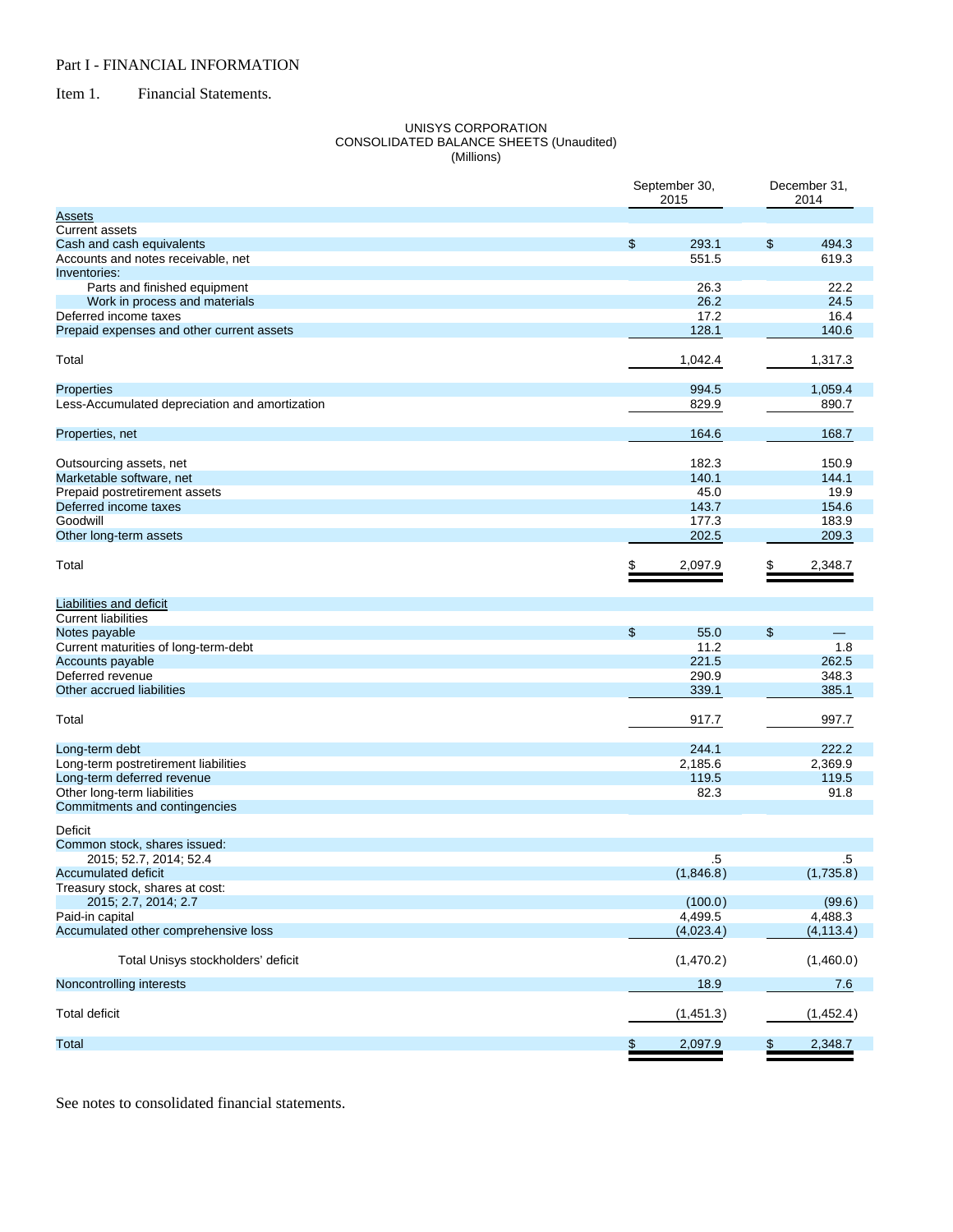#### UNISYS CORPORATION CONSOLIDATED STATEMENTS OF INCOME (Unaudited) (Millions, except per share data)

|                                                                          | <b>Three Months</b><br>Ended September 30 |                          | Nine Months<br>Ended September 30 |                |
|--------------------------------------------------------------------------|-------------------------------------------|--------------------------|-----------------------------------|----------------|
|                                                                          | 2015                                      | 2014                     | 2015                              | 2014           |
| Revenue                                                                  |                                           |                          |                                   |                |
| <b>Services</b>                                                          | 656.0<br>\$                               | 711.9*<br>\$             | 1,956.5<br>\$                     | 2,097.0*<br>\$ |
| Technology                                                               | 83.2                                      | 170.6*                   | 268.7                             | 353.6*         |
|                                                                          | 739.2                                     | 882.5                    | 2,225.2                           | 2,450.6        |
| Costs and expenses                                                       |                                           |                          |                                   |                |
| Cost of revenue:                                                         |                                           |                          |                                   |                |
| <b>Services</b>                                                          | 564.7                                     | 586.7*                   | 1,714.7                           | $1,763.9*$     |
| Technology                                                               | 33.9                                      | $60.9*$                  | 128.6                             | 153.6*         |
|                                                                          | 598.6                                     | 647.6                    | 1,843.3                           | 1,917.5        |
| Selling, general and administrative                                      | 115.4                                     | 138.0                    | 389.6                             | 410.1          |
| Research and development                                                 | 16.6                                      | 20.3                     | 63.2                              | 50.5           |
|                                                                          |                                           |                          |                                   |                |
|                                                                          | 730.6                                     | 805.9                    | 2,296.1                           | 2,378.1        |
| Operating profit (loss)                                                  | 8.6                                       | 76.6                     | (70.9)                            | 72.5           |
| Interest expense                                                         | 3.0                                       | 2.3                      | 8.3                               | 6.6            |
| Other income (expense), net                                              | 1.7                                       | 3.3                      | 8.0                               | (9.0)          |
| Income (loss) before income taxes                                        | 7.3                                       | 77.6                     | (71.2)                            | 56.9           |
| Provision for income taxes                                               | 14.9                                      | 26.4                     | 33.3                              | 62.3           |
| Consolidated net income (loss)                                           | (7.6)                                     | 51.2                     | (104.5)                           | (5.4)          |
| Net income attributable to noncontrolling interests                      | 2.0                                       | 3.4                      | 6.5                               | 9.7            |
| Net income (loss) attributable to Unisys Corporation                     | (9.6)                                     | 47.8                     | (111.0)                           | (15.1)         |
| Preferred stock dividends                                                | $\overline{\phantom{0}}$                  | $\overline{\phantom{m}}$ |                                   | 2.7            |
|                                                                          |                                           |                          |                                   |                |
| Net income (loss) attributable to Unisys Corporation common shareholders | (9.6)                                     | 47.8                     | (111.0)                           | (17.8)         |
| Earnings (loss) per common share attributable to Unisys Corporation      |                                           |                          |                                   |                |
| <b>Basic</b>                                                             | (.19)                                     | .95                      | \$<br>(2.22)                      | .36'           |
| <b>Diluted</b>                                                           | (.19)<br>\$                               | .95                      | \$<br>(2.22)                      | (.36)<br>\$    |

\* Changed to conform to the current-year presentation. See note (f).

See notes to consolidated financial statements.

#### UNISYS CORPORATION CONSOLIDATED STATEMENTS OF COMPREHENSIVE INCOME (Unaudited) (Millions)

|                                                                                                     | <b>Three Months</b><br>Ended September 30 |        |   |        | Nine Months<br>Ended September 30 |         |     |        |
|-----------------------------------------------------------------------------------------------------|-------------------------------------------|--------|---|--------|-----------------------------------|---------|-----|--------|
|                                                                                                     |                                           | 2015   |   | 2014   |                                   | 2015    |     | 2014   |
| Consolidated net income (loss)                                                                      |                                           | (7.6)  |   | 51.2   |                                   | (104.5) |     | (5.4)  |
| Other comprehensive income                                                                          |                                           |        |   |        |                                   |         |     |        |
| Foreign currency translation                                                                        |                                           | (72.0) |   | (61.5) |                                   | (86.5)  |     | (19.9) |
| Postretirement adjustments, net of tax of \$9.8 and \$15.7 in 2015 and \$11.4<br>and \$10.9 in 2014 |                                           | 82.5   |   | 132.0  |                                   | 181.3   |     | 186.9  |
| Total other comprehensive income                                                                    |                                           | 10.5   |   | 70.5   |                                   | 94.8    |     | 167.0  |
| Comprehensive income (loss)                                                                         |                                           | 2.9    |   | 121.7  |                                   | (9.7)   |     | 161.6  |
| Less comprehensive income attributable to noncontrolling interests                                  |                                           | (3.3)  |   | (1.4)  |                                   | (11.3)  |     | (10.6) |
| Comprehensive income (loss) attributable to Unisys Corporation                                      |                                           | (.4)   | S | 120.3  |                                   | (21.0)  | æУ. | 151.0  |

See notes to consolidated financial statements.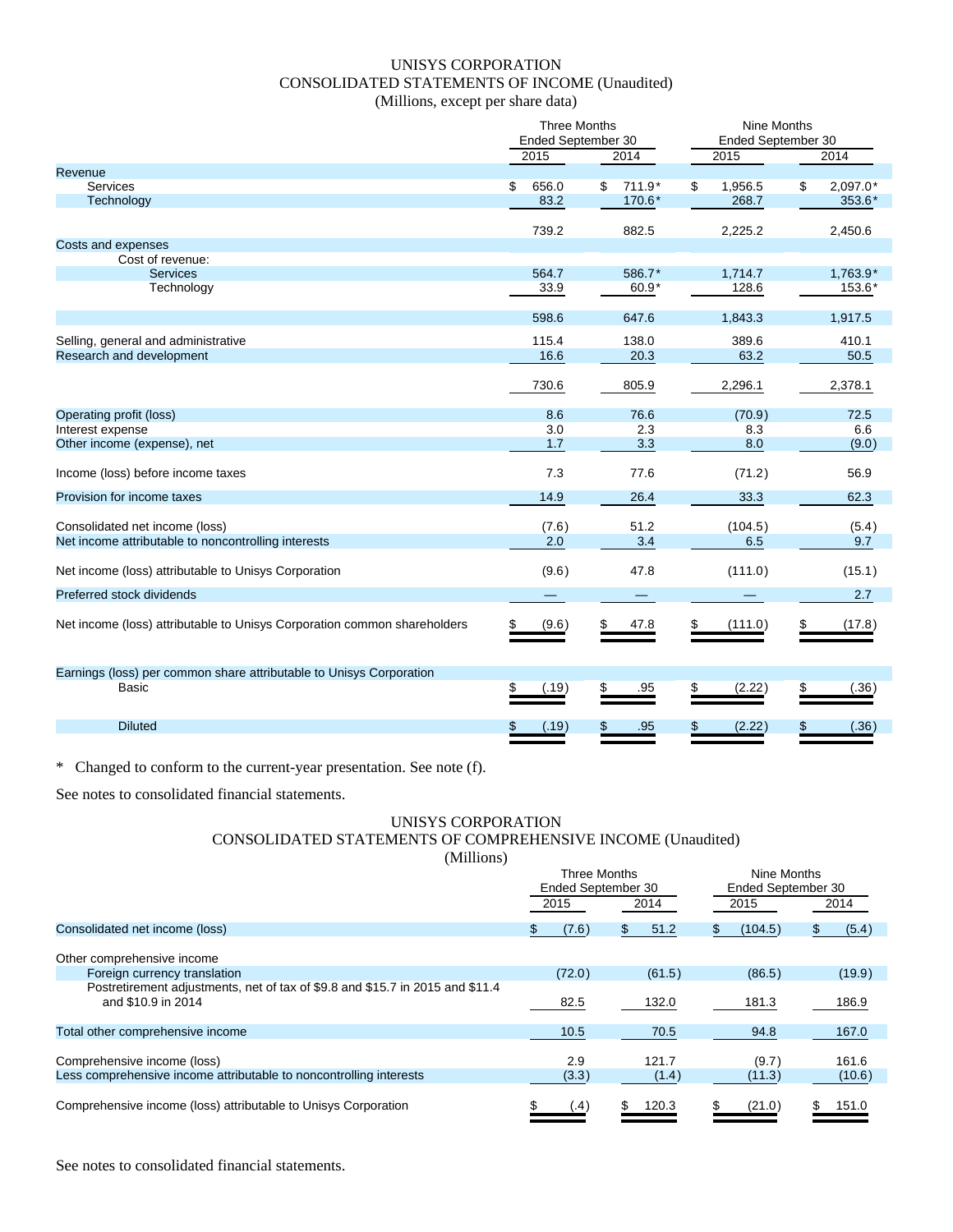#### UNISYS CORPORATION CONSOLIDATED STATEMENTS OF CASH FLOWS (Unaudited) (Millions)

| 2015<br>2014<br>Cash flows from operating activities<br>\$<br>Consolidated net loss<br>(104.5)<br>\$<br>(5.4)<br>Add(deduct) items to reconcile consolidated net loss to net cash (used for)provided by operating<br>activities:<br>Foreign currency transaction losses<br>8.0<br>7.4<br>Employee stock compensation<br>7.9<br>10.6<br>Depreciation and amortization of properties<br>34.1<br>38.6<br>Depreciation and amortization of outsourcing assets<br>41.2<br>44.5<br>Amortization of marketable software<br>42.5<br>50.3<br>Other non-cash operating activities<br>1.8<br>7.8<br>Disposal of capital assets<br>6.1<br>1.0<br>Gain on sale of business<br>(.7)<br>Pension contributions<br>(115.6)<br>(161.3)<br>Pension expense<br>81.5<br>55.5<br>(Increase) decrease in deferred income taxes, net<br>(2.8)<br>15.4<br>Decrease in receivables, net<br>81.2<br>11.7<br>Increase in inventories<br>(7.7)<br>(6.1)<br>Decrease in accounts payable and other accrued liabilities<br>(121.4)<br>(83.8)<br>(39.1)<br>Decrease in other liabilities<br>(8.3)<br>9.2<br>Decrease other assets<br>7.8<br>Net cash (used for) provided by operating activities<br>(108.5)<br>15.9<br>Cash flows from investing activities<br>Proceeds from investments<br>2,904.0<br>4,438.8<br>Purchases of investments<br>(4,422.8)<br>(2,884.2)<br>Investment in marketable software<br>(46.8)<br>(56.1)<br>Capital additions of properties<br>(40.2)<br>(41.9)<br>Capital additions of outsourcing assets<br>(80.4)<br>(45.9)<br>Other<br>6.1<br>(1.2)<br>(129.1)<br>Net cash used for investing activities<br>(141.5)<br>Cash flows from financing activities<br>Net proceeds of short-term borrowing<br>55.0<br>Payments of long-term debt<br>(1.3)<br>Proceeds from exercise of stock options<br>3.7<br>3.3<br>Proceeds from long-term debt<br>31.8<br><b>Financing fees</b><br>(.6)<br>(.2)<br>Common stock repurchases<br>(29.3)<br>Dividends paid on preferred stock<br>(4.0)<br>Net cash provided by (used for) financing activities<br>89.0<br>(30.6)<br>Effect of exchange rate changes on cash and cash equivalents<br>(40.2)<br>(19.5)<br>Decrease in cash and cash equivalents<br>(201.2)<br>(163.3)<br>Cash and cash equivalents, beginning of period<br>494.3<br>639.8<br>Cash and cash equivalents, end of period<br>\$<br>293.1<br>\$<br>476.5 |  | Nine Months Ended<br>September 30 |  |
|------------------------------------------------------------------------------------------------------------------------------------------------------------------------------------------------------------------------------------------------------------------------------------------------------------------------------------------------------------------------------------------------------------------------------------------------------------------------------------------------------------------------------------------------------------------------------------------------------------------------------------------------------------------------------------------------------------------------------------------------------------------------------------------------------------------------------------------------------------------------------------------------------------------------------------------------------------------------------------------------------------------------------------------------------------------------------------------------------------------------------------------------------------------------------------------------------------------------------------------------------------------------------------------------------------------------------------------------------------------------------------------------------------------------------------------------------------------------------------------------------------------------------------------------------------------------------------------------------------------------------------------------------------------------------------------------------------------------------------------------------------------------------------------------------------------------------------------------------------------------------------------------------------------------------------------------------------------------------------------------------------------------------------------------------------------------------------------------------------------------------------------------------------------------------------------------------------------------------------------------------------------------------------------------------------------------------------------------------|--|-----------------------------------|--|
|                                                                                                                                                                                                                                                                                                                                                                                                                                                                                                                                                                                                                                                                                                                                                                                                                                                                                                                                                                                                                                                                                                                                                                                                                                                                                                                                                                                                                                                                                                                                                                                                                                                                                                                                                                                                                                                                                                                                                                                                                                                                                                                                                                                                                                                                                                                                                      |  |                                   |  |
|                                                                                                                                                                                                                                                                                                                                                                                                                                                                                                                                                                                                                                                                                                                                                                                                                                                                                                                                                                                                                                                                                                                                                                                                                                                                                                                                                                                                                                                                                                                                                                                                                                                                                                                                                                                                                                                                                                                                                                                                                                                                                                                                                                                                                                                                                                                                                      |  |                                   |  |
|                                                                                                                                                                                                                                                                                                                                                                                                                                                                                                                                                                                                                                                                                                                                                                                                                                                                                                                                                                                                                                                                                                                                                                                                                                                                                                                                                                                                                                                                                                                                                                                                                                                                                                                                                                                                                                                                                                                                                                                                                                                                                                                                                                                                                                                                                                                                                      |  |                                   |  |
|                                                                                                                                                                                                                                                                                                                                                                                                                                                                                                                                                                                                                                                                                                                                                                                                                                                                                                                                                                                                                                                                                                                                                                                                                                                                                                                                                                                                                                                                                                                                                                                                                                                                                                                                                                                                                                                                                                                                                                                                                                                                                                                                                                                                                                                                                                                                                      |  |                                   |  |
|                                                                                                                                                                                                                                                                                                                                                                                                                                                                                                                                                                                                                                                                                                                                                                                                                                                                                                                                                                                                                                                                                                                                                                                                                                                                                                                                                                                                                                                                                                                                                                                                                                                                                                                                                                                                                                                                                                                                                                                                                                                                                                                                                                                                                                                                                                                                                      |  |                                   |  |
|                                                                                                                                                                                                                                                                                                                                                                                                                                                                                                                                                                                                                                                                                                                                                                                                                                                                                                                                                                                                                                                                                                                                                                                                                                                                                                                                                                                                                                                                                                                                                                                                                                                                                                                                                                                                                                                                                                                                                                                                                                                                                                                                                                                                                                                                                                                                                      |  |                                   |  |
|                                                                                                                                                                                                                                                                                                                                                                                                                                                                                                                                                                                                                                                                                                                                                                                                                                                                                                                                                                                                                                                                                                                                                                                                                                                                                                                                                                                                                                                                                                                                                                                                                                                                                                                                                                                                                                                                                                                                                                                                                                                                                                                                                                                                                                                                                                                                                      |  |                                   |  |
|                                                                                                                                                                                                                                                                                                                                                                                                                                                                                                                                                                                                                                                                                                                                                                                                                                                                                                                                                                                                                                                                                                                                                                                                                                                                                                                                                                                                                                                                                                                                                                                                                                                                                                                                                                                                                                                                                                                                                                                                                                                                                                                                                                                                                                                                                                                                                      |  |                                   |  |
|                                                                                                                                                                                                                                                                                                                                                                                                                                                                                                                                                                                                                                                                                                                                                                                                                                                                                                                                                                                                                                                                                                                                                                                                                                                                                                                                                                                                                                                                                                                                                                                                                                                                                                                                                                                                                                                                                                                                                                                                                                                                                                                                                                                                                                                                                                                                                      |  |                                   |  |
|                                                                                                                                                                                                                                                                                                                                                                                                                                                                                                                                                                                                                                                                                                                                                                                                                                                                                                                                                                                                                                                                                                                                                                                                                                                                                                                                                                                                                                                                                                                                                                                                                                                                                                                                                                                                                                                                                                                                                                                                                                                                                                                                                                                                                                                                                                                                                      |  |                                   |  |
|                                                                                                                                                                                                                                                                                                                                                                                                                                                                                                                                                                                                                                                                                                                                                                                                                                                                                                                                                                                                                                                                                                                                                                                                                                                                                                                                                                                                                                                                                                                                                                                                                                                                                                                                                                                                                                                                                                                                                                                                                                                                                                                                                                                                                                                                                                                                                      |  |                                   |  |
|                                                                                                                                                                                                                                                                                                                                                                                                                                                                                                                                                                                                                                                                                                                                                                                                                                                                                                                                                                                                                                                                                                                                                                                                                                                                                                                                                                                                                                                                                                                                                                                                                                                                                                                                                                                                                                                                                                                                                                                                                                                                                                                                                                                                                                                                                                                                                      |  |                                   |  |
|                                                                                                                                                                                                                                                                                                                                                                                                                                                                                                                                                                                                                                                                                                                                                                                                                                                                                                                                                                                                                                                                                                                                                                                                                                                                                                                                                                                                                                                                                                                                                                                                                                                                                                                                                                                                                                                                                                                                                                                                                                                                                                                                                                                                                                                                                                                                                      |  |                                   |  |
|                                                                                                                                                                                                                                                                                                                                                                                                                                                                                                                                                                                                                                                                                                                                                                                                                                                                                                                                                                                                                                                                                                                                                                                                                                                                                                                                                                                                                                                                                                                                                                                                                                                                                                                                                                                                                                                                                                                                                                                                                                                                                                                                                                                                                                                                                                                                                      |  |                                   |  |
|                                                                                                                                                                                                                                                                                                                                                                                                                                                                                                                                                                                                                                                                                                                                                                                                                                                                                                                                                                                                                                                                                                                                                                                                                                                                                                                                                                                                                                                                                                                                                                                                                                                                                                                                                                                                                                                                                                                                                                                                                                                                                                                                                                                                                                                                                                                                                      |  |                                   |  |
|                                                                                                                                                                                                                                                                                                                                                                                                                                                                                                                                                                                                                                                                                                                                                                                                                                                                                                                                                                                                                                                                                                                                                                                                                                                                                                                                                                                                                                                                                                                                                                                                                                                                                                                                                                                                                                                                                                                                                                                                                                                                                                                                                                                                                                                                                                                                                      |  |                                   |  |
|                                                                                                                                                                                                                                                                                                                                                                                                                                                                                                                                                                                                                                                                                                                                                                                                                                                                                                                                                                                                                                                                                                                                                                                                                                                                                                                                                                                                                                                                                                                                                                                                                                                                                                                                                                                                                                                                                                                                                                                                                                                                                                                                                                                                                                                                                                                                                      |  |                                   |  |
|                                                                                                                                                                                                                                                                                                                                                                                                                                                                                                                                                                                                                                                                                                                                                                                                                                                                                                                                                                                                                                                                                                                                                                                                                                                                                                                                                                                                                                                                                                                                                                                                                                                                                                                                                                                                                                                                                                                                                                                                                                                                                                                                                                                                                                                                                                                                                      |  |                                   |  |
|                                                                                                                                                                                                                                                                                                                                                                                                                                                                                                                                                                                                                                                                                                                                                                                                                                                                                                                                                                                                                                                                                                                                                                                                                                                                                                                                                                                                                                                                                                                                                                                                                                                                                                                                                                                                                                                                                                                                                                                                                                                                                                                                                                                                                                                                                                                                                      |  |                                   |  |
|                                                                                                                                                                                                                                                                                                                                                                                                                                                                                                                                                                                                                                                                                                                                                                                                                                                                                                                                                                                                                                                                                                                                                                                                                                                                                                                                                                                                                                                                                                                                                                                                                                                                                                                                                                                                                                                                                                                                                                                                                                                                                                                                                                                                                                                                                                                                                      |  |                                   |  |
|                                                                                                                                                                                                                                                                                                                                                                                                                                                                                                                                                                                                                                                                                                                                                                                                                                                                                                                                                                                                                                                                                                                                                                                                                                                                                                                                                                                                                                                                                                                                                                                                                                                                                                                                                                                                                                                                                                                                                                                                                                                                                                                                                                                                                                                                                                                                                      |  |                                   |  |
|                                                                                                                                                                                                                                                                                                                                                                                                                                                                                                                                                                                                                                                                                                                                                                                                                                                                                                                                                                                                                                                                                                                                                                                                                                                                                                                                                                                                                                                                                                                                                                                                                                                                                                                                                                                                                                                                                                                                                                                                                                                                                                                                                                                                                                                                                                                                                      |  |                                   |  |
|                                                                                                                                                                                                                                                                                                                                                                                                                                                                                                                                                                                                                                                                                                                                                                                                                                                                                                                                                                                                                                                                                                                                                                                                                                                                                                                                                                                                                                                                                                                                                                                                                                                                                                                                                                                                                                                                                                                                                                                                                                                                                                                                                                                                                                                                                                                                                      |  |                                   |  |
|                                                                                                                                                                                                                                                                                                                                                                                                                                                                                                                                                                                                                                                                                                                                                                                                                                                                                                                                                                                                                                                                                                                                                                                                                                                                                                                                                                                                                                                                                                                                                                                                                                                                                                                                                                                                                                                                                                                                                                                                                                                                                                                                                                                                                                                                                                                                                      |  |                                   |  |
|                                                                                                                                                                                                                                                                                                                                                                                                                                                                                                                                                                                                                                                                                                                                                                                                                                                                                                                                                                                                                                                                                                                                                                                                                                                                                                                                                                                                                                                                                                                                                                                                                                                                                                                                                                                                                                                                                                                                                                                                                                                                                                                                                                                                                                                                                                                                                      |  |                                   |  |
|                                                                                                                                                                                                                                                                                                                                                                                                                                                                                                                                                                                                                                                                                                                                                                                                                                                                                                                                                                                                                                                                                                                                                                                                                                                                                                                                                                                                                                                                                                                                                                                                                                                                                                                                                                                                                                                                                                                                                                                                                                                                                                                                                                                                                                                                                                                                                      |  |                                   |  |
|                                                                                                                                                                                                                                                                                                                                                                                                                                                                                                                                                                                                                                                                                                                                                                                                                                                                                                                                                                                                                                                                                                                                                                                                                                                                                                                                                                                                                                                                                                                                                                                                                                                                                                                                                                                                                                                                                                                                                                                                                                                                                                                                                                                                                                                                                                                                                      |  |                                   |  |
|                                                                                                                                                                                                                                                                                                                                                                                                                                                                                                                                                                                                                                                                                                                                                                                                                                                                                                                                                                                                                                                                                                                                                                                                                                                                                                                                                                                                                                                                                                                                                                                                                                                                                                                                                                                                                                                                                                                                                                                                                                                                                                                                                                                                                                                                                                                                                      |  |                                   |  |
|                                                                                                                                                                                                                                                                                                                                                                                                                                                                                                                                                                                                                                                                                                                                                                                                                                                                                                                                                                                                                                                                                                                                                                                                                                                                                                                                                                                                                                                                                                                                                                                                                                                                                                                                                                                                                                                                                                                                                                                                                                                                                                                                                                                                                                                                                                                                                      |  |                                   |  |
|                                                                                                                                                                                                                                                                                                                                                                                                                                                                                                                                                                                                                                                                                                                                                                                                                                                                                                                                                                                                                                                                                                                                                                                                                                                                                                                                                                                                                                                                                                                                                                                                                                                                                                                                                                                                                                                                                                                                                                                                                                                                                                                                                                                                                                                                                                                                                      |  |                                   |  |
|                                                                                                                                                                                                                                                                                                                                                                                                                                                                                                                                                                                                                                                                                                                                                                                                                                                                                                                                                                                                                                                                                                                                                                                                                                                                                                                                                                                                                                                                                                                                                                                                                                                                                                                                                                                                                                                                                                                                                                                                                                                                                                                                                                                                                                                                                                                                                      |  |                                   |  |
|                                                                                                                                                                                                                                                                                                                                                                                                                                                                                                                                                                                                                                                                                                                                                                                                                                                                                                                                                                                                                                                                                                                                                                                                                                                                                                                                                                                                                                                                                                                                                                                                                                                                                                                                                                                                                                                                                                                                                                                                                                                                                                                                                                                                                                                                                                                                                      |  |                                   |  |
|                                                                                                                                                                                                                                                                                                                                                                                                                                                                                                                                                                                                                                                                                                                                                                                                                                                                                                                                                                                                                                                                                                                                                                                                                                                                                                                                                                                                                                                                                                                                                                                                                                                                                                                                                                                                                                                                                                                                                                                                                                                                                                                                                                                                                                                                                                                                                      |  |                                   |  |
|                                                                                                                                                                                                                                                                                                                                                                                                                                                                                                                                                                                                                                                                                                                                                                                                                                                                                                                                                                                                                                                                                                                                                                                                                                                                                                                                                                                                                                                                                                                                                                                                                                                                                                                                                                                                                                                                                                                                                                                                                                                                                                                                                                                                                                                                                                                                                      |  |                                   |  |
|                                                                                                                                                                                                                                                                                                                                                                                                                                                                                                                                                                                                                                                                                                                                                                                                                                                                                                                                                                                                                                                                                                                                                                                                                                                                                                                                                                                                                                                                                                                                                                                                                                                                                                                                                                                                                                                                                                                                                                                                                                                                                                                                                                                                                                                                                                                                                      |  |                                   |  |
|                                                                                                                                                                                                                                                                                                                                                                                                                                                                                                                                                                                                                                                                                                                                                                                                                                                                                                                                                                                                                                                                                                                                                                                                                                                                                                                                                                                                                                                                                                                                                                                                                                                                                                                                                                                                                                                                                                                                                                                                                                                                                                                                                                                                                                                                                                                                                      |  |                                   |  |
|                                                                                                                                                                                                                                                                                                                                                                                                                                                                                                                                                                                                                                                                                                                                                                                                                                                                                                                                                                                                                                                                                                                                                                                                                                                                                                                                                                                                                                                                                                                                                                                                                                                                                                                                                                                                                                                                                                                                                                                                                                                                                                                                                                                                                                                                                                                                                      |  |                                   |  |
|                                                                                                                                                                                                                                                                                                                                                                                                                                                                                                                                                                                                                                                                                                                                                                                                                                                                                                                                                                                                                                                                                                                                                                                                                                                                                                                                                                                                                                                                                                                                                                                                                                                                                                                                                                                                                                                                                                                                                                                                                                                                                                                                                                                                                                                                                                                                                      |  |                                   |  |
|                                                                                                                                                                                                                                                                                                                                                                                                                                                                                                                                                                                                                                                                                                                                                                                                                                                                                                                                                                                                                                                                                                                                                                                                                                                                                                                                                                                                                                                                                                                                                                                                                                                                                                                                                                                                                                                                                                                                                                                                                                                                                                                                                                                                                                                                                                                                                      |  |                                   |  |
|                                                                                                                                                                                                                                                                                                                                                                                                                                                                                                                                                                                                                                                                                                                                                                                                                                                                                                                                                                                                                                                                                                                                                                                                                                                                                                                                                                                                                                                                                                                                                                                                                                                                                                                                                                                                                                                                                                                                                                                                                                                                                                                                                                                                                                                                                                                                                      |  |                                   |  |
|                                                                                                                                                                                                                                                                                                                                                                                                                                                                                                                                                                                                                                                                                                                                                                                                                                                                                                                                                                                                                                                                                                                                                                                                                                                                                                                                                                                                                                                                                                                                                                                                                                                                                                                                                                                                                                                                                                                                                                                                                                                                                                                                                                                                                                                                                                                                                      |  |                                   |  |
|                                                                                                                                                                                                                                                                                                                                                                                                                                                                                                                                                                                                                                                                                                                                                                                                                                                                                                                                                                                                                                                                                                                                                                                                                                                                                                                                                                                                                                                                                                                                                                                                                                                                                                                                                                                                                                                                                                                                                                                                                                                                                                                                                                                                                                                                                                                                                      |  |                                   |  |
|                                                                                                                                                                                                                                                                                                                                                                                                                                                                                                                                                                                                                                                                                                                                                                                                                                                                                                                                                                                                                                                                                                                                                                                                                                                                                                                                                                                                                                                                                                                                                                                                                                                                                                                                                                                                                                                                                                                                                                                                                                                                                                                                                                                                                                                                                                                                                      |  |                                   |  |

See notes to consolidated financial statements.

## Unisys Corporation

NOTES TO CONSOLIDATED FINANCIAL STATEMENTS (Unaudited)

In the opinion of management, the financial information furnished herein reflects all adjustments necessary for a fair presentation of the financial position, results of operations, comprehensive income and cash flows for the interim periods specified. These adjustments consist only of normal recurring accruals except as disclosed herein. Because of seasonal and other factors, results for interim periods are not necessarily indicative of the results to be expected for the full year.

The preparation of financial statements in conformity with U.S. generally accepted accounting principles requires management to make estimates and assumptions about future events. These estimates and assumptions affect the amounts of assets and liabilities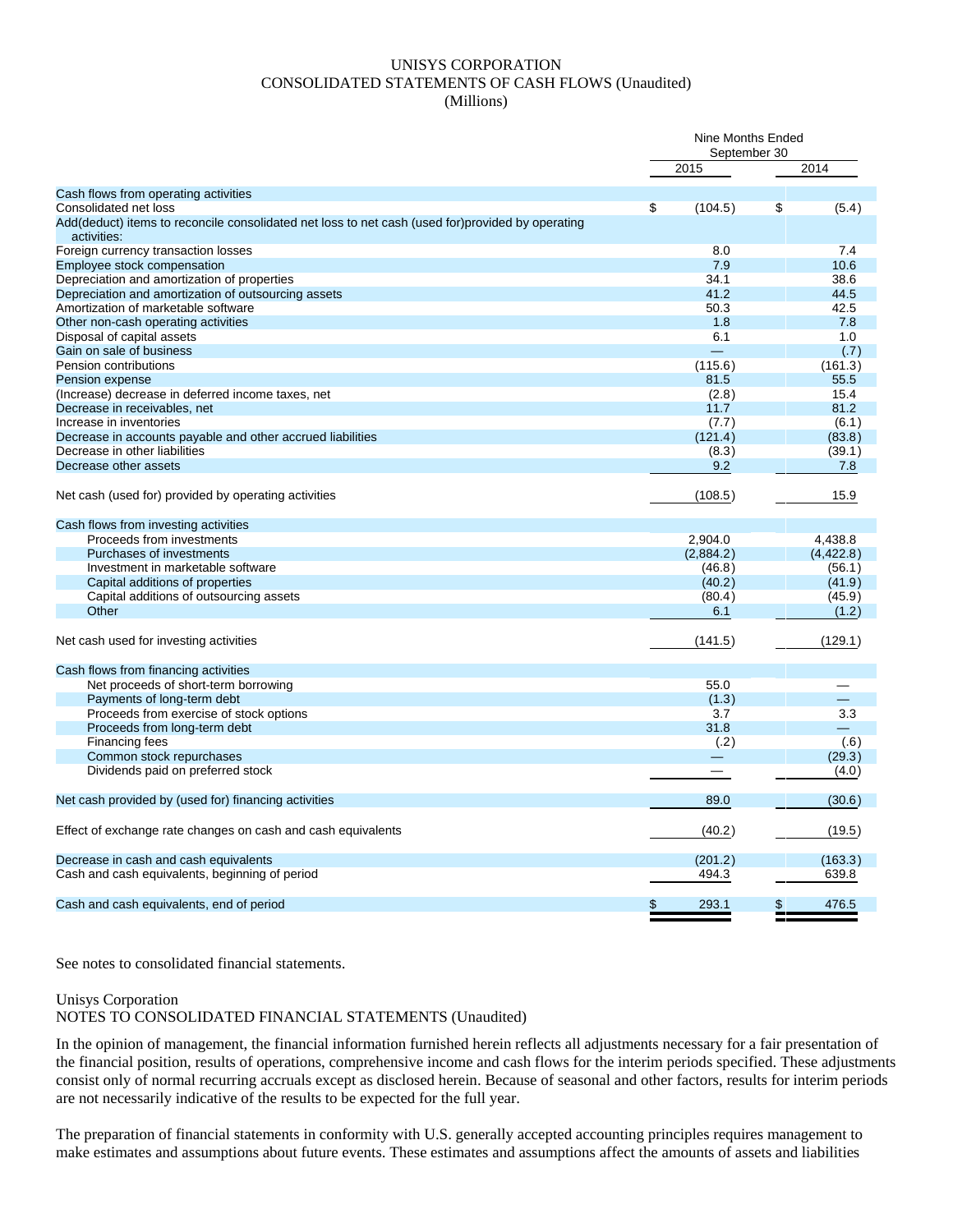reported, disclosures about contingent assets and liabilities and the reported amounts of revenue and expenses. Such estimates include the valuation of accounts receivable, inventories, outsourcing assets, marketable software, goodwill and other long-lived assets, legal contingencies, indemnifications, and assumptions used in the calculation for systems integration projects, income taxes and retirement and other post-employment benefits, among others. These estimates and assumptions are based on management's best estimates and judgment. Management evaluates its estimates and assumptions on an ongoing basis using historical experience and other factors, including the current economic environment, which management believes to be reasonable under the circumstances. Management adjusts such estimates and assumptions when facts and circumstances dictate. As future events and their effects cannot be determined with precision, actual results could differ significantly from these estimates. Changes in those estimates resulting from continuing changes in the economic environment will be reflected in the financial statements in future periods.

The company's accounting policies are set forth in detail in note 1 of the notes to the consolidated financial statements in the company's Annual Report on Form 10-K for the year ended December 31, 2014 filed with the Securities and Exchange Commission. Such Annual Report also contains a discussion of the company's critical accounting policies. The company believes that these critical accounting policies affect its more significant estimates and judgments used in the preparation of the company's consolidated financial statements. There have been no changes in the company's critical accounting policies from those disclosed in the company's Annual Report on Form 10-K for the year ended December 31, 2014.

a. Earnings per Share. The following table shows how earnings per common share attributable to Unisys Corporation was computed for the three and nine months ended September 30, 2015 and 2014 (dollars in millions, shares in thousands):

|                                                                                        | <b>Three Months</b><br>Ended Sept. 30,<br>2015<br>2014 |        |    |        | Nine Months<br>Ended Sept. 30.<br>2014<br>2015 |         |    |        |
|----------------------------------------------------------------------------------------|--------------------------------------------------------|--------|----|--------|------------------------------------------------|---------|----|--------|
| <b>Basic Earnings (Loss) Per Common Share</b>                                          |                                                        |        |    |        |                                                |         |    |        |
| Net income (loss) attributable to Unisys Corporation common<br>shareholders            |                                                        | (9.6)  |    | 47.8   |                                                | (111.0) |    | (17.8) |
| Weighted average shares                                                                |                                                        | 49,934 |    | 50,245 |                                                | 49,894  |    | 49,144 |
|                                                                                        |                                                        |        |    |        |                                                |         |    |        |
| Total                                                                                  |                                                        | (.19)  |    | .95    |                                                | (2.22)  |    | (.36)  |
| <b>Diluted Earnings (Loss) Per Common Share</b>                                        |                                                        |        |    |        |                                                |         |    |        |
| Net income (loss) attributable to Unisys Corporation common<br>shareholders            | \$                                                     | (9.6)  | \$ | 47.8   | \$                                             | (111.0) | \$ | (17.8) |
| Add preferred stock dividends                                                          |                                                        |        |    |        |                                                |         |    |        |
| Net income (loss) attributable to Unisys Corporation for diluted<br>earnings per share |                                                        | (9.6)  |    | 47.8   |                                                | (111.0) |    | (17.8) |
| Weighted average shares                                                                |                                                        | 49,934 |    | 50,245 |                                                | 49,894  |    | 49,144 |
| Plus incremental shares from assumed conversions                                       |                                                        |        |    |        |                                                |         |    |        |
| Employee stock plans                                                                   |                                                        |        |    | 177    |                                                |         |    |        |
| Preferred stock                                                                        |                                                        |        |    |        |                                                |         |    |        |
| Adjusted weighted average shares                                                       |                                                        | 49,934 |    | 50,422 |                                                | 49,894  |    | 49,144 |
| Total                                                                                  |                                                        | (.19)  |    | .95    |                                                | (2.22)  |    | (.36)  |

In the nine months ended September 30, 2015 and 2014, the following weighted-average number of stock options and restricted stock units were antidilutive and therefore excluded from the computation of diluted earnings per share (in thousands): 3,319 and 3,318, respectively. In the nine months ended September 30, 2014, 585 (in thousands) of weighted-average mandatory convertible preferred stock were antidilutive and therefore excluded from the computation of diluted earnings per share.

b. Cost reduction actions. In April 2015, in connection with organizational initiatives to create a more competitive cost structure and rebalance the company's global skill set, the company announced a plan to recognize a pretax restructuring charge estimated at approximately \$300 million over the next several quarters.

During the three months ended September 30, 2015, the company recognized pretax charges of \$17.4 million in connection with this plan. The charges related to work-force reductions were \$9.8 million, principally related to severance costs, and were comprised of: (a) a charge of \$2.7 million for 176 employees in the U.S. and (b) a charge of \$7.1 million for 114 employees outside the U.S. In addition, the company recorded pretax charges of \$7.6 million for other expenses related to the cost reduction effort.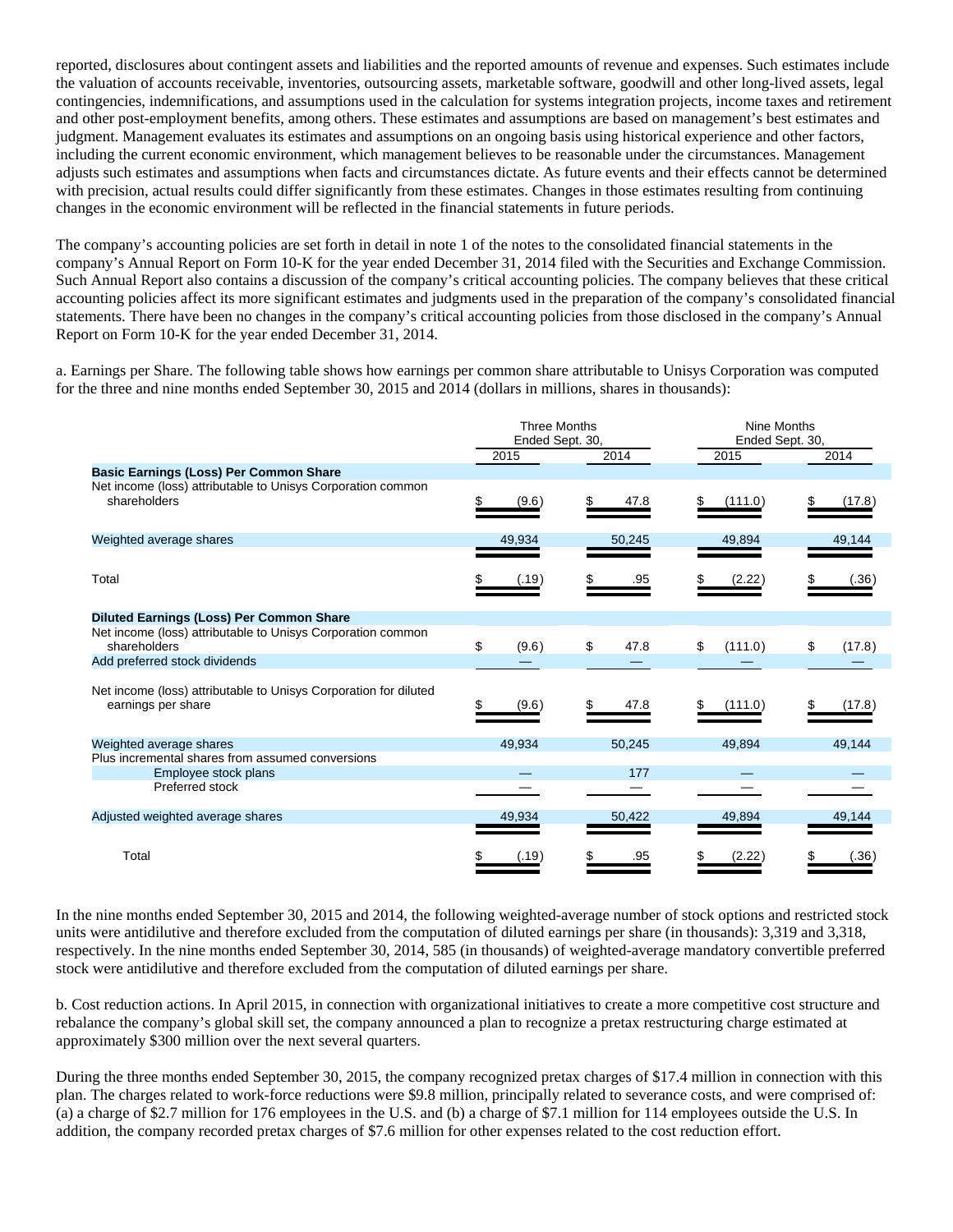The pretax charges were recorded in the following statement of income classifications: cost of revenue – services, \$7.9 million; cost of revenue – technology, \$0.1 million; selling, general and administrative expenses, \$8.6 million; and research and development expenses, \$0.8 million.

During the nine months ended September 30, 2015, the company recognized pretax charges of \$70.0 million in connection with this plan, principally related to a reduction in employees. The charges related to work-force reductions were \$52.3 million, principally related to severance costs, and were comprised of: (a) a charge of \$28.1 million for 706 employees in the U.S. and (b) a charge of \$24.2 million for 527 employees outside the U.S. In addition, the company recorded pretax charges of \$17.7 million, related to asset impairments and other expenses related to the cost reduction effort.

The pretax charges were recorded in the following statement of income classifications: cost of revenue – services, \$21.2 million; cost of revenue – technology, \$0.2 million; selling, general and administrative expenses, \$36.1 million; and research and development expenses, \$12.5 million.

A breakdown of the individual components of these costs for the nine months ended September 30, 2015 follows (in millions of dollars):

|                                   |           |             | Work-Force<br><b>Reductions</b> |           |
|-----------------------------------|-----------|-------------|---------------------------------|-----------|
|                                   | Headcount | Total       | U.S.                            | Int'l.    |
| Charges for work-force reductions | 1,233     | 52.3<br>\$. | 28.1<br>Ж.                      | 24.2      |
| Utilized                          | (1,068)   | (28.3)      | (14.2)                          | (14.1)    |
| <b>Translation adjustments</b>    |           | (.9)        |                                 | (.9)      |
| Balance at Sept. 30, 2015         | 165       | \$<br>23.1  | 13.9<br>\$                      | 9.2       |
| Expected future utilization:      |           |             |                                 |           |
| 2015 remaining three months       | 151       | \$<br>18.4  | \$<br>10.9                      | \$<br>7.5 |
| Beyond 2015                       | 14        | 4.7         | 3.0                             | 1.7       |
|                                   |           |             |                                 |           |

c. Pension and Postretirement Benefits. Net periodic pension expense for the three and nine months ended September 30, 2015 and 2014 is presented below (in millions of dollars):

|                                                 | Three Months<br>Ended Sept. 30, 2015 |  |               |  |                 | Three Months<br>Ended Sept. 30, 2014 |  |               |  |                 |  |
|-------------------------------------------------|--------------------------------------|--|---------------|--|-----------------|--------------------------------------|--|---------------|--|-----------------|--|
|                                                 | Total                                |  | U.S.<br>Plans |  | Int'l.<br>Plans | Total                                |  | U.S.<br>Plans |  | Int'l.<br>Plans |  |
| Service cost                                    | 2.2                                  |  |               |  | 2.2             | 2.1                                  |  |               |  | 2.1             |  |
| Interest cost                                   | 80.0                                 |  | 56.1          |  | 23.9            | 91.4                                 |  | 61.6          |  | 29.8            |  |
| Expected return on plan assets                  | (103.1)                              |  | (63.7)        |  | (39.4)          | (111.8)                              |  | (71.3)        |  | (40.5)          |  |
| Amortization of prior service<br>(benefit) cost | (1.1)                                |  | (.6)          |  | (.5)            | (1.1)                                |  | $.5^{\circ}$  |  | (.6)            |  |
| Recognized net actuarial loss                   | 49.2                                 |  | 33.1          |  | 16.1            | 37.5                                 |  | 27.5          |  | 10.0            |  |
| Net periodic pension expense                    | 27.2                                 |  | 24.9          |  | 2.3             | 18.1                                 |  | 17.3          |  |                 |  |

|                                         | Nine Months<br>Ended Sept. 30, 2015 |  |               |  |                        |  | Ended Sept. 30, 2014 |   |               |                        |
|-----------------------------------------|-------------------------------------|--|---------------|--|------------------------|--|----------------------|---|---------------|------------------------|
|                                         | Total                               |  | U.S.<br>Plans |  | Int'l.<br><b>Plans</b> |  | Total                |   | U.S.<br>Plans | Int'l.<br><b>Plans</b> |
| Service cost                            | 6.5                                 |  |               |  | 6.5                    |  | 6.4                  | æ |               | 6.4                    |
| Interest cost                           | 238.9                               |  | 168.1         |  | 70.8                   |  | 276.0                |   | 186.3         | 89.7                   |
| Expected return on plan assets          | (308.0)                             |  | (191.1)       |  | (116.9)                |  | (337.4)              |   | (215.3)       | (122.1)                |
| Amortization of prior service (benefit) |                                     |  |               |  |                        |  |                      |   |               |                        |
| cost                                    | (3.3)                               |  | (1.8)         |  | (1.5)                  |  | (1.7)                |   | (.1)          | (1.6)                  |
| Recognized net actuarial loss           | 147.4                               |  | 99.5          |  | 47.9                   |  | 112.8                |   | 82.3          | 30.5                   |
| Curtailment gain                        |                                     |  |               |  |                        |  | (6, 6)               |   |               | (.6)                   |
| Net periodic pension expense            | 81.5                                |  | 74.7          |  | 6.8                    |  | 55.5                 |   | 53.2          | 2.3                    |

In 2015, the company estimates that it will make cash contributions of approximately \$151 million to its worldwide defined benefit pension plans, which is comprised of \$59 million for the company's U.S. qualified defined benefit pension plan and \$92 million primarily for non-U.S. defined benefit pension plans. In 2014, the company made cash contributions of \$183.4 million to its worldwide defined benefit pension plans. For the nine months ended September 30, 2015 and 2014, \$115.6 million and \$161.3 million, respectively, of cash contributions have been made.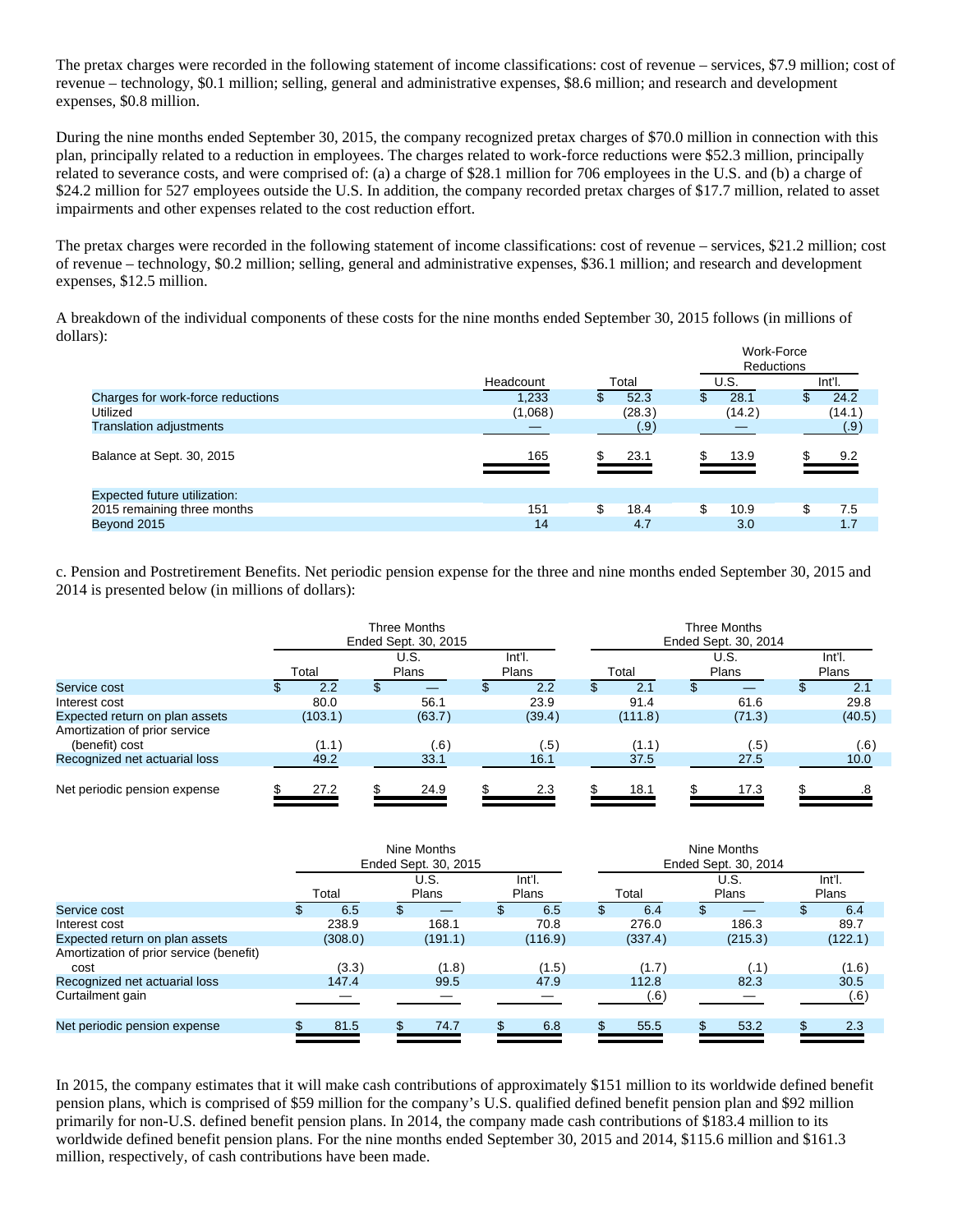Net periodic postretirement benefit expense for the three and nine months ended September 30, 2015 and 2014 is presented below (in millions of dollars):

|                                             | Three Months<br>Ended Sept. 30 |           | Nine Months<br>Ended Sept. 30 |       |  |
|---------------------------------------------|--------------------------------|-----------|-------------------------------|-------|--|
|                                             | 2015                           | 2014      | 2015                          | 2014  |  |
| Service cost                                |                                | .2        | .4                            | .5    |  |
| Interest cost                               | 1.7                            | 2.0       | 5.1                           | 6.0   |  |
| Expected return on assets                   | (1)                            | (1)       | (.3)                          | (4)   |  |
| Amortization of prior service cost          |                                | .4        | .9                            | 1.3   |  |
| Recognized net actuarial loss               |                                |           | 2.1                           | 2.5   |  |
| Net periodic postretirement benefit expense | \$<br>-2.7                     | 3.3<br>S. | \$<br>8.2                     | \$9.9 |  |

The company expects to make cash contributions of approximately \$16 million to its postretirement benefit plan in 2015 compared with \$15.3 million in 2014. For the nine months ended September 30, 2015 and 2014, \$10.8 million and \$10.4 million, respectively, of cash contributions have been made.

d. Fair Value Measurements. Due to its foreign operations, the company is exposed to the effects of foreign currency exchange rate fluctuations on the U.S. dollar, principally related to intercompany account balances. The company uses derivative financial instruments to reduce its exposure to market risks from changes in foreign currency exchange rates on such balances. The company enters into foreign exchange forward contracts, generally having maturities of three months or less, which have not been designated as hedging instruments. At September 30, 2015 and 2014, the notional amount of these contracts was \$409.3 million and \$421.1 million, respectively. At September 30, 2015 and 2014, the fair value of such contracts was a net loss of \$0.8 million and a net gain of \$1.5 million, respectively, of which \$0.6 million and \$2.6 million, respectively, has been recognized in "Prepaid expenses and other current assets" and \$1.4 and \$1.1 million, respectively, has been recognized in "Other accrued liabilities" in the company's consolidated balance sheet. For the nine months ended September 30, 2015 and 2014, changes in the fair value of these instruments was a gain of \$13.7 million and a gain of \$15.9 million, respectively, which has been recognized in earnings in "Other income (expense), net" in the company's consolidated statement of income. The fair value of these forward contracts is based on quoted prices for similar but not identical financial instruments; as such, the inputs are considered Level 2 inputs.

Financial assets with carrying values approximating fair value include cash and cash equivalents and accounts receivable. Financial liabilities with carrying values approximating fair value include accounts payable and other accrued liabilities. The carrying amounts of these financial assets and liabilities approximate fair value due to their short maturities. At September 30, 2015 and December 31, 2014, the carrying amount of long-term debt was less than fair value, which is based on market prices (Level 2 inputs), of such debt by approximately \$8 million and \$9 million, respectively.

e. Stock Options. Under stockholder approved stock-based plans, stock options, stock appreciation rights, restricted stock and restricted stock units may be granted to officers, directors and other key employees. At September 30, 2015, 2.2 million shares of unissued common stock of the company were available for granting under these plans.

The fair value of stock option awards was estimated using the Black-Scholes option pricing model with the following assumptions and weighted-average fair values:

|                                      |  | Nine Months Ended Sept. 30 |          |
|--------------------------------------|--|----------------------------|----------|
|                                      |  | 2014                       |          |
| Weighted-average fair value of grant |  | 9.00                       | 11.27    |
| Risk-free interest rate              |  | 1.28%                      | $1.04\%$ |
| <b>Expected volatility</b>           |  | 45.46%                     | 45.65%   |
| Expected life of options in years    |  | 4.92                       | 3.71     |
| Expected dividend yield              |  |                            |          |

Restricted stock unit awards may contain time-based units, performance-based units or a combination of both. Each performancebased unit will vest into zero to 2.0 shares depending on the degree to which the performance goals are met. Compensation expense resulting from these awards is recognized as expense ratably for each installment from the date of grant until the date the restrictions lapse and is based on the fair market value at the date of grant and the probability of achievement of the specific performance-related goals.

The company records all share-based expense in selling, general and administrative expense.

During the nine months ended September 30, 2015 and 2014, the company recorded \$7.9 million and \$10.6 million of share-based compensation expense, respectively, which is comprised of \$3.8 million and \$4.2 million of restricted stock unit expense and \$4.1 million and \$6.4 million of stock option expense, respectively.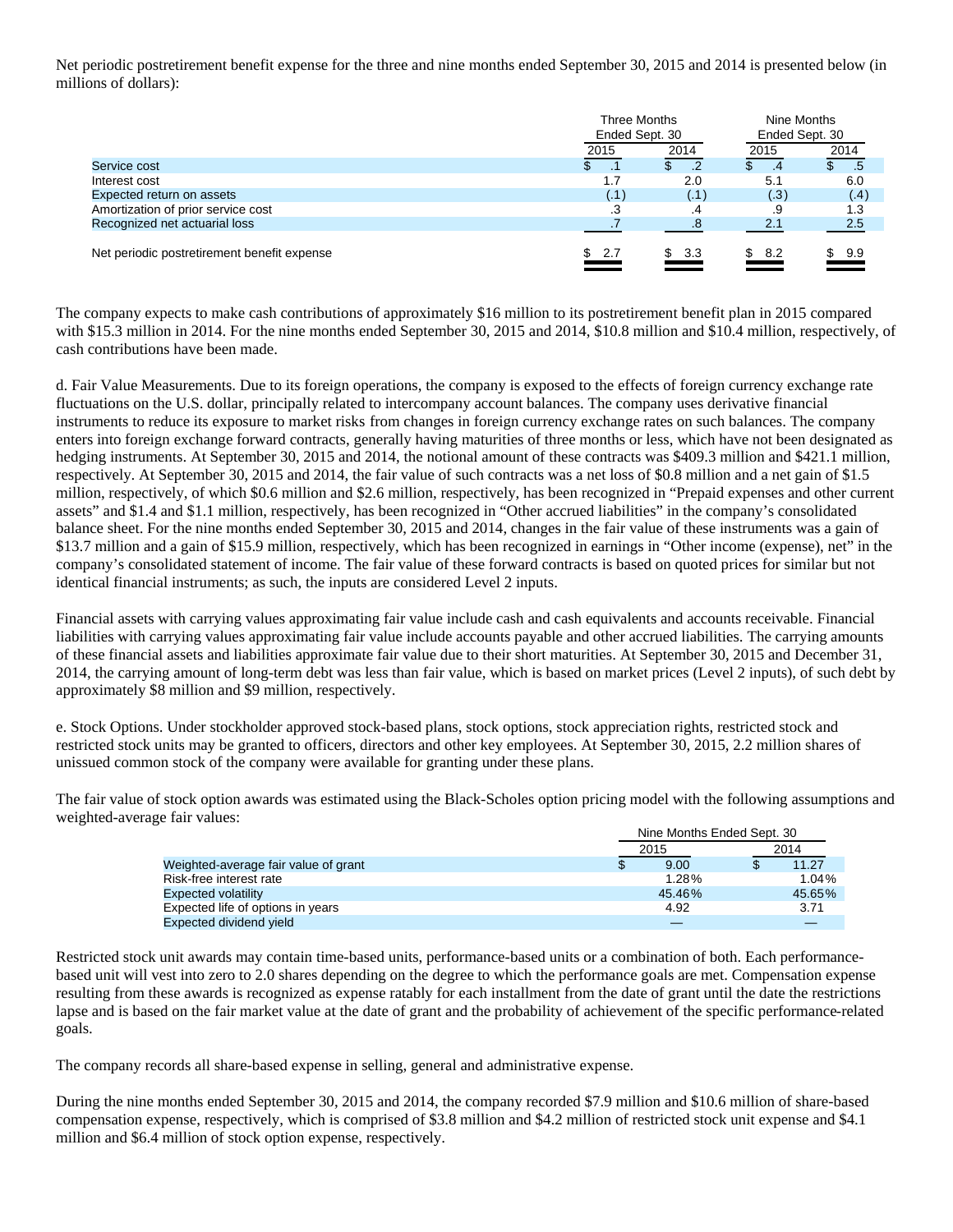A summary of stock option activity for the nine months ended September 30, 2015 follows (shares in thousands):

| Options                            | <b>Shares</b> | Weighted-<br>Average<br>Exercise<br>Price | Weighted-<br>Average<br>Remaining<br>Contractual<br>Term (years) | Aggregate<br>Intrinsic<br>Value<br>(\$ in millions) |    |
|------------------------------------|---------------|-------------------------------------------|------------------------------------------------------------------|-----------------------------------------------------|----|
| Outstanding at December 31, 2014   | 2,816         | \$<br>29.51                               |                                                                  |                                                     |    |
| Granted                            | 728           | 23.42                                     |                                                                  |                                                     |    |
| Exercised                          | (190)         | 19.53                                     |                                                                  |                                                     |    |
| Forfeited and expired              | (528)         | 33.91                                     |                                                                  |                                                     |    |
| Outstanding at Sept. 30, 2015      | 2,826         | 27.79                                     | 3.00                                                             | \$                                                  | .0 |
| Expected to vest at Sept. 30, 2015 | 1,321         | 26.34                                     | 4.41                                                             |                                                     | .0 |
| Exercisable at Sept. 30, 2015      | 1,448         | 29.25                                     | 1.62                                                             |                                                     | .0 |

The aggregate intrinsic value represents the total pretax value of the difference between the company's closing stock price on the last trading day of the period and the exercise price of the options, multiplied by the number of in-the-money stock options that would have been received by the option holders had all option holders exercised their options on September 30, 2015. The intrinsic value of the company's stock options changes based on the closing price of the company's stock. The total intrinsic value of options exercised for the nine months ended September 30, 2015 and 2014 was \$0.6 million and \$4.6 million, respectively. As of September 30, 2015, \$5.1 million of total unrecognized compensation cost related to stock options is expected to be recognized over a weighted-average period of 2.0 years.

A summary of restricted stock unit activity for the nine months ended September 30, 2015 follows (shares in thousands):

|                                  | Restricted<br><b>Stock</b><br>Units | Weighted-<br>Average<br>Grant-Date<br>Fair Value |
|----------------------------------|-------------------------------------|--------------------------------------------------|
| Outstanding at December 31, 2014 | 354                                 | 28.81                                            |
| Granted                          | 446                                 | 22.65                                            |
| Vested                           | (81)                                | 23.87                                            |
| Forfeited and expired            | (226)                               | 29.42                                            |
| Outstanding at Sept. 30, 2015    | 493                                 | 23.78                                            |

The fair value of restricted stock units is determined based on the trading price of the company's common shares on the date of grant. The aggregate weighted-average grant-date fair value of restricted stock units granted during the nine months ended September 30, 2015 and 2014 was \$10.1 million and \$12.7 million, respectively. As of September 30, 2015, there was \$6.3 million of total unrecognized compensation cost related to outstanding restricted stock units granted under the company's plans. That cost is expected to be recognized over a weighted-average period of 2.3 years. The aggregate weighted-average grant-date fair value of restricted stock units vested during the nine months ended September 30, 2015 and 2014 was \$1.9 million and \$2.7 million, respectively.

Common stock issued upon exercise of stock options or upon lapse of restrictions on restricted stock units are newly issued shares. Cash received from the exercise of stock options for the nine months ended September 30, 2015 and 2014 was \$3.7 million and \$3.3 million, respectively. In light of its tax position, the company is currently not recognizing any tax benefits from the exercise of stock options or upon issuance of stock upon lapse of restrictions on restricted stock units. Tax benefits resulting from tax deductions in excess of the compensation costs recognized are classified as financing cash flows.

f. Segment Information. Effective January 1, 2015, the company changed the grouping of certain of its classes of products and services. As a result, certain revenue (principally company technology products) previously reported in the company's Services segment is now reported in its Technology segment. As a result, prior-periods segment revenue and cost of sales, as well as customer revenue by classes of similar products and services, have been reclassified to conform to the current-year period.

The company has two business segments: Services and Technology. Revenue classifications within the Services segment are as follows:

 Cloud & infrastructure services. This represents revenue from work the company performs in the data center and cloud area, technology consulting and technology-based systems integration projects, as well as global service desks and global field services.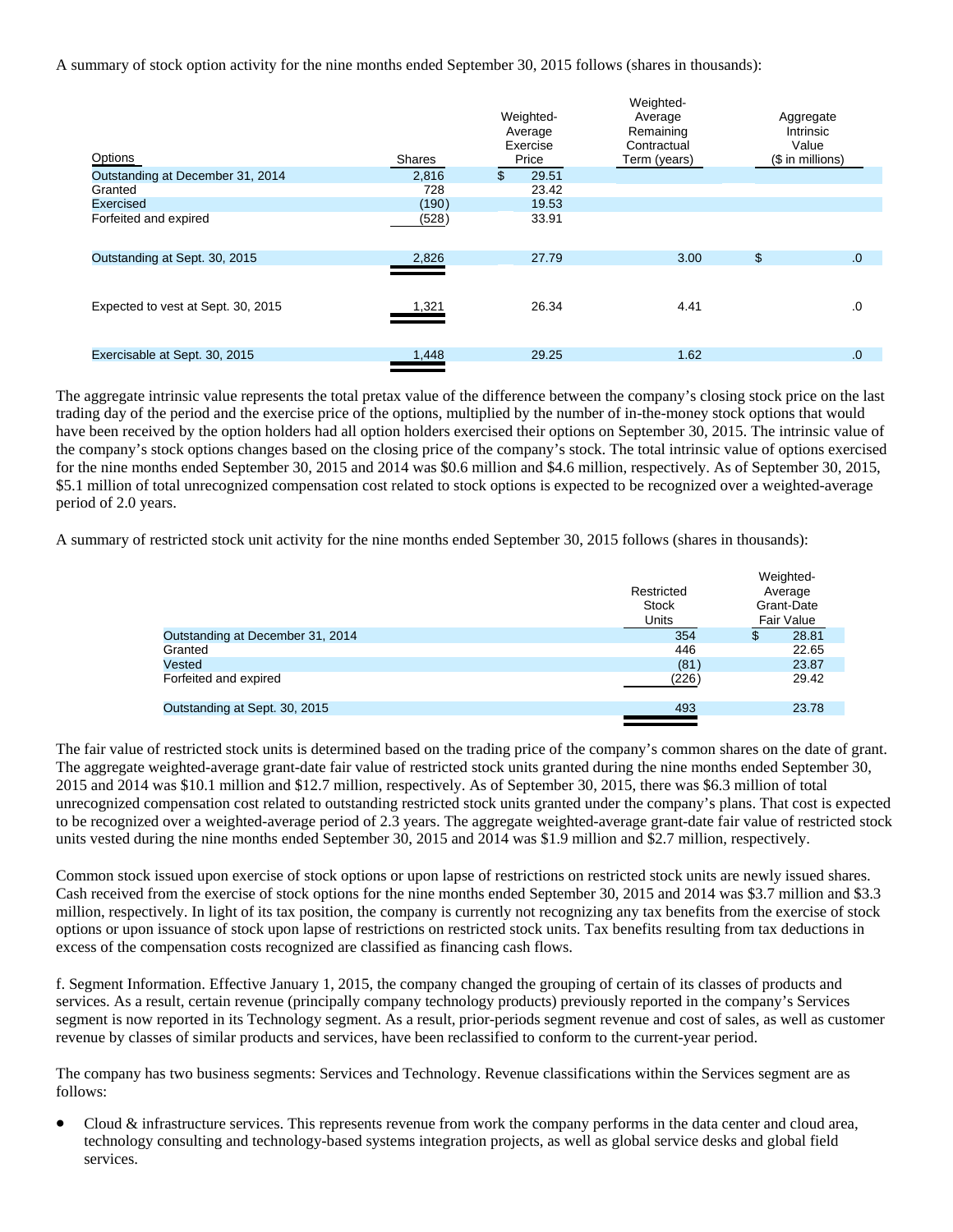- Application services. This represents revenue from application managed services and application development, maintenance and support work.
- Business processing outsourcing services. This represents revenue from the management of clients' specific business processes.

The accounting policies of each business segment are the same as those followed by the company as a whole. Intersegment sales and transfers are priced as if the sales or transfers were to third parties. Accordingly, the Technology segment recognizes intersegment revenue and manufacturing profit on hardware and software shipments to customers under Services contracts. The Services segment, in turn, recognizes customer revenue and marketing profits on such shipments of company hardware and software to customers. The Services segment also includes the sale of hardware and software products sourced from third parties that are sold to customers through the company's Services channels. In the company's consolidated statements of income, the manufacturing costs of products sourced from the Technology segment and sold to Services customers are reported in cost of revenue for Services.

Also included in the Technology segment's sales and operating profit are sales of hardware and software sold to the Services segment for internal use in Services engagements. The amount of such profit included in operating income of the Technology segment for the three months ended September 30, 2015 and 2014 was \$1.6 million and zero, respectively. The amount for the nine months ended September 30, 2015 and 2014 was \$9.1 million and \$0.4 million, respectively. The profit on these transactions is eliminated in Corporate.

The company evaluates business segment performance based on operating income exclusive of pension income or expense, restructuring charges and unusual and nonrecurring items, which are included in Corporate. All other corporate and centrally incurred costs are allocated to the business segments based principally on revenue, employees, square footage or usage.

A summary of the company's operations by business segment for the three and nine month periods ended September 30, 2015 and 2014 is presented below (in millions of dollars):

|                                             |    | Total |         | Corporate               |                | Services             | Technology  |
|---------------------------------------------|----|-------|---------|-------------------------|----------------|----------------------|-------------|
| <b>Three Months Ended</b><br>Sept. 30, 2015 |    |       |         |                         |                |                      |             |
| <b>Customer revenue</b>                     | \$ | 739.2 |         |                         | $\mathfrak{s}$ | 656.0                | \$<br>83.2  |
| Intersegment                                |    |       | \$      | (11.9)                  |                | —                    | 11.9        |
| <b>Total revenue</b>                        | \$ | 739.2 | \$      | (11.9)                  | \$             | 656.0                | \$<br>95.1  |
| Operating income                            |    | 8.6   |         | (42.9)                  |                | 31.8                 | \$<br>19.7  |
| <b>Three Months Ended</b><br>Sept. 30, 2014 |    |       |         |                         |                |                      |             |
| Customer revenue                            | \$ | 882.5 |         |                         | \$             | 711.9                | \$<br>170.6 |
| Intersegment                                |    |       | \$      | (9.0)                   |                |                      | 9.0         |
| <b>Total revenue</b>                        | S  | 882.5 | \$      | (9.0)                   | \$             | 711.9                | \$<br>179.6 |
| Operating income                            |    | 76.6  | \$      | (15.6)                  |                | 36.5                 | \$<br>55.7  |
| Nine Months Ended<br>Sept. 30, 2015         |    |       |         |                         |                |                      |             |
| <b>Customer revenue</b>                     |    | \$    | 2,225.2 |                         |                | \$<br>1,956.5        | \$<br>268.7 |
| Intersegment                                |    |       |         | \$<br>(40.6)            |                | .1                   | 40.5        |
| <b>Total revenue</b>                        |    |       | 2,225.2 | \$<br>(40.6)            |                | \$<br>1,956.6        | \$<br>309.2 |
| Operating income                            |    |       | (70.9)  | (152.3)<br>\$           |                | 37.6<br>\$           | 43.8        |
| Nine Months Ended<br>Sept. 30, 2014         |    |       |         |                         |                |                      |             |
| <b>Customer revenue</b>                     |    | \$    | 2,450.6 |                         |                | \$<br>2,097.0        | \$<br>353.6 |
| Intersegment                                |    |       |         | $\frac{1}{2}$<br>(22.9) |                | $\cdot$ <sup>3</sup> | 22.6        |
| <b>Total revenue</b>                        |    | \$    | 2,450.6 | (22.9)<br>\$            |                | 2,097.3<br>\$        | \$<br>376.2 |
| Operating income                            |    | \$    | 72.5    | \$<br>(46.5)            |                | \$<br>72.5           | \$<br>46.5  |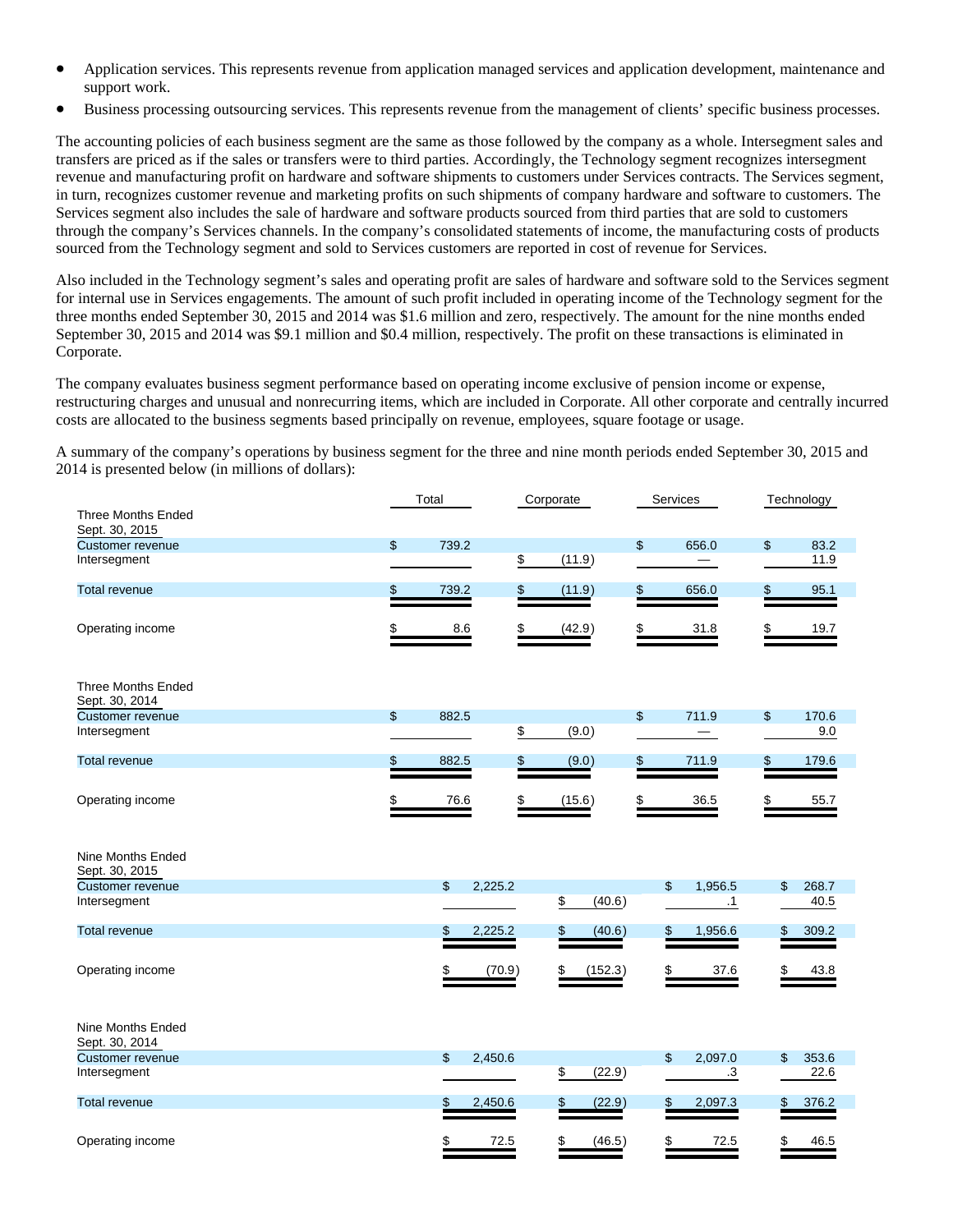Presented below is a reconciliation of total business segment operating income to consolidated income before income taxes (in millions of dollars):

|                                  | Three Months<br>Ended Sept. 30 |        | Nine Months<br>Ended Sept. 30 |  |        |
|----------------------------------|--------------------------------|--------|-------------------------------|--|--------|
|                                  | 2015                           | 2014   | 2015                          |  | 2014   |
| Total segment operating income   | 51.5                           | 92.2   | 81.4                          |  | 119.0  |
| Interest expense                 | (3.0)                          | (2.3)  | (8.3)                         |  | (6.6)  |
| Other income (expense), net      | 1.7                            | 3.3    | 8.0                           |  | (9.0)  |
| Cost reduction charges           | (17.4)                         |        | (70.0)                        |  |        |
| Corporate and eliminations       | (25.5)                         | (15.6) | (82.3)                        |  | (46.5) |
|                                  |                                |        |                               |  |        |
| Total income before income taxes | 7.3                            | 77.6   | (71.2)                        |  | 56.9   |

Customer revenue by classes of similar products or services, by segment, is presented below (in millions of dollars):

|                                          | Three Months<br>Ended Sept. 30 |             | Nine Months<br>Ended Sept. 30 |               |  |  |
|------------------------------------------|--------------------------------|-------------|-------------------------------|---------------|--|--|
|                                          | 2015                           | 2014        | 2015                          | 2014          |  |  |
| <b>Services</b>                          |                                |             |                               |               |  |  |
| Cloud & infrastructure services          | \$<br>380.0                    | \$<br>439.2 | \$<br>1.146.1                 | \$<br>1,289.4 |  |  |
| Application services                     | 220.7                          | 207.2       | 640.6                         | 608.5         |  |  |
| Business processing outsourcing services | 55.3                           | 65.5        | 169.8                         | 199.1         |  |  |
|                                          | 656.0                          | 711.9       | 1,956.5                       | 2,097.0       |  |  |
| Technology                               | 83.2                           | 170.6       | 268.7                         | 353.6         |  |  |
| Total                                    | 739.2                          | 882.5       | 2,225.2                       | 2,450.6       |  |  |

Geographic information about the company's revenue, which is principally based on location of the selling organization, is presented below (in millions of dollars):

|                      | Three Months<br>Ended Sept. 30 |              |  |       | Nine Months<br>Ended Sept. 30 |   |         |
|----------------------|--------------------------------|--------------|--|-------|-------------------------------|---|---------|
|                      |                                | 2014<br>2015 |  |       | 2014<br>2015                  |   |         |
| <b>United States</b> |                                | 359.9        |  | 377.3 | 1,085.8                       | S | 997.0   |
| United Kingdom       |                                | 92.6         |  | 104.6 | 264.1                         |   | 327.5   |
| Other international  |                                | 286.7        |  | 400.6 | 875.3                         |   | 1,126.1 |
| Total                |                                | 739.2        |  | 882.5 | 2.225.2                       |   | 2,450.6 |

g. Accumulated Other Comprehensive Income. Accumulated other comprehensive loss as of December 31, 2014 and September 30, 2015 is as follows (in millions of dollars):

|                                                                     | Total |            | Translation<br>Adjustments |         | Postretirement<br>Plans |
|---------------------------------------------------------------------|-------|------------|----------------------------|---------|-------------------------|
| Balance at December 31, 2014                                        |       | (4, 113.4) | \$                         | (737.8) | (3,375.6)               |
| Other comprehensive income before reclassifications                 |       | (43.9)     |                            | (84.0)  | 40.1                    |
| Amounts reclassified from accumulated other comprehensive<br>income |       | 133.9      |                            |         | 133.9                   |
| Current period other comprehensive income                           |       | 90.0       |                            | (84.0)  | 174.0                   |
| Balance at Sept. 30, 2015                                           |       | (4,023.4)  |                            | (821.8) | (3,201.6)               |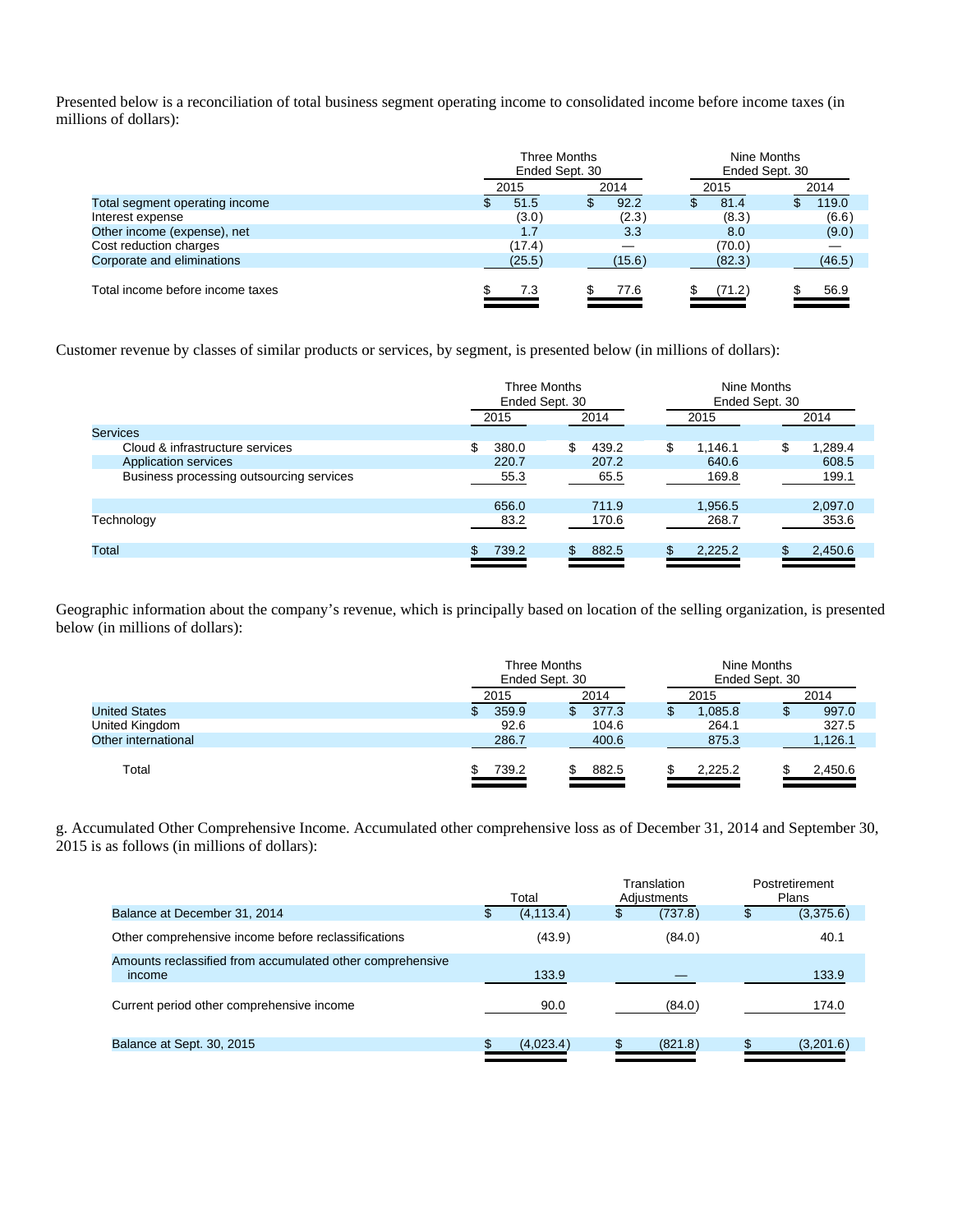Amounts related to postretirement plans not reclassified in their entirety out of accumulated other comprehensive income for the three and nine months ended September 30, 2015 and 2014 were as follows (in millions of dollars):

|                     |                              | Three Months Ended Sept 30 |             |           |  |  |  |
|---------------------|------------------------------|----------------------------|-------------|-----------|--|--|--|
|                     | 2015                         | 2014                       |             | 2014      |  |  |  |
| Amortization of:    |                              |                            |             |           |  |  |  |
| Prior service cost* | \$<br>$^{\prime}.8^{\prime}$ | \$<br>.5 <sup>2</sup>      | (2.3)<br>J. | S<br>(.4) |  |  |  |
| Actuarial losses*   | 47.8                         | 37.6                       | 143.1       | 112.9     |  |  |  |
| Curtailment gain*   |                              |                            |             | .6)       |  |  |  |
| Total before tax    | 47.0                         | 37.1                       | 140.8       | 111.9     |  |  |  |
| Income tax benefit  | (3.9)                        | (1.5)                      | (6.9)       | (4.4)     |  |  |  |
| Net of tax          | 43.1                         | 35.6                       | 133.9       | 107.5     |  |  |  |

\* These items are included in net periodic postretirement cost (see note (c)).

Noncontrolling interests as of December 31, 2014 and September 30, 2015 are as follows (in millions of dollars):

|                                | Noncontrolling<br>Interests |       |  |
|--------------------------------|-----------------------------|-------|--|
| Balance at December 31, 2014   |                             | 7.6   |  |
| Net income                     |                             | 6.5   |  |
| <b>Translation adjustments</b> |                             | (2.5) |  |
| Postretirement plans           |                             | 7.3   |  |
| Balance at September 30, 2015  |                             | 18.9  |  |

h. Supplemental Cash Flow Information. Cash paid, net of refunds, during the nine months ended September 30, 2015 and 2014 for income taxes was \$52.5 million and \$58.2 million, respectively.

Cash paid during the nine months ended September 30, 2015 and 2014 for interest was \$13.7 million and \$13.2 million, respectively.

i. Commitments and Contingencies. There are various lawsuits, claims, investigations and proceedings that have been brought or asserted against the company, which arise in the ordinary course of business, including actions with respect to commercial and government contracts, labor and employment, employee benefits, environmental matters, intellectual property, and non-income tax and employment compensation in Brazil. The company records a provision for these matters when it is both probable that a liability has been incurred and the amount of the loss can be reasonably estimated. Any provisions are reviewed at least quarterly and are adjusted to reflect the impact and status of settlements, rulings, advice of counsel and other information and events pertinent to a particular matter.

The company believes that it has valid defenses with respect to legal matters pending against it. Based on its experience, the company also believes that the damage amounts claimed in the lawsuits disclosed below are not a meaningful indicator of the company's potential liability. Litigation is inherently unpredictable, however, and it is possible that the company's results of operations or cash flow could be materially affected in any particular period by the resolution of one or more of the legal matters pending against it.

In April 2007, the Ministry of Justice of Belgium sued Unisys Belgium SA-NV, a Unisys subsidiary (Unisys Belgium), in the Court of First Instance of Brussels. The Belgian government had engaged the company to design and develop software for a computerized system to be used to manage the Belgian court system. The Belgian State terminated the contract and in its lawsuit has alleged that the termination was justified because Unisys Belgium failed to deliver satisfactory software in a timely manner. It claims damages of approximately 28 million Euros. Unisys Belgium filed its defense and counterclaim in April 2008, in the amount of approximately 18.5 million Euros. The company believes it has valid defenses to the claims and contends that the Belgian State's termination of the contract was unjustified.

The company's Brazilian operations, along with those of many other companies doing business in Brazil, are involved in various litigation matters, including numerous governmental assessments related to indirect and other taxes, as well as disputes associated with former employees and contract labor. The tax-related matters pertain to value added taxes, customs, duties, sales and other nonincome related tax exposures. The labor-related matters include claims related to compensation matters. The company believes that appropriate accruals have been established for such matters based on information currently available. At September 30, 2015, excluding those matters that have been assessed by management as being remote as to the likelihood of ultimately resulting in a loss, the amount related to unreserved tax-related matters, inclusive of any related interest, is estimated to be up to approximately \$92 million.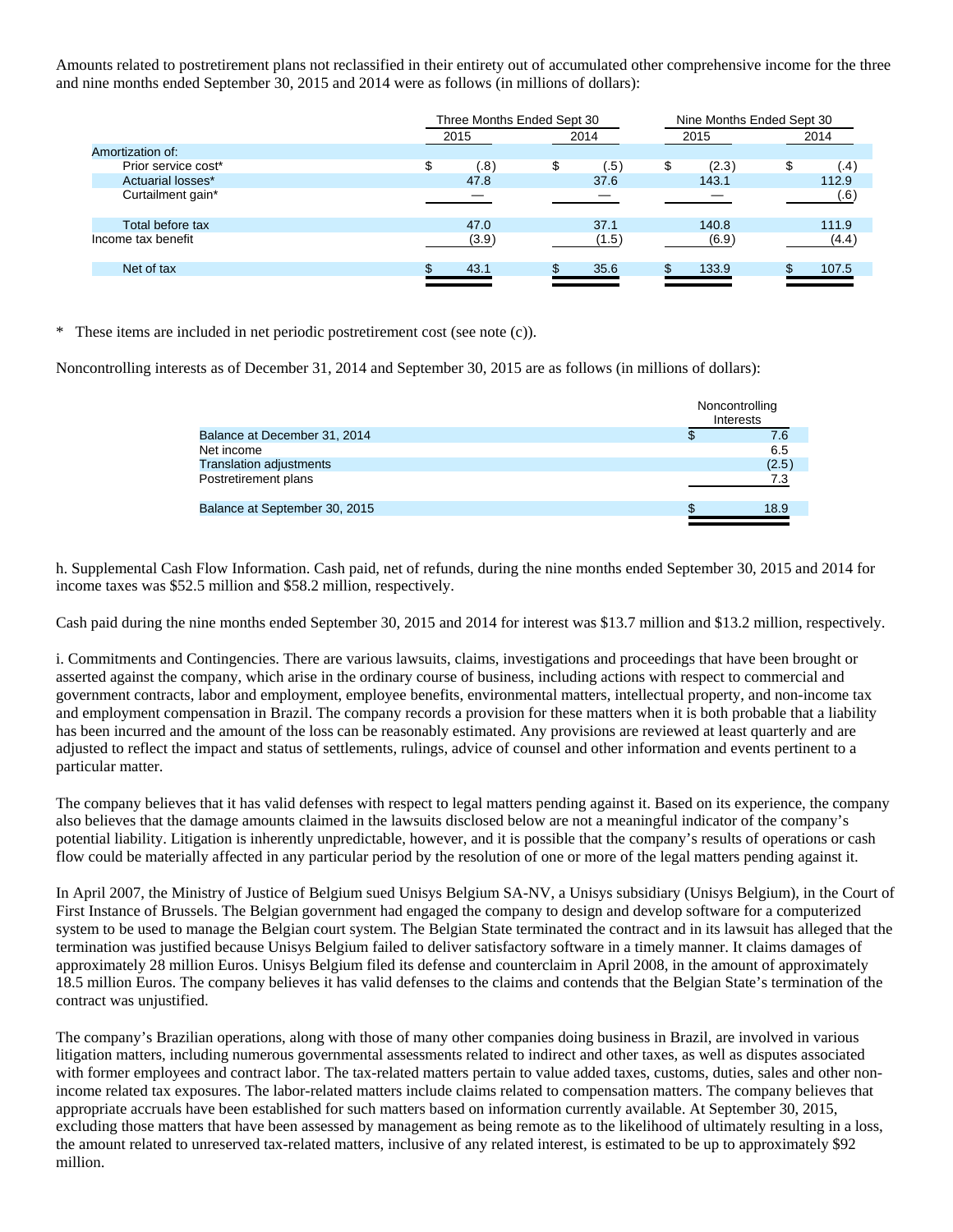The company has been involved in a matter arising from the sale of its Health Information Management (HIM) business to Molina Information Systems, LLC (Molina) under a 2010 Asset Purchase Agreement (APA). The HIM business provided system solutions and services to state governments, including the state of Idaho, for administering Medicaid programs. In August 2012, Molina sued the company in Federal District Court in Delaware alleging breaches of contract, negligent misrepresentation and intentional misrepresentation with respect to the APA and the Medicaid contract with Idaho. Molina sought compensatory damages, punitive damages, lost profits, indemnification, and declaratory relief. Molina alleged losses of approximately \$35 million in the complaint. In June 2013, the District Court granted the company's motion to dismiss the complaint and allowed Molina to replead certain claims and file an amended complaint. In August 2013, Molina filed an amended complaint. The company filed a motion to dismiss the amended complaint. On September 2, 2014, the District Court granted the company's motion to dismiss the negligent misrepresentation claim, but denied the company's motion with respect to Molina's intentional misrepresentation and breach of contract claims. The litigation continues on the remaining claims.

On June 26, 2014, the State of Louisiana filed a Petition for Damages against, among other defendants, the company and Molina Information Systems, LLC, in the Parish of East Baton Rouge, 19th Judicial District. The State alleges that between 1989 and 2012 the defendants, each acting successively as the State's Medicaid fiscal intermediary, utilized an incorrect reimbursement formula for the payment of pharmaceutical claims causing the State to pay excessive amounts for prescription drugs. The company believes that it has valid defenses to Louisiana's claims and is asserting them in the pending litigation.

With respect to the specific legal proceedings and claims described above, except as otherwise noted, either (i) the amount or range of possible losses in excess of amounts accrued, if any, is not reasonably estimable or (ii) the company believes that the amount or range of possible losses in excess of amounts accrued that are estimable would not be material.

Litigation is inherently unpredictable and unfavorable resolutions could occur. Accordingly, it is possible that an adverse outcome from such matters could exceed the amounts accrued in an amount that could be material to the company's financial condition, results of operations and cash flows in any particular reporting period.

Notwithstanding that the ultimate results of the lawsuits, claims, investigations and proceedings that have been brought or asserted against the company are not currently determinable, the company believes that at September 30, 2015, it has adequate provisions for any such matters.

 . Income Taxes. Accounting rules governing income taxes require that deferred tax assets and liabilities be recognized using enacted tax rates for the effect of temporary differences between the book and tax bases of recorded assets and liabilities. These rules also require that deferred tax assets be reduced by a valuation allowance if it is more likely than not that some portion or the entire deferred tax asset will not be realized.

The company evaluates the realizability of its deferred tax assets by assessing its valuation allowance and by adjusting the amount of such allowance, if necessary. The factors used to assess the likelihood of realization are the company's historical profitability, forecast of future taxable income and available tax-planning strategies that could be implemented to realize the net deferred tax assets. The company uses tax-planning strategies to realize or renew net deferred tax assets to avoid the potential loss of future tax benefits.

A full valuation allowance is currently maintained for all U.S. and certain foreign deferred tax assets in excess of deferred tax liabilities. The company will record a tax provision or benefit for those international subsidiaries that do not have a full valuation allowance against their net deferred tax assets. Any profit or loss recorded for the company's U.S. continuing operations will have no provision or benefit associated with it due to full valuation allowance, except with respect to refundable tax credits and withholding taxes not creditable against future taxable income. As a result, the company's provision or benefit for taxes may vary significantly depending on the geographic distribution of income.

k. Foreign Currency Translation. In January of 2014, the Venezuelan government announced that the exchange rate to be applied to the settlement of certain transactions, including foreign investments and royalties would be changed to the SICAD I auction rate. As a result, the company changed the exchange rate used to remeasure its Venezuelan subsidiary's financial statements in U.S. dollars from the official rate of 6.3 bolivars to the SICAD I rate.

As the company believes that the SIMADI rate is now more representative of what it might expect to receive in a dividend transaction, the company switched to using the SIMADI rate effective as of September 30, 2015. At that date the SIMADI exchange rate was approximately 198.45 bolivars to the U.S. dollar. As a result of the change in rate, the company recorded a foreign exchange loss of approximately \$7 million in the September 2015 quarter.

After the application of the SIMADI exchange rate at September 30, 2015, the company's operations in Venezuela had an immaterial amount of net monetary assets denominated in local currency.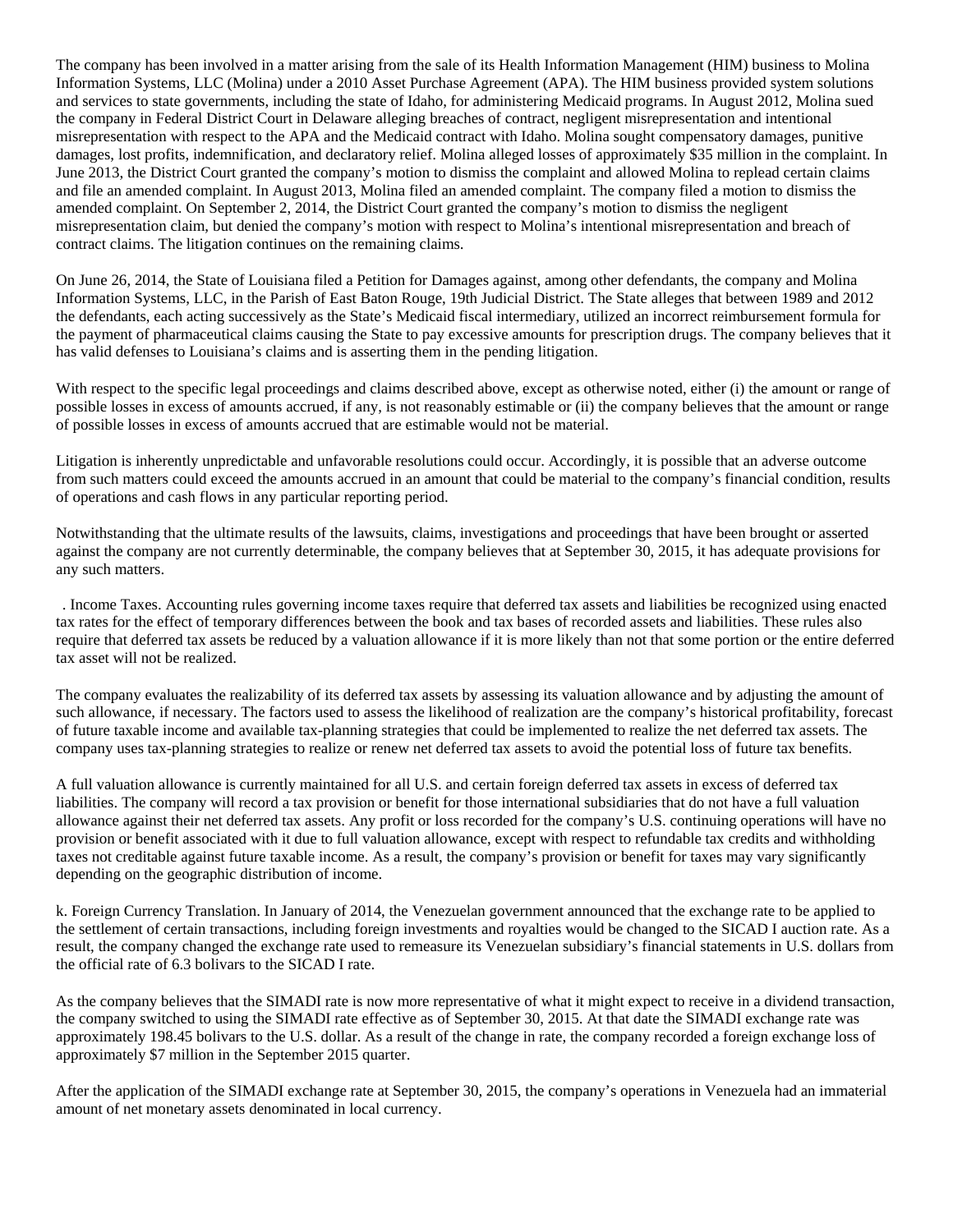l. Stockholder's Equity. On March 1, 2014, all of the outstanding shares of 6.25% mandatory convertible preferred stock (2,587,400 shares) were automatically converted (in accordance with its terms) into 6,912,756 shares of the company's common stock. Because March 1, 2014 was not a business day, the mandatory conversion was effected on Monday, March 3, 2014.

m. Accounting Standards. In May of 2014 (subsequently amended in August of 2015), the Financial Accounting Standards Board issued a new revenue recognition standard entitled "Revenue from Contracts with Customers." The objective of the standard is to establish the principles that an entity shall apply to report useful information to users of financial statements about the nature, amount, timing, and uncertainty of revenue and cash flows from a contract with a customer. The standard is effective for annual reporting periods beginning after December 15, 2017, which for the company is January 1, 2018. Earlier application is permitted only as of annual reporting periods beginning after December 15, 2016, which for the company in January 1, 2017. The standard allows for either "full retrospective" adoption, meaning the standard is applied to all periods presented, or "modified retrospective" adoption, meaning the standard is applied only to the most current period presented in the financial statements. The company is currently assessing when and which method it will choose for adoption, and is evaluating the impact of the adoption on its consolidated results of operations and financial position.

Item 2. Management's Discussion and Analysis of Financial Condition and Results of Operations.

## **MANAGEMENT'S DISCUSSION AND ANALYSIS OF FINANCIAL CONDITION AND RESULTS OF OPERATIONS**

#### **Overview**

During the September 2015 quarter, the company continued to implement organizational initiatives to create a more competitive cost structure and rebalance the company's global skill set. The company had previously announced a plan to incur pretax restructuring charges estimated at approximately \$300 million over several quarters. The company expects to generate annualized cost savings of approximately \$200 million from this program by the end of 2016.

During the nine months ended September 30, 2015, the company recognized pretax charges of \$70.0 million in connection with this plan. The charges related to work-force reductions were \$52.3 million, principally related to severance costs, and were comprised of: (a) a charge of \$28.1 million for 706 employees in the U.S. and (b) a charge of \$24.2 million for 527 employees outside the U.S. In addition, the company recorded pretax charges of \$17.7 million related to asset impairments and other expenses related to the cost reduction effort.

The pretax charges were recorded in the following statement of income classifications: cost of revenue – services, \$21.2 million; cost of revenue – technology, \$0.2 million; selling, general and administrative expenses, \$36.1 million; and research and development expenses, \$12.5 million.

The company's results in the nine months ended September 30, 2015 were impacted by the charges referred to above as well as the negative impact of foreign currency fluctuations. For the nine months ended September 30, 2015, the company reported a net loss attributable to Unisys Corporation common shareholders of \$111.0 million, or a loss of \$2.22 per diluted share, compared with a net loss of \$17.8 million, or a loss \$0.36 per diluted share, for the nine months ended September 30, 2014. The current period includes after tax cost reduction charges (discussed above) of \$65.0 million, or \$1.30 per diluted share.

Revenue for the nine months ended September 30, 2015 declined 9 percent to \$2,225.2 million compared with \$2,450.6 million for the nine months ended September 30, 2014, principally due to an 8-percentage-point negative impact of foreign currency fluctuations.

#### **Results of operations**

#### *Company results*

#### *Three months ended September 30, 2015 compared with the three months ended September 30, 2014*

During the three months ended September 30, 2015, the company recognized pretax charges of \$17.4 million in connection with the plan discussed above. The charges related to work-force reductions were \$9.8 million and were comprised of: (a) a charge of \$2.7 million for 176 employees in the U.S. and (b) a charge of \$7.1 million for 114 employees outside the U.S. In addition, the company recorded pretax charges of \$7.6 million for other expenses related to the cost reduction effort.

The pretax charges were recorded in the following statement of income classifications: cost of revenue – services, \$7.9 million; cost of revenue – technology, \$0.1 million; selling, general and administrative expenses, \$9.7 million; and research and development expenses, \$0.8 million.

Revenue for the quarter ended September 30, 2015 was \$739.2 million compared with \$882.5 million for the third quarter of 2014, a decrease of 16% from the prior year. Foreign currency fluctuations had an 8-percentage point negative impact on revenue in the current period compared with the year-ago period.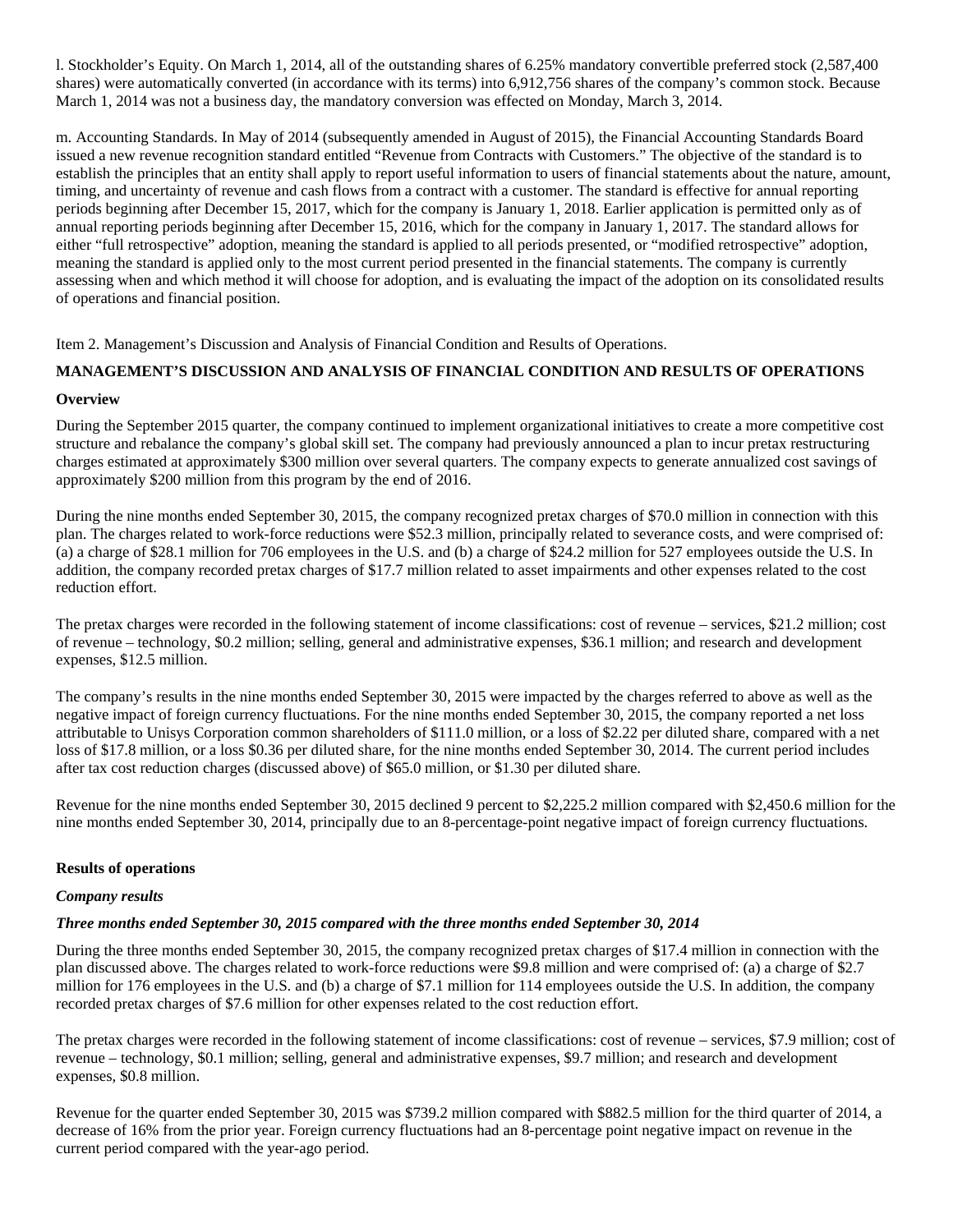Services revenue decreased 8% and Technology revenue decreased 51% in the current quarter compared with the year-ago period. U.S. revenue decreased 5% in the third quarter compared with the year-ago period. International revenue decreased 25% in the current quarter with all regions contributing to the decline. Foreign currency had a 14-percentage-point negative impact on international revenue in the three months ended September 30, 2015 compared with the three months ended September 30, 2014.

Total gross profit margin was 19.0% in the three months ended September 30, 2015 compared with 26.6% in the three months ended September 30, 2014. The decline was due to lower margins in both the Technology and Services segments, cost reduction charges of \$8.0 million and higher pension expense of \$7.1 million.

Selling, general and administrative expense in the three months ended September 30, 2015 was \$115.4 million (15.6% of revenue) compared with \$138.0 million (15.6% of revenue) in the year-ago period. The decrease principally reflects savings due to cost reduction actions as well as foreign currency exchange rate changes.

Research and development (R&D) expenses in the third quarter of 2015 were \$16.6 million compared with \$20.3 million in the third quarter of 2014. The decrease principally reflects savings due to cost reduction actions.

For the third quarter of 2015, the company reported an operating profit of \$8.6 million compared with an operating profit of \$76.6 million in the third quarter of 2014. The current quarter principally reflects reduced operating profit in the Technology segment, cost reduction charges of \$17.4 million and \$9.1 million of higher pension expense.

For the three months ended September 30, 2015, pension expense was \$27.2 million compared with pension expense of \$18.1 million for the three months ended September 30, 2014. For the full year 2015, the company expects to recognize pension expense of approximately \$108.7 million compared with \$73.8 million for the full year of 2014. The company records pension income or expense, as well as other employee-related costs such as payroll taxes and medical insurance costs, in operating income in the following income statement categories: cost of revenue; selling, general and administrative expenses; and research and development expenses. The amount allocated to each category is principally based on where the salaries of active employees are charged.

Interest expense for the three months ended September 30, 2015 was \$3.0 million compared with \$2.3 million for the three months ended September 30, 2014.

Other income (expense), net was income of \$1.7 million in the third quarter of 2015 compared with income of \$3.3 million in the third quarter of 2014. Included in the third quarter of 2015 and 2014 were foreign exchange gains of \$2.1 million and \$2.5 million, respectively.

Income before income taxes for the three months ended September 30, 2015 was \$7.3 million compared with income of \$77.6 million for the three months ended September 30, 2014. The current period principally reflects reduced operating profit in the Technology segment, cost reduction charges of \$17.4 million and \$9.1 million of higher pension expense. The provision for income taxes was \$14.9 million in the current quarter compared with \$26.4 million in the year-ago period.

As discussed in note (j) of the Notes to Consolidated Financial Statements, the company evaluates quarterly the realizability of its deferred tax assets by assessing its valuation allowance and by adjusting the amount of such allowance, if necessary. The company records a tax provision or benefit for those international subsidiaries that do not have a full valuation allowance against their net deferred tax assets. Any profit or loss recorded for the company's U.S. operations has no provision or benefit associated with it due to a full valuation allowance. As a result, the company's provision or benefit for taxes may vary significantly quarter to quarter depending on the geographic distribution of income.

For the three months ended September 30, 2015, the company reported a net loss attributable to Unisys Corporation common shareholders of \$9.6 million, or \$0.19 per diluted share, compared with net income attributable to Unisys Corporation common shareholders of \$47.8 million, or \$0.95 per diluted share, for the three months ended September 30, 2014.

#### *Nine months ended September 30, 2015 compared with the nine months ended September 30, 2014*

Revenue for the nine months ended September 30, 2015 was \$2,225.2 million compared with \$2,450.6 million for the nine months ended September 30, 2014, a decrease of 9%. Foreign currency fluctuations had an 8 percentage point negative impact on revenue in the current period compared with the year-ago period.

Services revenue decreased 7% and Technology revenue decreased 24% for the nine months ended September 30, 2015 compared with the year-ago period. U.S. revenue increased 9% in the current period compared with the year-ago period. International revenue decreased 22% in the current period when compared with the prior year period. Foreign currency had a 13 percentage point negative impact on international revenue in the nine months ended September 30, 2015 compared with the nine months ended September 30, 2014.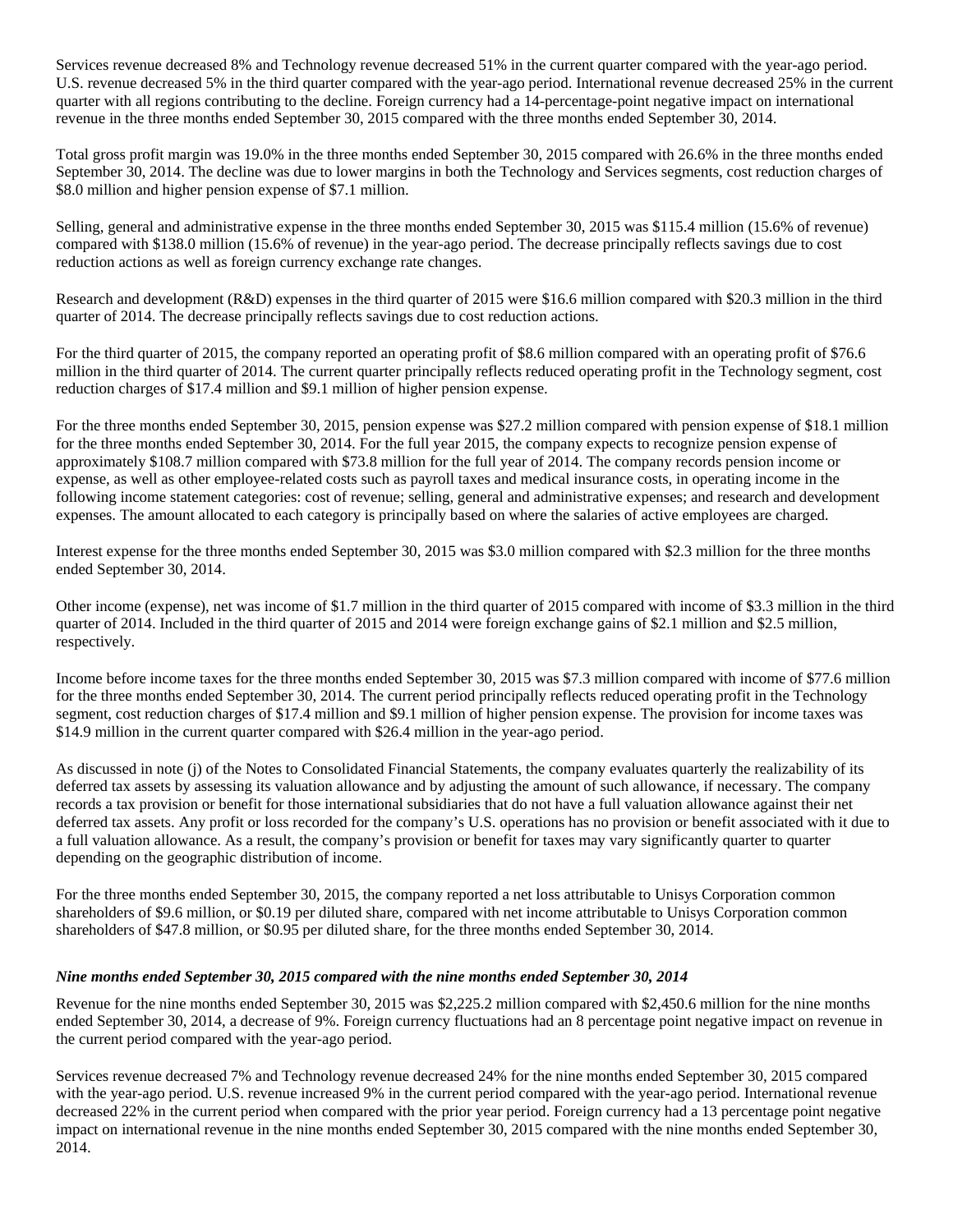Total gross profit margin was 17.2% in the nine months ended September 30, 2015 compared with 21.8% in the nine months ended September 30, 2014. The decline was principally due to lower margins in both the Technology and Services segments, cost reduction charges of \$21.4 million and higher pension expense of \$20.8 million.

Selling, general and administrative expense in the nine months ended September 30, 2015 was \$389.6 million (17.5% of revenue) compared with \$410.1 million (16.7% of revenue) in the year-ago period. The current year period includes cost reduction charges of \$36.1 million. The decrease principally reflects savings due to cost reduction actions, as well as foreign currency exchange rate changes.

Research and development (R&D) expenses for the nine months ended September 30, 2015 were \$63.2 million compared with \$50.5 million in the prior-year period. The increase principally reflects the cost reduction charges of \$12.5 million.

For the nine months ended September 30, 2015, the company reported an operating loss of \$70.9 million compared with an operating profit of \$72.5 million in the prior-year period. The current year loss principally reflects lower operating income in the Services segment, cost reduction charges of \$70.0 million and \$26.0 million of higher pension expense.

For the nine months ended September 30, 2015, pension expense was \$81.5 million compared with pension expense of \$55.5 million for the nine months ended September 30, 2014.

Interest expense for the nine months ended September 30, 2015 was \$8.3 million compared with \$6.6 million for the nine months ended September 30, 2014.

Other income (expense), net was income of \$8.0 million for the nine months ended September 30, 2015 compared with a loss of \$9.0 million in 2014. The current period includes foreign exchange gains of \$8.4 million compared with foreign exchange losses of \$10.6 million in the prior-year period.

The loss before income taxes for the nine months ended September 30, 2015 was \$71.2 million compared with income of \$56.9 million for the nine months ended September 30, 2014. The current period loss principally reflects cost reduction charges of \$70.0 million as well as higher pension expense. The provision for income taxes was \$33.3 million in the current period compared with \$62.3 million in the year-ago period.

#### *Segment results*

Effective January 1, 2015, the company changed the grouping of certain of its classes of products and services. As a result, certain revenue (principally company technology products) previously reported in the company's Services segment is now reported in its Technology segment. As a result, prior-periods segment revenue and cost of sales, as well as customer revenue by classes of similar products and services, have been reclassified to conform to the current-year period.

The company has two business segments: Services and Technology. Revenue classifications within the Services segment are as follows:

- Cloud  $\&$  infrastructure services. This represents revenue from work the company performs in the data center and cloud area, technology consulting and technology-based systems integration projects, as well as global service desks and global field services.
- Application services. This represents revenue from application managed services and application development, maintenance and support work.
- Business processing outsourcing services. This represents revenue from the management of clients' specific business processes.

The accounting policies of each business segment are the same as those followed by the company as a whole. Intersegment sales and transfers are priced as if the sales or transfers were to third parties. Accordingly, the Technology segment recognizes intersegment revenue and manufacturing profit on hardware and software shipments to customers under Services contracts. The Services segment, in turn, recognizes customer revenue and marketing profits on such shipments of company hardware and software to customers. The Services segment also includes the sale of hardware and software products sourced from third parties that are sold to customers through the company's Services channels. In the company's consolidated statements of income, the manufacturing costs of products sourced from the Technology segment and sold to Services customers are reported in cost of revenue for Services.

Also included in the Technology segment's sales and operating profit are sales of hardware and software sold to the Services segment for internal use in Services engagements. The amount of such profit included in operating income of the Technology segment for the three months ended September 30, 2015 and 2014 was \$1.6 million and zero, respectively. The amount for the nine months ended September 30, 2015 and 2014 was \$9.1 million and \$0.4 million, respectively. The profit on these transactions is eliminated in Corporate.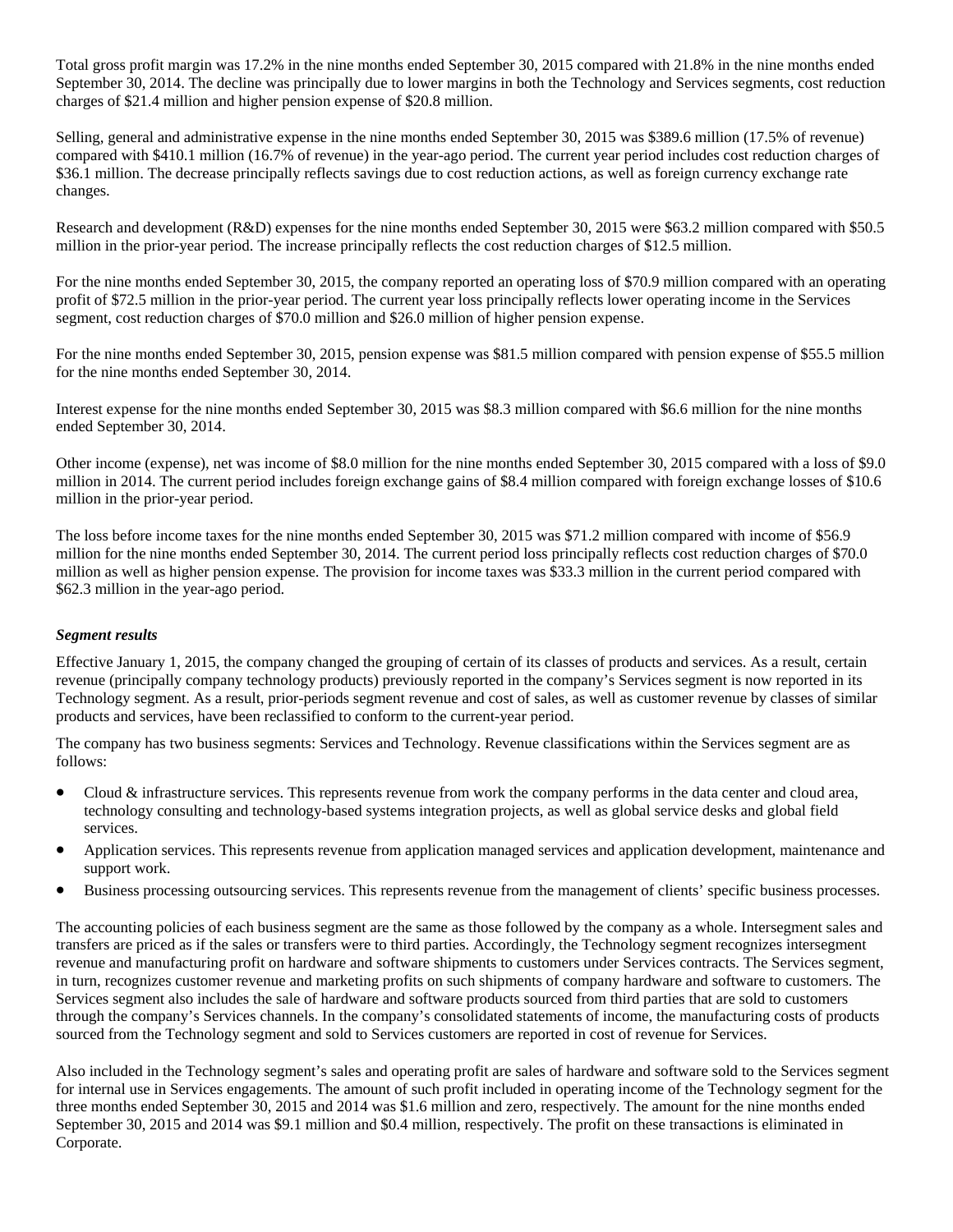The company evaluates business segment performance based on operating income exclusive of pension income or expense, restructuring charges and unusual and nonrecurring items, which are included in Corporate. All other corporate and centrally incurred costs are allocated to the business segments based principally on revenue, employees, square footage or usage.

#### *Three months ended September 30, 2015 compared with the three months ended September 30, 2014*

| Information by business segment is presented below (in millions of dollars): |                |       |              |             |                |            |
|------------------------------------------------------------------------------|----------------|-------|--------------|-------------|----------------|------------|
| <b>Three Months Ended</b><br>Sept. 30, 2015                                  |                | Total | Eliminations | Services    |                | Technology |
| Customer revenue                                                             | $\mathfrak{L}$ | 739.2 |              | \$<br>656.0 | $\mathfrak{S}$ | 83.2       |
| Intersegment                                                                 |                |       | \$<br>(11.9) |             |                | 11.9       |
| <b>Total revenue</b>                                                         | \$             | 739.2 | \$<br>(11.9) | \$<br>656.0 | S              | 95.1       |
| Gross profit percent                                                         |                | 19.0% |              | 17.3%       |                | 55.0%      |
| Operating profit (loss) percent                                              |                | 1.2%  |              | 4.8%        |                | 20.7%      |
| <b>Three Months Ended</b><br>Sept. 30, 2014                                  |                |       |              |             |                |            |
| <b>Customer revenue</b>                                                      | $\mathbb{S}$   | 882.5 |              | \$<br>711.9 | $\mathfrak{L}$ | 170.6      |
| Intersegment                                                                 |                |       | \$<br>(9.0)  |             |                | 9.0        |
| <b>Total revenue</b>                                                         | \$             | 882.5 | (9.0)        | 711.9       | \$.            | 179.6      |
| Gross profit percent                                                         |                | 26.6% |              | 18.8%       |                | 61.3%      |
| Operating profit (loss) percent                                              |                | 8.7%  |              | 5.1%        |                | 31.1%      |

Gross profit percent and operating income percent are as a percent of total revenue.

Customer revenue by classes of similar products or services, by segment, is presented below (in millions of dollars):

|                                          | Three Months<br>Ended Sept. 30 |             | Percent<br>Change |
|------------------------------------------|--------------------------------|-------------|-------------------|
|                                          | 2015                           | 2014        |                   |
| <b>Services</b>                          |                                |             |                   |
| Cloud & infrastructure services          | \$<br>380.0                    | \$<br>439.2 | $(13.5)\%$        |
| Application services                     | 220.7                          | 207.2       | 6.5%              |
| Business processing outsourcing services | 55.3                           | 65.5        | $(15.6)\%$        |
|                                          | 656.0                          | 711.9       | (7.9)%            |
| Technology                               | 83.2                           | 170.6       | $(51.2)\%$        |
|                                          | 739.2                          | 882.5       | $(16.2)\%$        |

In the Services segment, customer revenue was \$656.0 million for the three months ended September 30, 2015, down 7.9% from the three months ended September 30, 2014. Foreign currency translation had a 9 percentage-point negative impact on Services revenue in the current quarter compared with the year-ago period.

Revenue from cloud & infrastructure services was \$380.0 million in the September 2015 quarter down 13.5% compared with the September 2014 quarter. Foreign currency fluctuations had an 8-percentage-point negative impact on cloud & infrastructure services revenue in the current period compared with the year-ago period.

Application services revenue increased 6.5% for the three month period ended September 30, 2015 compared with the three month period ended September 30, 2014. New contract wins at the company's U.S. Federal business were a major contributor to the increase. Foreign currency fluctuations had a 10-percentage-point negative impact on application services revenue in the current period compared with the year-ago period.

Business processing outsourcing services revenue decreased 15.6% in the current quarter compared with the prior-year quarter. Foreign currency fluctuations had a 10-percentage-point negative impact on business processing outsourcing services revenue in the current period compared with the year-ago period.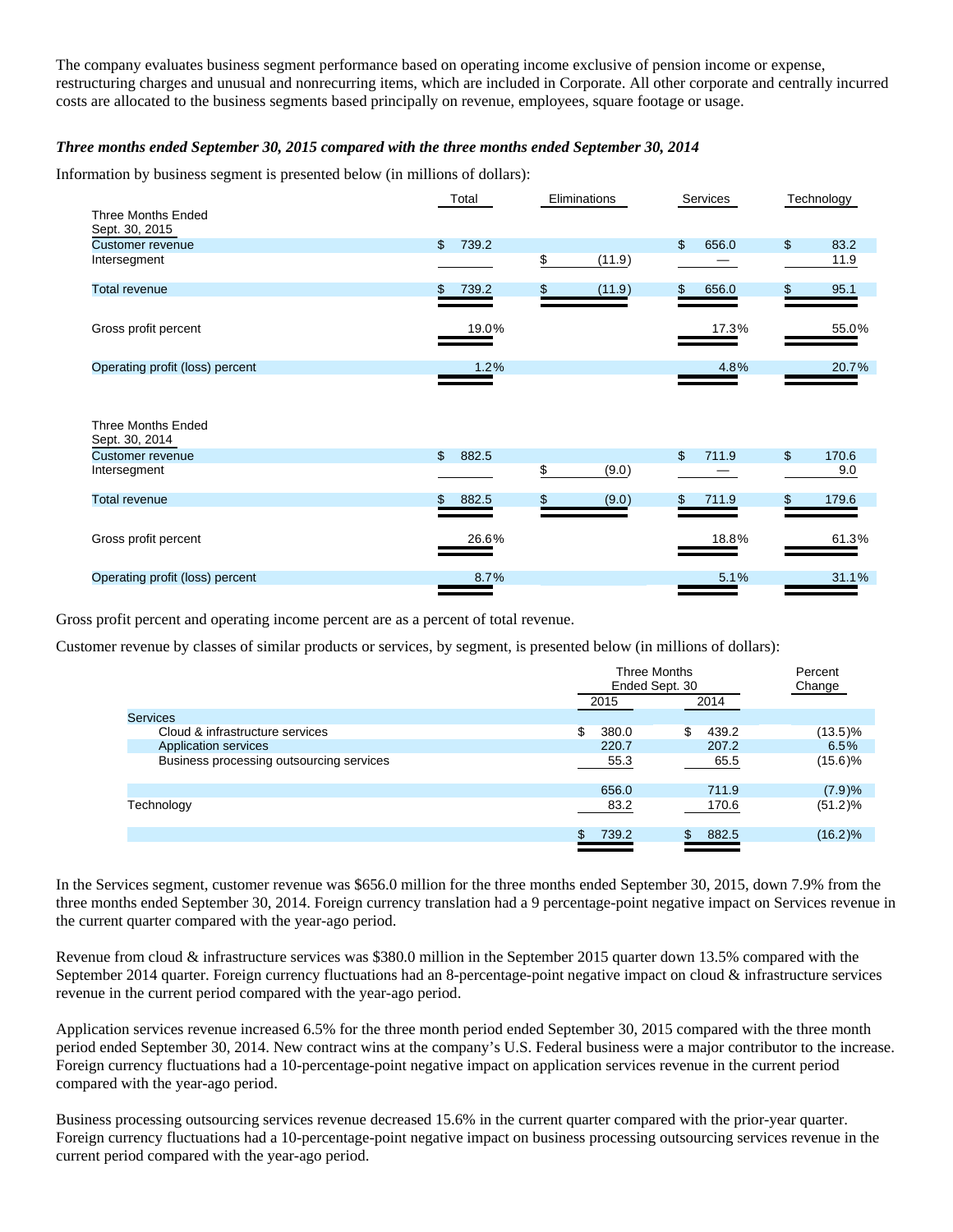Services gross profit was 17.3% in the third quarter of 2015 compared with 18.8% in the year-ago period. Services operating income percent was 4.8% in the three months ended September 30, 2015 compared with 5.1% in the three months ended September 30, 2014. The gross profit margin was impacted by start-up costs on new multi-year engagements, as well as lower project work in existing services accounts.

In the Technology segment, customer revenue decreased 51.2% to \$83.2 million in the current quarter compared with \$170.6 million in the year-ago period. Foreign currency translation had a 5 percentage-point negative impact on Technology revenue in the current quarter compared with the year-ago period. The decline in revenue was due to lower sales of the company's proprietary enterprise software and servers in the current quarter principally reflecting lower software license renewal opportunities than the company experienced in the prior year period.

Technology gross profit was 55.0% in the current quarter compared with 61.3% in the year-ago quarter. Technology operating income percent was 20.7% in the three months ended September 30, 2015 compared with 31.1% in the three months ended September 30, 2014. The decrease in gross profit and operating profit percentage principally reflects reduces sales of the company's proprietary enterprise software and servers in the current quarter.

#### *Nine months ended September 30, 2015 compared with the nine months ended September 30, 2014*

Information by business segment is presented below (in millions of dollars):

| Nine Months Ended<br>Sept. 30, 2015<br>\$<br>2,225.5<br>1,956.5<br>\$<br>\$<br>268.7<br>Customer revenue<br>\$<br>(40.6)<br>40.5<br>Intersegment<br>$\cdot$ 1<br><b>Total revenue</b><br>2,225.5<br>\$<br>(40.6)<br>1,956.6<br>309.2<br>\$<br>\$<br>Gross profit percent<br>17.2%<br>15.7%<br>49.0%<br>Operating profit percent<br>$(3.2)\%$<br>1.9%<br>14.2%<br>Nine Months Ended<br>Sept. 30, 2014<br>\$<br>2,450.6<br>\$<br>2,097.0<br>\$<br>353.6<br>Customer revenue<br>\$<br>(22.9)<br>22.6<br>.3<br>Intersegment<br><b>Total revenue</b><br>2,450.6<br>376.2<br>(22.9)<br>2,097.3<br>17.2%<br>Gross profit percent<br>21.8%<br>53.3% |                          | Total | Eliminations |  | Services | Technology |
|---------------------------------------------------------------------------------------------------------------------------------------------------------------------------------------------------------------------------------------------------------------------------------------------------------------------------------------------------------------------------------------------------------------------------------------------------------------------------------------------------------------------------------------------------------------------------------------------------------------------------------------------|--------------------------|-------|--------------|--|----------|------------|
|                                                                                                                                                                                                                                                                                                                                                                                                                                                                                                                                                                                                                                             |                          |       |              |  |          |            |
|                                                                                                                                                                                                                                                                                                                                                                                                                                                                                                                                                                                                                                             |                          |       |              |  |          |            |
|                                                                                                                                                                                                                                                                                                                                                                                                                                                                                                                                                                                                                                             |                          |       |              |  |          |            |
|                                                                                                                                                                                                                                                                                                                                                                                                                                                                                                                                                                                                                                             |                          |       |              |  |          |            |
|                                                                                                                                                                                                                                                                                                                                                                                                                                                                                                                                                                                                                                             |                          |       |              |  |          |            |
|                                                                                                                                                                                                                                                                                                                                                                                                                                                                                                                                                                                                                                             |                          |       |              |  |          |            |
|                                                                                                                                                                                                                                                                                                                                                                                                                                                                                                                                                                                                                                             |                          |       |              |  |          |            |
|                                                                                                                                                                                                                                                                                                                                                                                                                                                                                                                                                                                                                                             |                          |       |              |  |          |            |
|                                                                                                                                                                                                                                                                                                                                                                                                                                                                                                                                                                                                                                             |                          |       |              |  |          |            |
|                                                                                                                                                                                                                                                                                                                                                                                                                                                                                                                                                                                                                                             |                          |       |              |  |          |            |
|                                                                                                                                                                                                                                                                                                                                                                                                                                                                                                                                                                                                                                             |                          |       |              |  |          |            |
|                                                                                                                                                                                                                                                                                                                                                                                                                                                                                                                                                                                                                                             |                          |       |              |  |          |            |
|                                                                                                                                                                                                                                                                                                                                                                                                                                                                                                                                                                                                                                             | Operating profit percent | 3.0%  |              |  | 3.5%     | 12.4%      |

Gross profit percent and operating income percent are as a percent of total revenue.

Customer revenue by classes of similar products or services, by segment, is presented below (in millions of dollars):

|                                          |               | Nine Months<br>Ended Sept. 30 |            |  |  |  |  |
|------------------------------------------|---------------|-------------------------------|------------|--|--|--|--|
|                                          | 2015          | 2014                          |            |  |  |  |  |
| <b>Services</b>                          |               |                               |            |  |  |  |  |
| Cloud & infrastructure services          | \$<br>1,146.1 | 1,289.4<br>\$                 | $(11.1)$ % |  |  |  |  |
| Application services                     | 640.6         | 608.5                         | 5.3%       |  |  |  |  |
| Business processing outsourcing services | 169.8         | 199.1                         | (14.7)%    |  |  |  |  |
|                                          | 1,956.5       | 2,097.0                       | (6.7)%     |  |  |  |  |
| Technology                               | 268.7         | 353.6                         | $(24.0)\%$ |  |  |  |  |
|                                          | 2,225.2       | 2,450.6                       | $(9.2)\%$  |  |  |  |  |

In the Services segment, customer revenue was \$1,956.5 million for the nine months ended September 30, 2015, down 6.7% from the nine months ended September 30, 2014. Foreign currency translation had an 8 percentage-point negative impact on Services revenue in the current period compared with the year-ago period.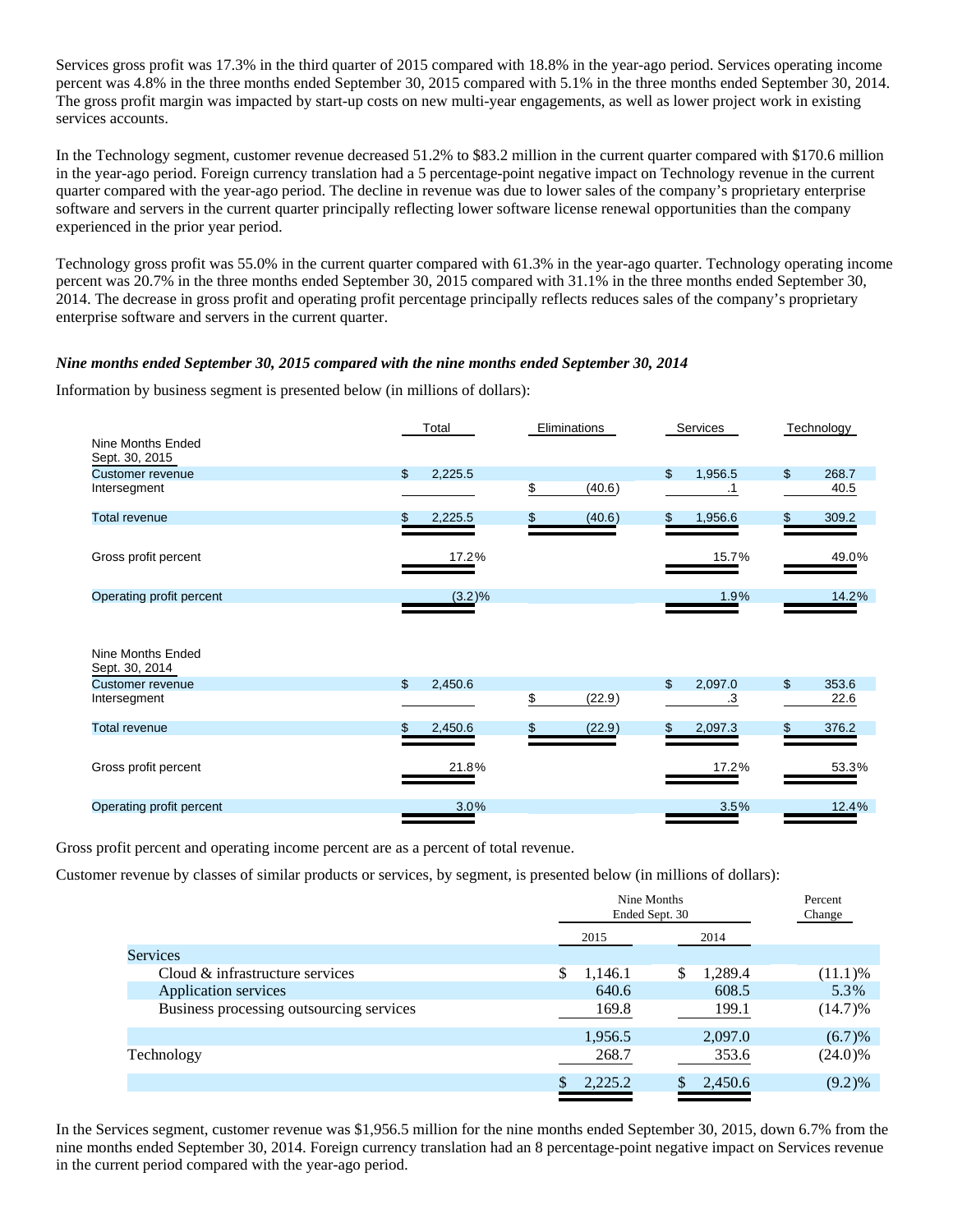Revenue from cloud & infrastructure services was \$1,146.1 million for the nine months ended September 2015, down 11.1% compared with the year-ago period. Foreign currency fluctuations had an 8-percentage-point negative impact on cloud & infrastructure services revenue in the current period compared with the year-ago period.

Application services revenue increased 5.3% for the nine month period ended September 30, 2015 compared with the nine month period ended September 30, 2014. New contract wins at the company's U.S. Federal business were a major contributor to the increase. Foreign currency fluctuations had a 9-percentage-point negative impact on application services revenue in the current period compared with the year-ago period.

Business processing outsourcing services revenue decreased 14.7% in the current period compared with the prior-year period. Foreign currency fluctuations had a 9-percentage-point negative impact on business processing outsourcing services revenue in the current period compared with the year-ago period.

Services gross profit was 15.7% in the nine months ended September 30, 2015 compared with 17.2% in the year-ago period. Services operating income percent was 1.9% in the nine months ended September 30, 2015 compared with 3.5% in the nine months ended September 30, 2014. Both gross profit and operating profit margins were impacted by start-up costs on new multi-year engagements, as well as lower project work in existing services accounts.

In the Technology segment, customer revenue decreased 24.0% to \$268.7 million in the current period compared with \$353.6 million in the year-ago period. Foreign currency translation had a 7 percentage-point negative impact on Technology revenue in the current period compared with the year-ago period. The decline in revenue was due to lower sales of the company's proprietary enterprise software and servers in the current year period principally reflecting lower software license renewal opportunities than the company experienced in the prior year period.

Technology gross profit was 49.0% in the current period compared with 53.3% in the year-ago period. Technology operating income percent was 14.2% in the nine months ended September 30, 2015 compared with 12.4% in the nine months ended September 30, 2014. The decrease in gross profit percentage principally reflects reduces sales of the company's proprietary enterprise software and servers in the current period.

#### **New accounting pronouncements**

See note (m) of the Notes to Consolidated Financial Statements for a full description of recent accounting pronouncements, including the expected dates of adoption and estimated effects on the company's consolidated financial statements.

#### **Financial condition**

The company's principal sources of liquidity are cash on hand, cash from operations and its revolving credit facility, discussed below. The company and certain international subsidiaries have access to uncommitted lines of credit from various banks. The company believes that it will have adequate sources of liquidity to meet its expected near-term cash requirements.

Cash and cash equivalents at September 30, 2015 were \$293.1 million compared with \$494.3 million at December 31, 2014.

As of September 30, 2015, \$233.5 million of cash and cash equivalents were held by the company's foreign subsidiaries and branches operating outside of the U.S. In the future, if these funds are needed for the company's operations in the U.S., the company may be required to accrue and pay taxes to repatriate these funds.

During the nine months ended September 30, 2015, cash used for operations was \$108.5 million compared with cash provided of \$15.9 million for the nine months ended September 30, 2014. Contributing to the increase in cash usage was a higher net loss, lower receivable collections due to lower revenue and \$37.6 million used for cost reduction efforts in the current period. Partially offsetting the increased cash usage was lower cash contributions to the company's defined benefit pension plans. During the nine months ended September 30, 2015, the company contributed cash of \$115.6 million to such plans compared with \$161.3 million during the nine months ended September 30, 2014.

Cash used for investing activities during the nine months ended September 30, 2015 was \$141.5 million compared with cash usage of \$129.1 million during the nine months ended September 30, 2014. Net proceeds of investments were \$19.8 million for the nine months ended September 30, 2015 compared with net proceeds of \$16.0 million in the prior-year period. Proceeds from investments and purchases of investments represent derivative financial instruments used to reduce the company's currency exposure to market risks from changes in foreign currency exchange rates. In addition, in the current period, the investment in marketable software was \$46.8 million compared with \$56.1 million in the year-ago period, capital additions of properties were \$40.2 million in 2015 compared with \$41.9 million in 2014 and capital additions of outsourcing assets were \$80.4 million in 2015 compared with \$45.9 million in 2014. The higher capital expenditures largely reflected increased investments in new outsourcing agreements.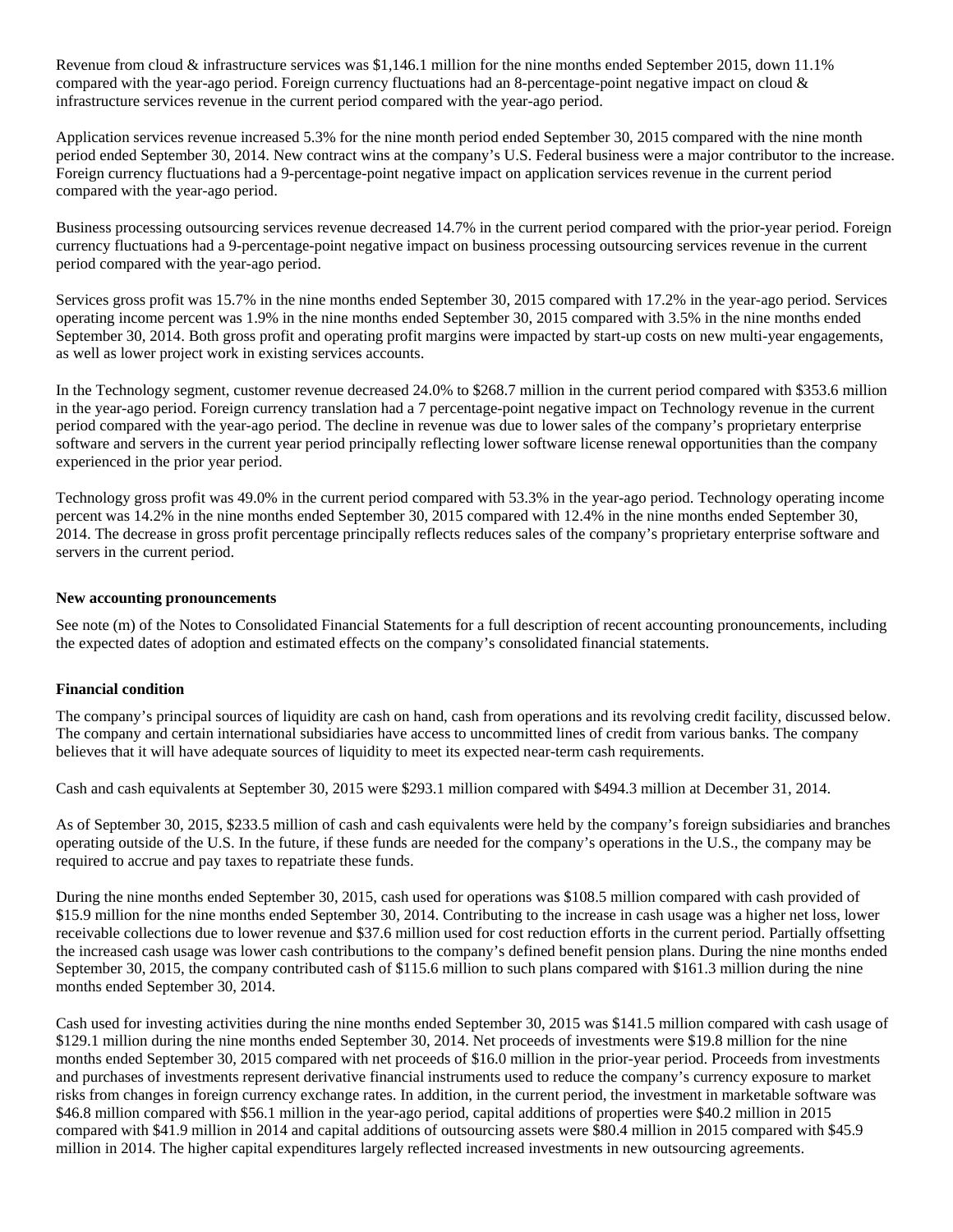Cash provided by financing activities during the nine months ended September 30, 2015 was \$89.0 million compared with cash usage of \$30.6 million during the nine months ended September 30, 2014. During the current period, the company had net proceeds of shortterm borrowings of \$55.0 million under the company's revolving credit agreement (1.9% interest rate at September 30, 2015) and proceeds from the issuance of long-term debt of \$31.8 million. Included in the prior year period was cash usage of \$29.3 million for purchases of common stock and \$4.0 million for dividends paid on preferred stock.

At September 30, 2015, total debt was \$310.3 million compared with \$224.0 million at December 31, 2014. On April 1, 2015, the company entered into a secured borrowing whereby it received \$31.8 million of cash secured by an account receivable.

The company has a secured revolving credit facility, expiring in June 2018, which provides for loans and letters of credit up to an aggregate amount of \$150 million (with a limit on letters of credit of \$100 million). Borrowing limits under the credit agreement are based upon the amount of eligible U.S. accounts receivable. At September 30, 2015, the company had \$55.0 million of borrowings and \$11.4 million of letters of credit outstanding under the facility. At September 30, 2015, availability under the facility was \$83.6 million net of letters of credit issued. Borrowings under the facility will bear interest based on short-term rates. The credit agreement contains customary representations and warranties, including that there has been no material adverse change in the company's business, properties, operations or financial condition. The company is required to maintain a minimum fixed charge coverage ratio if the availability under the credit facility falls below the greater of 12.5% of the lenders' commitments under the facility and \$18.75 million. The credit agreement allows the company to pay dividends on its capital stock in an amount up to \$22.5 million per year unless the company is in default and to, among other things, repurchase its equity, prepay other debt, incur other debt or liens, dispose of assets and make acquisitions, loans and investments, provided the company complies with certain requirements and limitations set forth in the agreement. Events of default include non-payment, failure to comply with covenants, materially incorrect representations and warranties, change of control and default under other debt aggregating at least \$50 million. The credit facility is guaranteed by Unisys Holding Corporation, Unisys NPL, Inc., Unisys AP Investment Company I and any future material domestic subsidiaries. The facility is secured by the assets of Unisys Corporation and the subsidiary guarantors, other than certain excluded assets. The company may elect to prepay or terminate the credit facility without penalty.

At September 30, 2015, the company has met all covenants and conditions under its various lending and funding agreements. The company expects to continue to meet these covenants and conditions.

In 2015, the company expects to make cash contributions of approximately \$151 million to its worldwide defined benefit pension plans, which is comprised of \$59 million for the company's U.S. qualified defined benefit pension plan and \$92 million primarily for non-U.S. defined benefit pension plans.

The company has on file with the Securities and Exchange Commission an effective registration statement, expiring in February of 2018, covering debt or equity securities, which enables the company to be prepared for future market opportunities.

The company may, from time to time, redeem, tender for, or repurchase its securities in the open market or in privately negotiated transactions depending upon availability, market conditions and other factors.

On March 1, 2014, all of the outstanding shares of 6.25% mandatory convertible preferred stock (2,587,400 shares) were automatically converted (in accordance with its terms) into 6,912,756 shares of the company's common stock. Because March 1, 2014 was not a business day, the mandatory conversion was effected on Monday, March 3, 2014.

#### **Factors that may affect future results**

From time to time, the company provides information containing "forward-looking" statements, as defined in the Private Securities Litigation Reform Act of 1995. Forward-looking statements provide current expectations of future events and include any statement that does not directly relate to any historical or current fact. Words such as "anticipates," "believes," "expects," "intends," "plans," "projects" and similar expressions may identify such forward-looking statements. All forward-looking statements rely on assumptions and are subject to risks, uncertainties and other factors that could cause the company's actual results to differ materially from expectations. Factors that could affect future results include, but are not limited to, those discussed below. Any forward-looking statement speaks only as of the date on which that statement is made. The company assumes no obligation to update any forwardlooking statement to reflect events or circumstances that occur after the date on which the statement is made.

#### **Factors that may affect future results**

From time to time, the company provides information containing "forward-looking" statements, as defined in the Private Securities Litigation Reform Act of 1995. Forward-looking statements provide current expectations of future events and include any statement that does not directly relate to any historical or current fact. Words such as "anticipates," "believes," "expects," "intends," "plans," "projects" and similar expressions may identify such forward-looking statements. All forward-looking statements rely on assumptions and are subject to risks, uncertainties and other factors that could cause the company's actual results to differ materially from expectations. Factors that could affect future results include, but are not limited to, those discussed below. Any forward-looking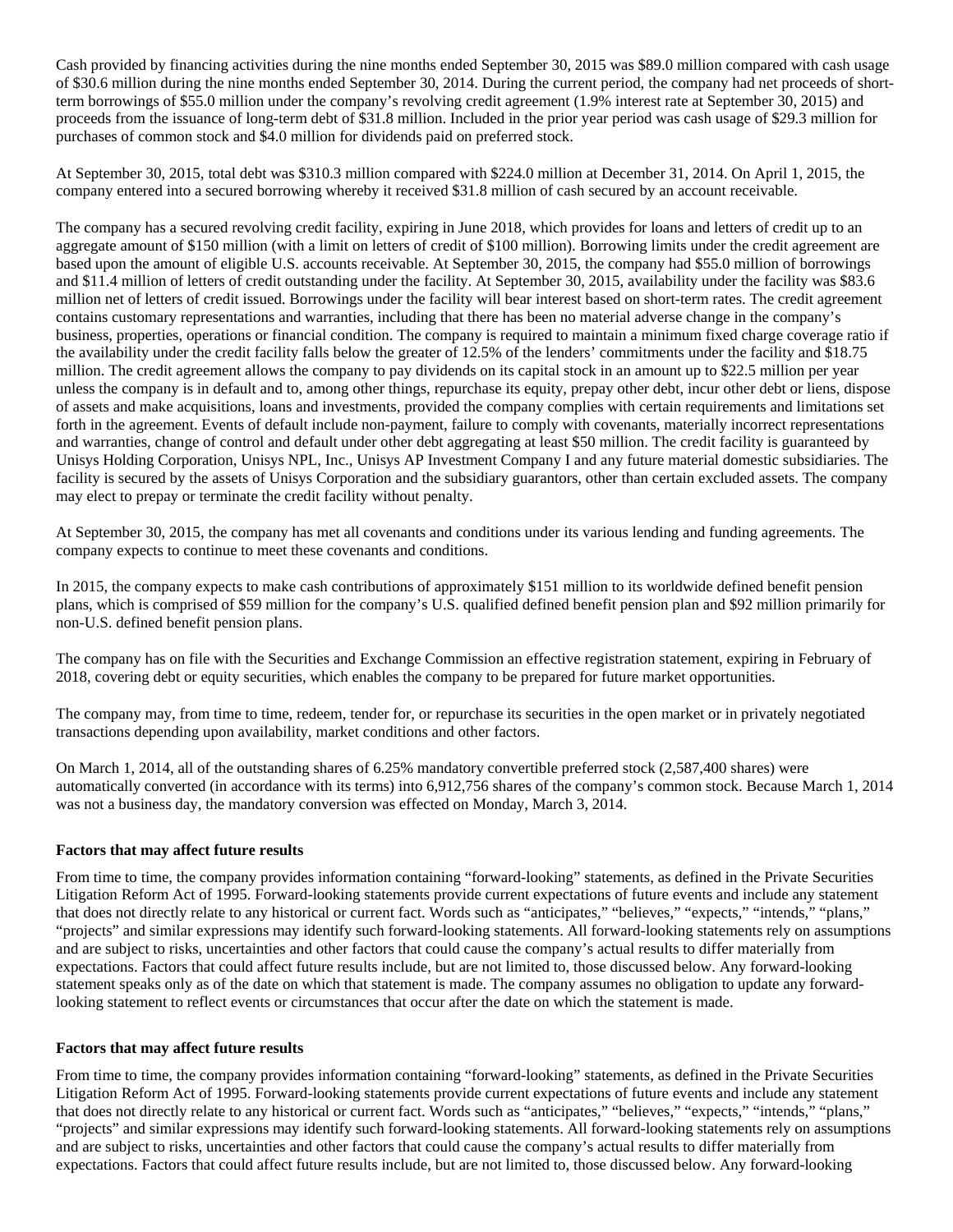statement speaks only as of the date on which that statement is made. The company assumes no obligation to update any forwardlooking statement to reflect events or circumstances that occur after the date on which the statement is made.

Factors that could affect future results include the following:

*The company's future results will depend upon its ability to effectively anticipate and respond to volatility and rapid technological innovation in its industry*. The company operates in a highly volatile industry characterized by rapid technological innovation, evolving technology standards, short product life cycles and continually changing customer demand patterns. Future success will depend in part on the company's ability to anticipate and respond to these market trends and to design, develop, introduce, deliver or obtain new and innovative products, services and software on a timely and cost-effective basis using new delivery models such as cloud computing. The company may not be successful in anticipating or responding to changes in technology, industry standards or customer preferences, and the market may not demand or accept its services and product offerings. In addition, products and services developed by competitors may make the company's offerings less competitive.

*Future results will also depend on the company's ability to maintain and grow its technology business.* The company continues to invest in developing new high-end enterprise server products, cybersecurity software, cloud-based products and other offerings to meet client needs, including the *Forward!* by Unisys line of fabric servers and the Unisys Stealth family of cybersecurity software. Future results will depend on the company's ability to effectively market and sell these new products while maintaining its installed base and developing next-generation ClearPath Forward products.

*Future results will depend on the company's ability to improve margins in its services business.* The company's ability to grow profitably in this business will depend on the level of demand for projects and the portfolio of solutions the company offers for specific industries. It will also depend on an efficient utilization of services delivery personnel. In addition, profit margins in this business are a function of both the portfolio of solutions sold in a given period and the rates the company is able to charge for services and the chargeability of its professionals. If the company is unable to attain sufficient rates and chargeability for its professionals, profit margins will be adversely affected. The rates the company is able to charge for services are affected by a number of factors, including clients' perception of the company's ability to add value through its services; introduction of new services or products by the company or its competitors; pricing policies of competitors; and general economic conditions. Chargeability is also affected by a number of factors, including the company's ability to transition employees from completed projects to new engagements, and its ability to forecast demand for services and thereby maintain an appropriate headcount.

*The company's future results will depend on driving efficiencies across all of its operations.* The company has begun to implement significant cost-reduction measures and continues to focus on measures intended to further improve cost efficiency. Future results will depend on the success of these efforts.

*The company has significant pension obligations and may be required to make additional significant cash contributions to its defined benefit pension plans.* The company has unfunded obligations under its U.S. and non-U.S. defined benefit pension plans. In 2014, the company made cash contributions of \$183.4 million to its worldwide defined benefit pension plans. Based on current legislation, recent interest rates and expected returns, in 2015 the company estimates that it will make cash contributions to its worldwide defined benefit pension plans of approximately \$151 million, which is comprised of approximately \$59 million for the company's U.S. qualified defined benefit pension plan and approximately \$92 million primarily for non-U.S. defined benefit pension plans.

Deterioration in the value of the company's worldwide defined benefit pension plan assets, as well as discount rate changes, could require the company to make larger cash contributions to its defined benefit pension plans in the future. In addition, the funding of plan deficits over a shorter period of time than currently anticipated could result in making cash contributions to these plans on a more accelerated basis. Either of these events would reduce the cash available for working capital and other corporate uses and may have an adverse impact on the company's operations, financial condition and liquidity.

*Financial market conditions may inhibit the company's ability to access capital and credit markets to address its liquidity needs.* Financial market conditions may impact the company's ability to borrow, to refinance its outstanding debt, or to utilize surety bonds, letters of credit, foreign exchange derivatives and other financial instruments the company uses to conduct its business. Although the company primarily uses cash on hand to address its liquidity needs, its ability to do so assumes that its operations will continue to generate sufficient cash.

*The company's future results will depend in part on its ability to attract, motivate and retain experienced and knowledgeable personnel in key positions.* The success of the company's business is dependent upon its ability to employ and train individuals with the requisite knowledge, skills and experience to execute the company's business model and achieve its business objectives. The failure of the company to retain key personnel or implement an appropriate succession plan could adversely impact the company's ability to successfully carry out its business strategy and retain other key personnel.

*The company faces aggressive competition in the information services and technology marketplace, which could lead to reduced demand for the company's products and services and could have an adverse effect on the company's business.* The information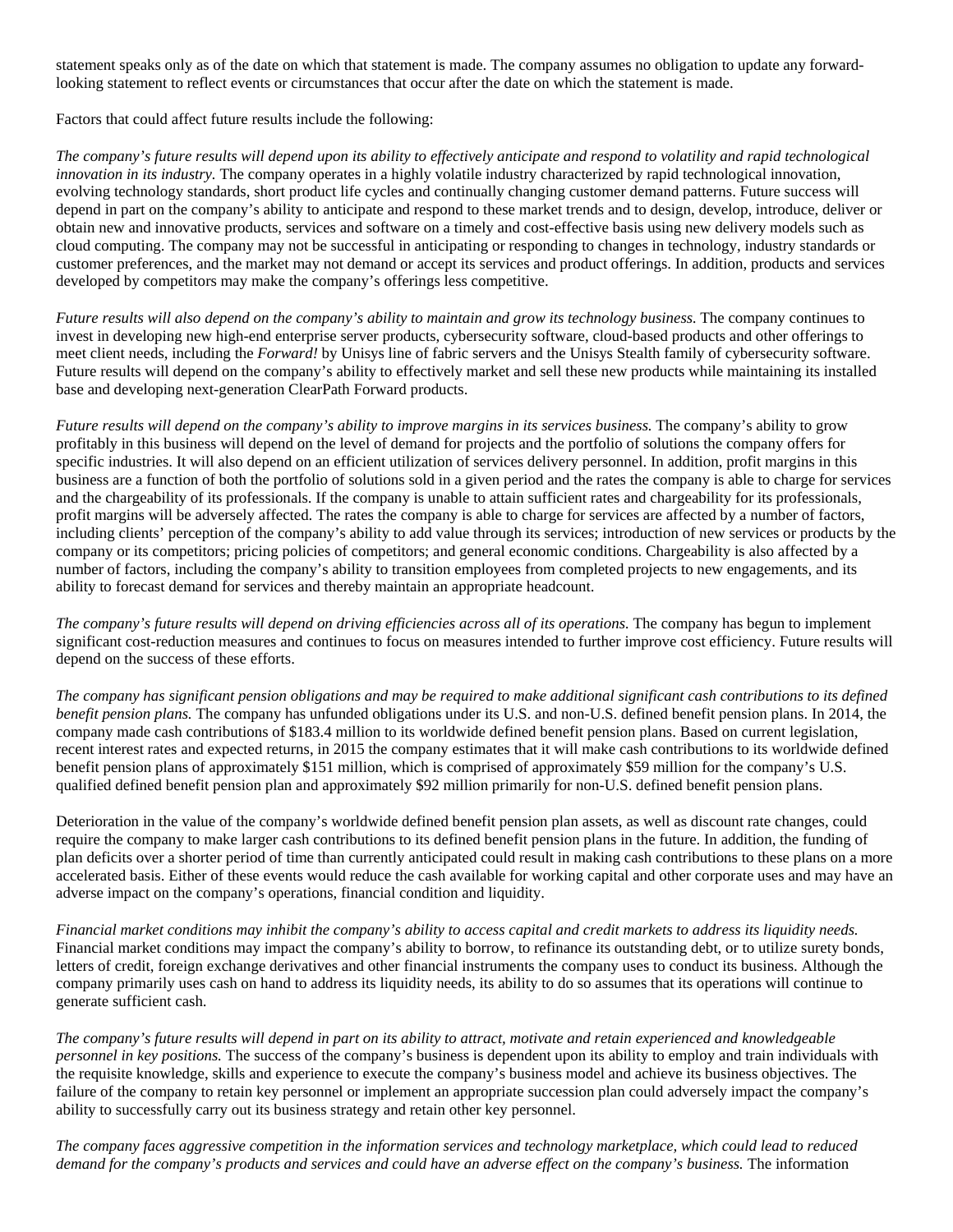services and technology markets in which the company operates include a large number of companies vying for customers and market share both domestically and internationally. The company's competitors include consulting and other professional services firms, systems integrators, outsourcing providers, infrastructure services providers, computer hardware manufacturers and software providers. Some of the company's competitors may develop competing products and services that offer better price-performance or that reach the market in advance of the company's offerings. Some competitors also have or may develop greater financial and other resources than the company, with enhanced ability to compete for market share, in some instances through significant economic incentives to secure contracts. Some also may be better able to compete for skilled professionals. Any of these factors could lead to reduced demand for the company's products and services and could have an adverse effect on the company's business. Future results will depend on the company's ability to mitigate the effects of aggressive competition on revenues, pricing and margins and on the company's ability to attract and retain talented people.

*The company's future results will depend on its ability to retain significant clients.* The company has a number of significant longterm contracts with clients, including governmental entities, and its future success will depend, in part, on retaining its relationships with these clients. The company could lose clients for such reasons as contract expiration, conversion to a competing service provider, dissatisfaction with the company's efficiency initiatives, disputes with clients or a decision to in-source services, including contracts with governmental entities as part of the rebid process. The company could also lose clients as a result of their merger, acquisition or business failure. The company may not be able to replace the revenue and earnings from any such lost client.

*The company's contracts may not be as profitable as expected or provide the expected level of revenues*. In a number of the company's long-term services contracts, the company's revenue is based on the volume of products and services provided. As a result, revenue levels anticipated at the contract's inception are not guaranteed. In addition, some of these contracts may permit termination at the customer's discretion before the end of the contract's term or may permit termination or impose other penalties if the company does not meet the performance levels specified in the contracts.

The company's contracts with governmental entities are subject to the availability of appropriated funds. These contracts also contain provisions allowing the governmental entity to terminate the contract at the governmental entity's discretion before the end of the contract's term. In addition, if the company's performance is unacceptable to the customer under a government contract, the government retains the right to pursue remedies under the affected contract, which remedies could include termination.

Certain of the company's services agreements require that the company's prices be benchmarked if the customer requests it and provide that those prices may be adjusted downward if the pricing for similar services in the market has changed. As a result, revenues anticipated at the beginning of the terms of these contracts may decline in the future.

Some of the company's services contracts are fixed-price contracts under which the company assumes the risk for delivery of the contracted services and products at an agreed-upon fixed price. Should the company experience problems in performing fixed-price contracts on a profitable basis, adjustments to the estimated cost to complete may be required. Future results will depend on the company's ability to perform these services contracts profitably.

*Cybersecurity breaches could result in the company incurring significant costs and could harm the company's business and reputation.* The company's business includes managing, processing, storing and transmitting proprietary and confidential data, including personal information, intellectual property and proprietary business information, within the company's own IT systems and those that the company designs, develops, hosts or manages for clients. Cybersecurity breaches involving these systems by hackers, other third parties or the company's employees, despite established security controls, could disrupt these systems or result in the loss or corruption of data or the unauthorized disclosure or misuse of information of the company, its clients or others. This could result in litigation and legal liability for the company, lead to the loss of existing or potential clients and adversely affect the market's perception of the security and reliability of the company's products and services. In addition, such breaches could subject the company to fines and penalties for violations of laws and result in the company incurring other significant costs. This may negatively impact the company's reputation and financial results.

*A significant disruption in the company's IT systems could adversely affect the company's business and reputation* . We rely extensively on our IT systems to conduct our business and perform services for our clients. Our systems are subject to damage or interruption from power outages, telecommunications failures, computer viruses and malicious attacks, cybersecurity breaches and catastrophic events. If our systems are damaged or fail to function properly, we could incur substantial repair or replacement costs, experience data loss and impediments to our ability to conduct our business, and damage the market's perception of our products and services. In addition, a disruption could result in the company failing to meet performance standards and obligations in its client contracts, which could subject the company to liability, penalties and contract termination. This may adversely affect the company's reputation and financial results.

*The company may face damage to its reputation or legal liability if its clients are not satisfied with its services or products.* The success of the company's business is dependent on strong, long-term client relationships and on its reputation for responsiveness and quality. As a result, if a client is not satisfied with the company's services or products, its reputation could be damaged and its business adversely affected. Allegations by private litigants or regulators of improper conduct, as well as negative publicity and press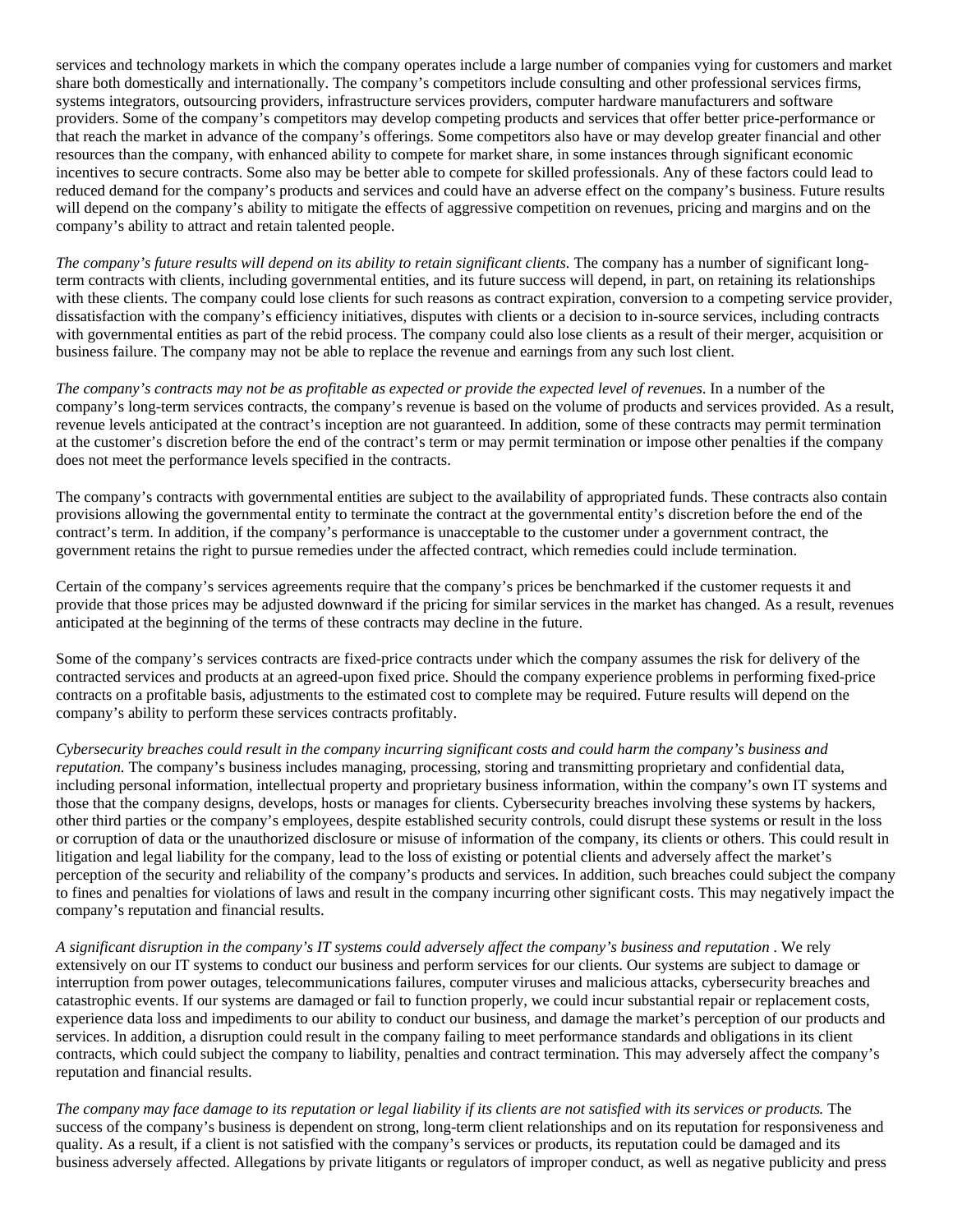speculation about the company, whatever the outcome and whether or not valid, may harm its reputation. In addition to harm to reputation, if the company fails to meet its contractual obligations, it could be subject to legal liability, which could adversely affect its business, operating results and financial condition.

*Future results will depend in part on the performance and capabilities of third parties with whom the company has commercial relationships.* The company maintains business relationships with suppliers, channel partners and other parties that have complementary products, services or skills. Future results will depend, in part, on the performance and capabilities of these third parties, on the ability of external suppliers to deliver components at reasonable prices and in a timely manner, and on the financial condition of, and the company's relationship with, distributors and other indirect channel partners, which can affect the company's capacity to effectively and efficiently serve current and potential customers and end users.

*The company's business can be adversely affected by global economic conditions, acts of war, terrorism or natural disasters.* The company's financial results have been impacted by the global economic slowdown in recent years. If economic conditions worsen, the company could see reductions in demand and increased pressure on revenue and profit margins. The company could also see a further consolidation of clients, which could also result in a decrease in demand. The company's business could also be affected by acts of war, terrorism or natural disasters. Current world tensions could escalate, and this could have unpredictable consequences on the world economy and on the company's business.

*The company's contracts with U.S. governmental agencies may subject the company to audits, criminal penalties, sanctions and other expenses and fines.* The company frequently enters into contracts with governmental entities. U.S. government agencies, including the Defense Contract Audit Agency and the Department of Labor, routinely audit government contractors. These agencies review a contractor's performance under its contracts, cost structure and compliance with applicable laws, regulations and standards. The U.S. government also may review the adequacy of, and a contractor's compliance with, contract terms and conditions, its systems and policies, including the contractor's purchasing, property, estimating, billing, accounting, compensation and management information systems. Any costs found to be overcharged or improperly allocated to a specific contract or any amounts improperly billed or charged for products or services will be subject to reimbursement to the government. In addition, government contractors, such as the company, are required to disclose credible evidence of certain violations of law and contract overpayments to the federal government. If the company is found to have participated in improper or illegal activities, the company may be subject to civil and criminal penalties and administrative sanctions, including termination of contracts, forfeiture of profits, suspension of payments, fines and suspension or prohibition from doing business with the U.S. government. Any negative publicity related to such contracts, regardless of the accuracy of such publicity, may adversely affect the company's business or reputation.

*A significant portion of the company's revenue is derived from operations outside of the United States, and the company is subject to the risks of doing business internationally.* A significant portion of the company's total revenue is derived from international operations. The risks of doing business internationally include foreign currency exchange rate fluctuations, currency restrictions and devaluations, changes in political or economic conditions, trade protection measures, import or export licensing requirements, multiple and possibly overlapping and conflicting tax laws, new tax legislation, weaker intellectual property protections in some jurisdictions and additional legal and regulatory compliance requirements applicable to businesses that operate internationally, including the Foreign Corrupt Practices Act and non-U.S. laws and regulations.

*The company's services or products may infringe upon the intellectual property rights of others.* The company cannot be sure that its services and products do not infringe on the intellectual property rights of third parties, and it may have infringement claims asserted against it or against its clients. These claims could cost the company money, prevent it from offering some services or products, or damage its reputation.

*Pending litigation could affect the company's results of operations or cash flow.* There are various lawsuits, claims, investigations and proceedings that have been brought or asserted against the company, which arise in the ordinary course of business, including actions with respect to commercial and government contracts, labor and employment, employee benefits, environmental matters, intellectual property and non-income tax and employment compensation in Brazil. See Note (i) of the Notes to Consolidated Financial Statements for more information on litigation. The company believes that it has valid defenses with respect to legal matters pending against it. Litigation is inherently unpredictable, however, and it is possible that the company's results of operations or cash flow could be materially affected in any particular period by the resolution of one or more of the legal matters pending against it.

*The company could face business and financial risk in implementing future dispositions or acquisitions.* As part of the company's business strategy, it may from time to time consider disposing of existing technologies, products and businesses that may no longer be in alignment with its strategic direction, including transactions of a material size, or acquiring complementary technologies, products and businesses. Potential risks with respect to dispositions include difficulty finding buyers or alternative exit strategies on acceptable terms in a timely manner; potential loss of employees or clients; dispositions at unfavorable prices or on unfavorable terms, including relating to retained liabilities; and post-closing indemnity claims. Any acquisitions may result in the incurrence of substantial additional indebtedness or contingent liabilities. Acquisitions could also result in potentially dilutive issuances of equity securities and an increase in amortization expenses related to intangible assets. Additional potential risks associated with acquisitions include integration difficulties; difficulties in maintaining or enhancing the profitability of any acquired business; risks of entering markets in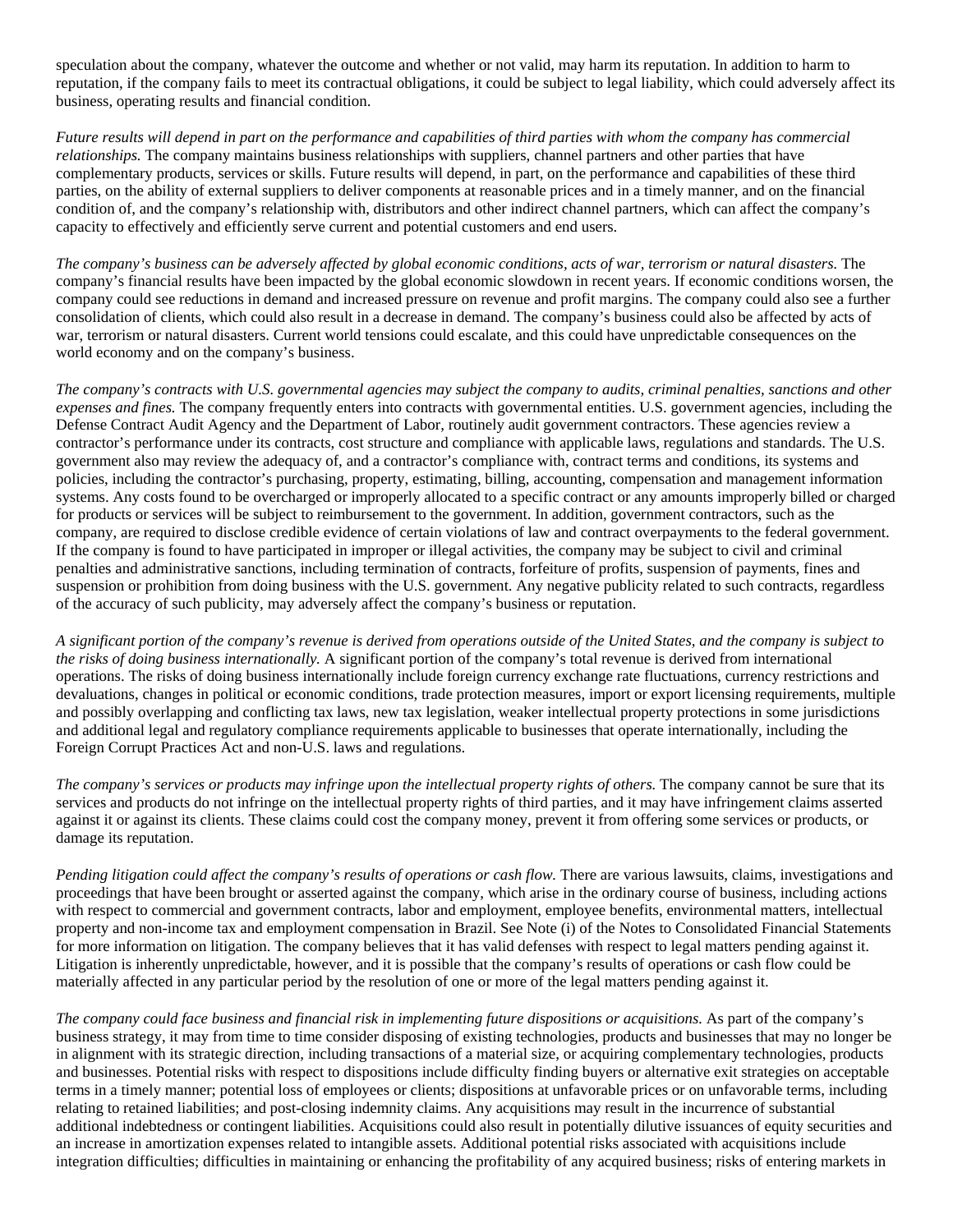which the company has no or limited prior experience; potential loss of employees or failure to maintain or renew any contracts of any acquired business; and expenses of any undiscovered or potential liabilities of the acquired product or business, including relating to employee benefits contribution obligations or environmental requirements. Further, with respect to both dispositions and acquisitions, management's attention could be diverted from other business concerns. Adverse credit conditions could also affect the company's ability to consummate dispositions or acquisitions. The risks associated with dispositions and acquisitions could have a material adverse effect upon the company's business, financial condition and results of operations. There can be no assurance that the company will be successful in consummating future dispositions or acquisitions on favorable terms or at all.

#### Item 3. Quantitative and Qualitative Disclosures About Market Risk

There has been no material change in the company's assessment of its sensitivity to market risk since its disclosure in its Annual Report on Form 10-K for the fiscal year ended December 31, 2014.

#### Item 4. Controls and Procedures

The company's management, with the participation of the company's Chief Executive Officer and Chief Financial Officer, has evaluated the effectiveness of the company's disclosure controls and procedures (as such term is defined in Rules 13a-15(e) and 15d-15(e) under the Securities Exchange Act of 1934, as amended (the Exchange Act)) as of the end of the period covered by this report. Based on this evaluation, the company's Chief Executive Officer and Chief Financial Officer concluded that, as of the end of such period, the company's disclosure controls and procedures are effective. Such evaluation did not identify any change in the company's internal control over financial reporting (as such term is defined in Rules 13a-15(f) and 15d-15(f) under the Exchange Act) that occurred during the fiscal quarter to which this report relates that has materially affected, or is reasonably likely to materially affect, the company's internal control over financial reporting.

#### Part II - OTHER INFORMATION

#### Item 1. Legal Proceedings

Information with respect to litigation is set forth in note (i) of the Notes to Consolidated Financial Statements, and such information is incorporated herein by reference.

#### Item 1A. Risk Factors

See "Factors that may affect future results" in Management's Discussion and Analysis of Financial Condition and Results of Operations for a discussion of risk factors.

#### Item 6. Exhibits

#### (a) Exhibits

See Exhibit Index

#### SIGNATURES

Pursuant to the requirements of the Securities Exchange Act of 1934, the registrant has duly caused this report to be signed on its behalf by the undersigned thereunto duly authorized.

#### UNISYS CORPORATION

Date: October 23, 2015 By: /s/ Janet Brutschea Haugen Janet Brutschea Haugen Senior Vice President and Chief Financial Officer (Principal Financial Officer)

> By: /s/ William M. Reinheimer William M. Reinheimer (Principal Accounting Officer)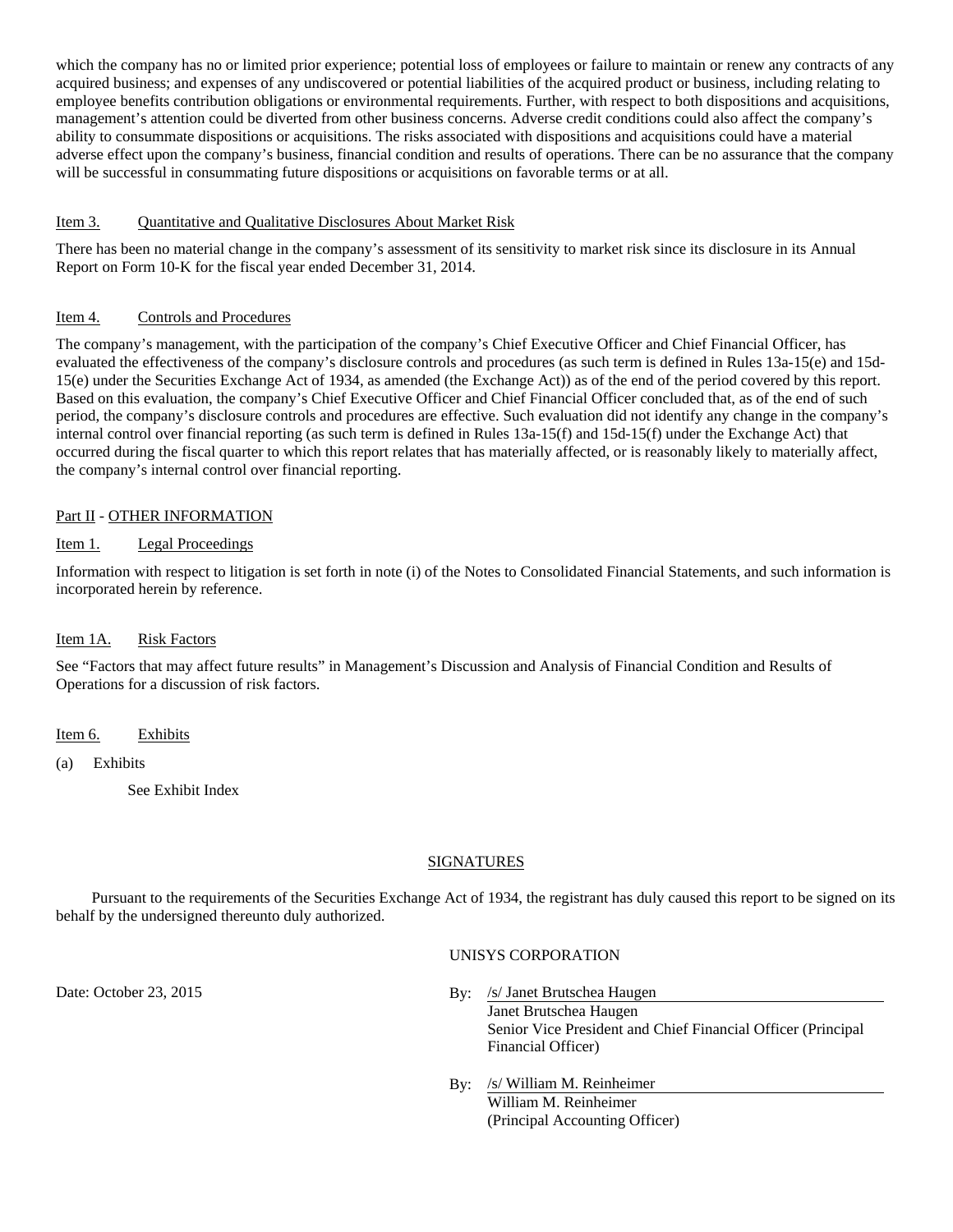## EXHIBIT INDEX

|             | D<br>es                                                                                                                                                                                                      |
|-------------|--------------------------------------------------------------------------------------------------------------------------------------------------------------------------------------------------------------|
| Exhibit     | cri<br>pti                                                                                                                                                                                                   |
| Number      | on                                                                                                                                                                                                           |
| 3.1         | Restated Certificate of Incorporation of Unisys Corporation (incorporated by reference to Exhibit 3.1 to the<br>registrant's Current Report on Form 8-K filed on April 30, 2010)                             |
| 3.2         | Certificate of Amendment to Restated Certificate of Incorporation of Unisys Corporation (incorporated by<br>reference to Exhibit 3.1 to the registrant's Current Report on Form 8-K filed on April 28, 2011) |
| 3.3         | Bylaws of Unisys Corporation, as amended through April 30, 2015 (incorporated by reference to Exhibit 3.3<br>to the registrant's Quarterly Report on Form 10-Q filed on April 30, 2015)                      |
| 12          | Statement of Computation of Ratio of Earnings to Combined Fixed Charges and Preferred Stock Dividends                                                                                                        |
| 31.1        | Certification of Peter A. Altabef required by Rule 13a-14(a) or Rule 15d-14(a)                                                                                                                               |
| 31.2        | Certification of Janet Brutschea Haugen required by Rule 13a-14(a) or Rule 15d-14(a)                                                                                                                         |
| 32.1        | Certification of Peter A. Altabef required by Rule 13a-14(b) or Rule 15d-14(b) and Section 906 of the<br>Sarbanes-Oxley Act of 2002, 18 U.S.C. Section 1350                                                  |
| 32.2        | Certification of Janet Brutschea Haugen required by Rule 13a-14(b) or Rule 15d-14(b) and Section 906 of the<br>Sarbanes-Oxley Act of 2002, 18 U.S.C. Section 1350                                            |
| 101.INSXBRL | <b>Instance Document</b>                                                                                                                                                                                     |
| 101.SCHXBRL | <b>Taxonomy Extension Schema Document</b>                                                                                                                                                                    |
| 101.CALXBRL | Taxonomy Extension Calculation Linkbase Document                                                                                                                                                             |
| 101.LABXBRL | Taxonomy Extension Labels Linkbase Document                                                                                                                                                                  |
| 101.PREXBRL | Taxonomy Extension Presentation Linkbase Document                                                                                                                                                            |
| 101.DEFXBRL | Taxonomy Extension Definition Linkbase Document                                                                                                                                                              |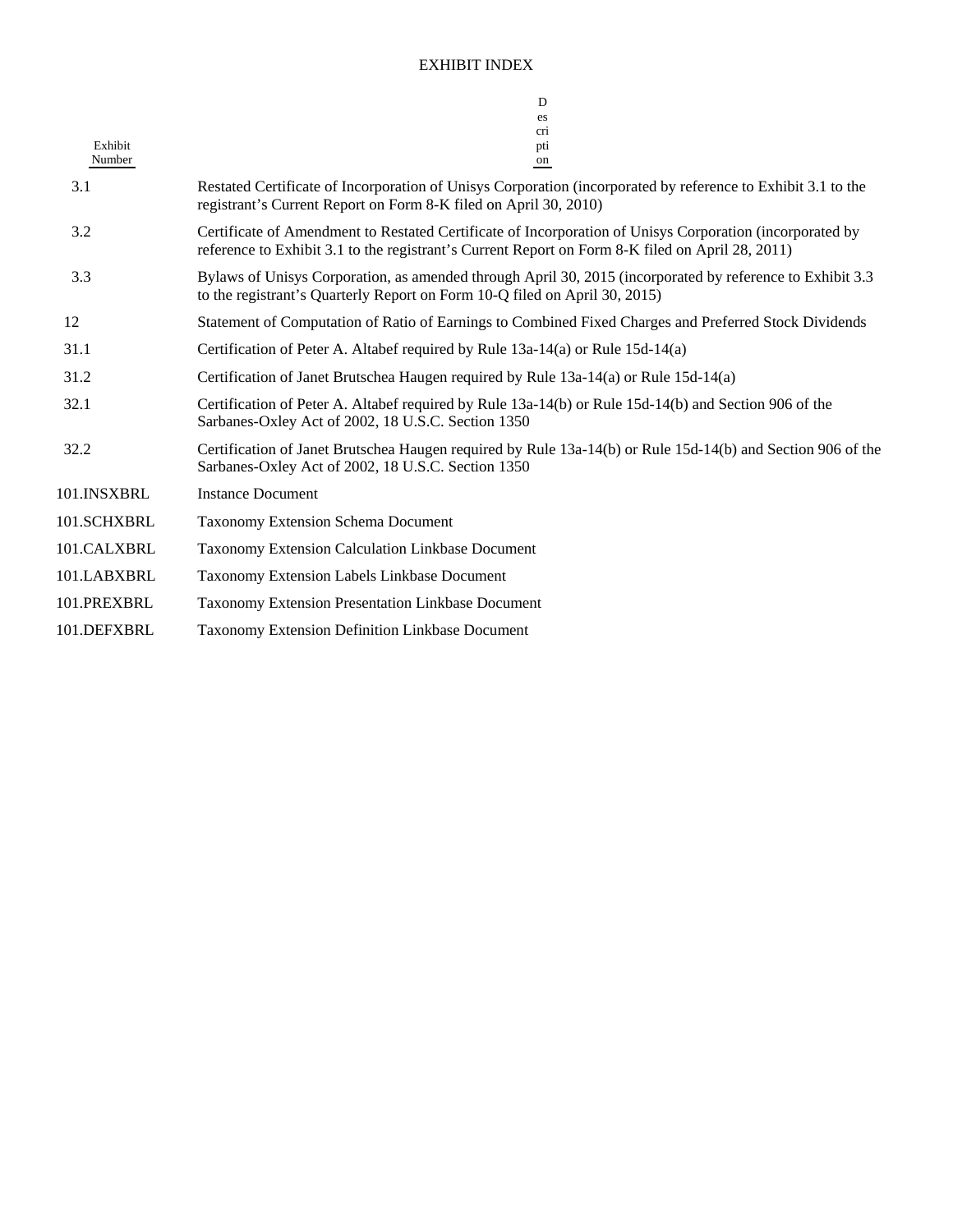### UNISYS CORPORATION COMPUTATION OF RATIO OF EARNINGS TO COMBINED FIXED CHARGES AND PREFERRED STOCK DIVIDENDS (UNAUDITED)

(\$ in millions)

|                                                                         | Nine<br><b>Months</b><br>Ended<br>Sept. 30,<br>2015 |        | Years Ended December 31 |       |    |       |    |       |    |       |    |       |  |
|-------------------------------------------------------------------------|-----------------------------------------------------|--------|-------------------------|-------|----|-------|----|-------|----|-------|----|-------|--|
|                                                                         |                                                     |        | 2014                    |       |    | 2013  |    | 2012  |    | 2011  |    | 2010  |  |
| <b>Fixed charges</b>                                                    |                                                     |        |                         |       |    |       |    |       |    |       |    |       |  |
| Interest expense                                                        |                                                     | 8.3    | \$                      | 9.2   | \$ | 9.9   | \$ | 27.5  | \$ | 63.1  | \$ | 101.8 |  |
| Interest capitalized during the period                                  |                                                     | 2.5    |                         | 4.0   |    | 3.2   |    | 5.3   |    | 4.9   |    | 9.1   |  |
| Amortization of debt issuance expenses                                  |                                                     | 1.1    |                         | 1.6   |    | 1.6   |    | 1.7   |    | 1.9   |    | 2.6   |  |
| Portion of rental expense representative of                             |                                                     |        |                         |       |    |       |    |       |    |       |    |       |  |
| interest                                                                |                                                     | 20.5   |                         | 27.9  |    | 28.4  |    | 28.2  |    | 32.6  |    | 33.5  |  |
|                                                                         |                                                     |        |                         |       |    |       |    |       |    |       |    |       |  |
| <b>Total Fixed Charges</b>                                              |                                                     | 32.4   |                         | 42.7  |    | 43.1  |    | 62.7  |    | 102.5 |    | 147.0 |  |
|                                                                         |                                                     |        |                         |       |    |       |    |       |    |       |    |       |  |
| Preferred stock dividend requirements (a)                               |                                                     |        |                         | 2.7   |    | 16.2  |    | 16.2  |    | 13.5  |    |       |  |
| Total fixed charges and preferred stock<br>dividends                    |                                                     | 32.4   |                         | 45.4  |    | 59.3  |    | 78.9  |    | 116.0 |    | 147.0 |  |
| <b>Earnings</b>                                                         |                                                     |        |                         |       |    |       |    |       |    |       |    |       |  |
| Income (loss) from continuing operations before<br>income taxes         |                                                     | (71.2) |                         | 145.5 |    | 219.4 |    | 254.1 |    | 206.0 |    | 222.9 |  |
| Add amortization of capitalized interest                                |                                                     | 2.8    |                         | 4.5   |    | 5.0   |    | 7.5   |    | 7.4   |    | 9.1   |  |
|                                                                         |                                                     |        |                         |       |    |       |    |       |    |       |    |       |  |
| Subtotal                                                                |                                                     | (68.4) |                         | 150.0 |    | 224.4 |    | 261.6 |    | 213.4 |    | 232.0 |  |
| Fixed charges per above                                                 |                                                     | 32.4   |                         | 42.7  |    | 43.1  |    | 62.7  |    | 102.5 |    | 147.0 |  |
| Less interest capitalized during the period                             |                                                     | (2.5)  |                         | (4.0) |    | (3.2) |    | (5.3) |    | (4.9) |    | (9.1) |  |
| <b>Total earnings</b>                                                   |                                                     | (38.5) | \$                      | 188.7 | S  | 264.3 | \$ | 319.0 | \$ | 311.0 | \$ | 369.9 |  |
| Ratio of earnings to fixed charges                                      |                                                     |        |                         | 4.42  |    | 6.13  |    | 5.09  |    | 3.03  |    | 2.52  |  |
| Ratio of earnings to fixed charges and preferred<br>stock dividends (b) |                                                     | N/A    |                         | 4.16  |    | 4.46  |    | 4.04  |    | 2.68  |    | 2.52  |  |

(a) Amounts have not been grossed up for income taxes since the preferred stock was issued by the U.S. parent corporation which has a full valuation allowance against its net deferred tax assets.

(b) The ratio of earnings to fixed charges and preferred stock dividends is calculated by dividing total earnings by total fixed charges and preferred stock dividends.

\* Earnings for the nine months ended September 30, 2015 were inadequate to cover fixed charges by \$70.9 million.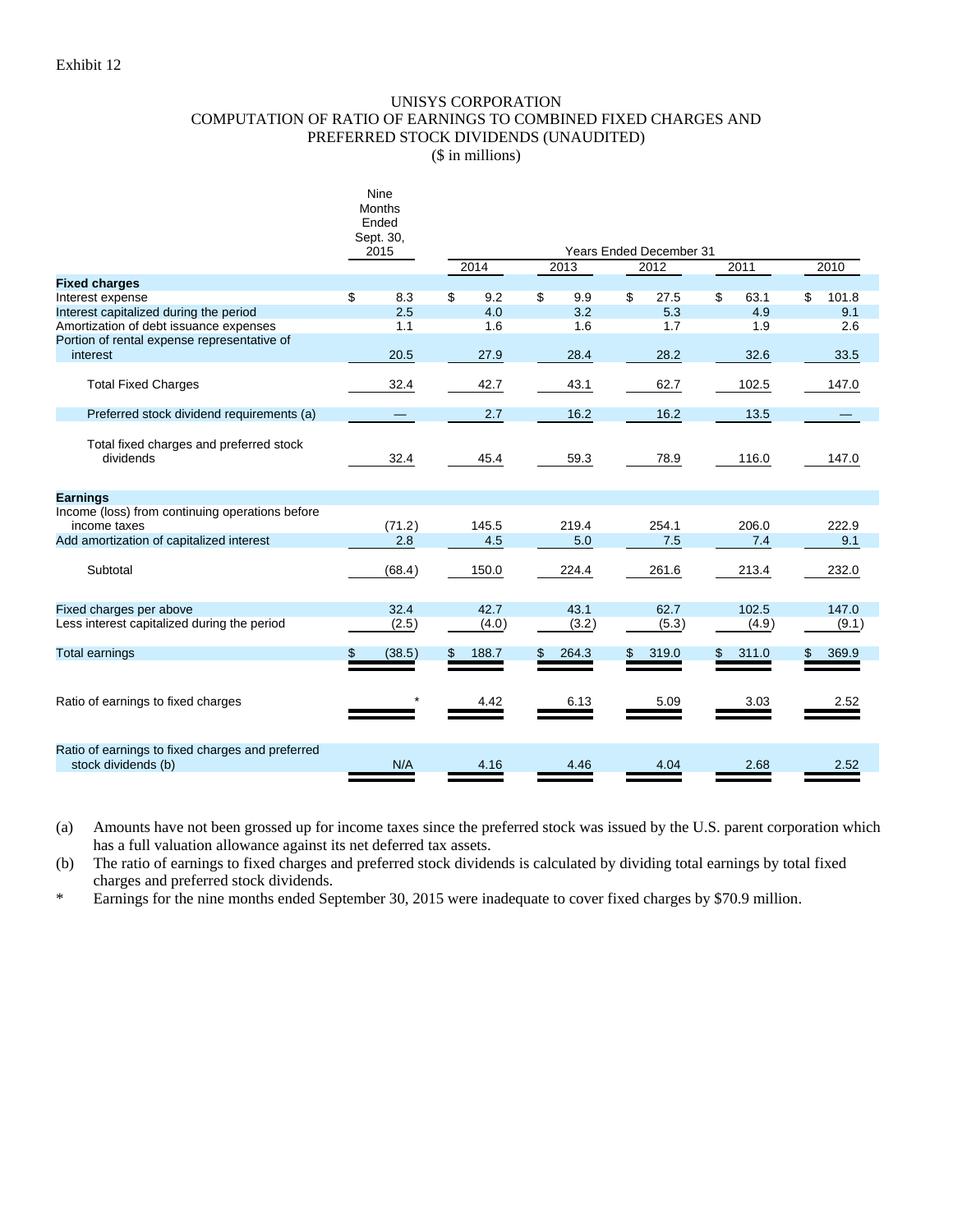#### **CERTIFICATION**

I, Peter A. Altabef, certify that:

1. I have reviewed this quarterly report on Form 10-Q of Unisys Corporation;

2. Based on my knowledge, this report does not contain any untrue statement of a material fact or omit to state a material fact necessary to make the statements made, in light of the circumstances under which such statements were made, not misleading with respect to the period covered by this report;

3. Based on my knowledge, the financial statements, and other financial information included in this report, fairly present in all material respects the financial condition, results of operations and cash flows of the registrant as of, and for, the periods presented in this report;

4. The registrant's other certifying officer and I are responsible for establishing and maintaining disclosure controls and procedures (as defined in Exchange Act Rules 13a-15(e) and 15d-15(e)) and internal control over financial reporting (as defined in Exchange Act Rules 13a-15(f) and 15d-15(f)) for the registrant and have:

a. Designed such disclosure controls and procedures, or caused such disclosure controls and procedures to be designed under our supervision, to ensure that material information relating to the registrant, including its consolidated subsidiaries, is made known to us by others within those entities, particularly during the period in which this report is being prepared;

b. Designed such internal control over financial reporting, or caused such internal control over financial reporting to be designed under our supervision, to provide reasonable assurance regarding the reliability of financial reporting and the preparation of financial statements for external purposes in accordance with generally accepted accounting principles;

c. Evaluated the effectiveness of the registrant's disclosure controls and procedures and presented in this report our conclusions about the effectiveness of the disclosure controls and procedures, as of the end of the period covered by this report based on such evaluation; and

d. Disclosed in this report any change in the registrant's internal control over financial reporting that occurred during the registrant's most recent fiscal quarter (the registrant's fourth fiscal quarter in the case of an annual report) that has materially affected, or is reasonably likely to materially affect, the registrant's internal control over financial reporting;

and

5. The registrant's other certifying officer and I have disclosed, based on our most recent evaluation of internal control over financial reporting, to the registrant's auditors and the audit committee of the registrant's board of directors (or persons performing the equivalent functions):

a. All significant deficiencies and material weaknesses in the design or operation of internal control over financial reporting which are reasonably likely to adversely affect the registrant's ability to record, process, summarize and report financial information; and

b. Any fraud, whether or not material, that involves management or other employees who have a significant role in the registrant's internal control over financial reporting.

Date: October 23, 2015

/s/ Peter A. Altabef

Name: Peter A. Altabef Title: President and Chief Executive Officer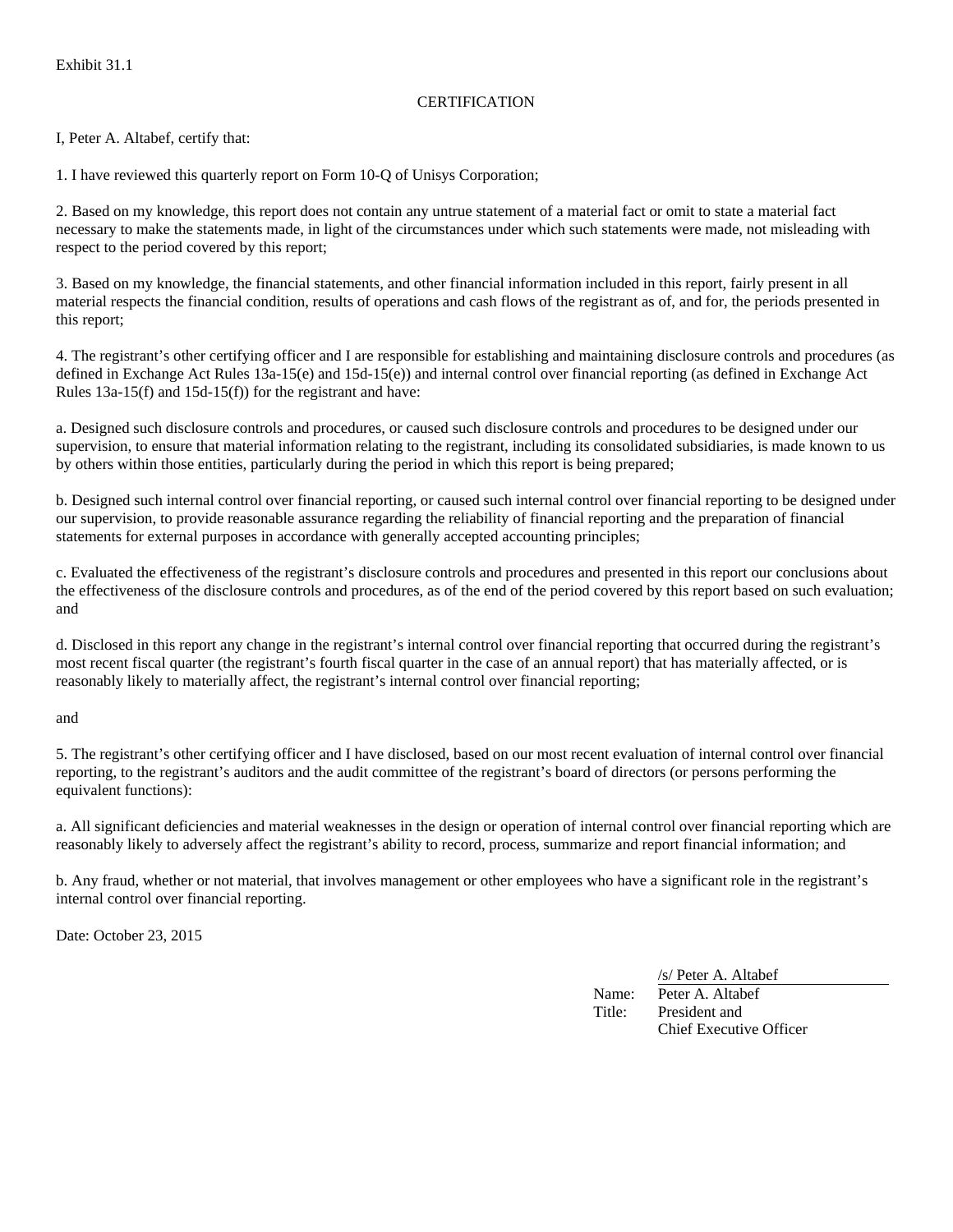#### **CERTIFICATION**

I, Janet Brutschea Haugen, certify that:

1. I have reviewed this quarterly report on Form 10-Q of Unisys Corporation;

2. Based on my knowledge, this report does not contain any untrue statement of a material fact or omit to state a material fact necessary to make the statements made, in light of the circumstances under which such statements were made, not misleading with respect to the period covered by this report;

3. Based on my knowledge, the financial statements, and other financial information included in this report, fairly present in all material respects the financial condition, results of operations and cash flows of the registrant as of, and for, the periods presented in this report;

4. The registrant's other certifying officer and I are responsible for establishing and maintaining disclosure controls and procedures (as defined in Exchange Act Rules 13a-15(e) and 15d-15(e)) and internal control over financial reporting (as defined in Exchange Act Rules 13a-15(f) and 15d-15(f)) for the registrant and have:

a. Designed such disclosure controls and procedures, or caused such disclosure controls and procedures to be designed under our supervision, to ensure that material information relating to the registrant, including its consolidated subsidiaries, is made known to us by others within those entities, particularly during the period in which this report is being prepared;

b. Designed such internal control over financial reporting, or caused such internal control over financial reporting to be designed under our supervision, to provide reasonable assurance regarding the reliability of financial reporting and the preparation of financial statements for external purposes in accordance with generally accepted accounting principles;

c. Evaluated the effectiveness of the registrant's disclosure controls and procedures and presented in this report our conclusions about the effectiveness of the disclosure controls and procedures, as of the end of the period covered by this report based on such evaluation; and

d. Disclosed in this report any change in the registrant's internal control over financial reporting that occurred during the registrant's most recent fiscal quarter (the registrant's fourth fiscal quarter in the case of an annual report) that has materially affected, or is reasonably likely to materially affect, the registrant's internal control over financial reporting;

and

5. The registrant's other certifying officer and I have disclosed, based on our most recent evaluation of internal control over financial reporting, to the registrant's auditors and the audit committee of the registrant's board of directors (or persons performing the equivalent functions):

a. All significant deficiencies and material weaknesses in the design or operation of internal control over financial reporting which are reasonably likely to adversely affect the registrant's ability to record, process, summarize and report financial information; and

b. Any fraud, whether or not material, that involves management or other employees who have a significant role in the registrant's internal control over financial reporting.

Date: October 23, 2015

/s/ Janet Brutschea Haugen Name: Janet Brutschea Haugen Title: Senior Vice President and Chief Financial Officer